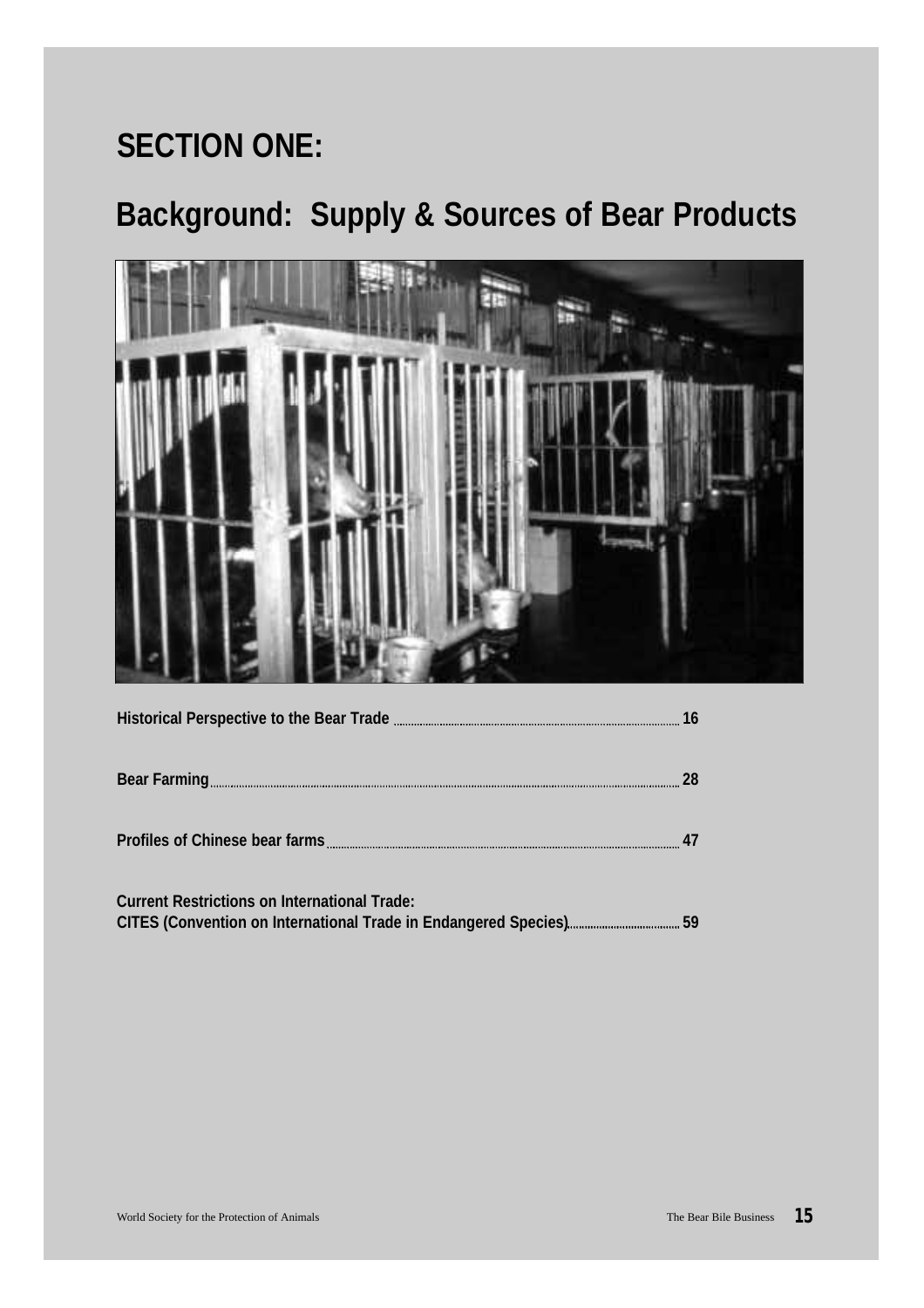# **Historical Perspective to the Bear Trade**

# **Victor Watkins**

# **Traditonal Chinese Medicine and the growth of the modern trade in bear products**

The use of herbs to cure illness can be traced back over 4,000 years in China. The earliest medicinal literature (Shen-nong Ben Cao) dates back to 482 BC and records 365 types of medicinal issues.

One of the most famous Chinese herbals, (Ben Cao Gang Mu) was written by Li Shi-zhen during the Ming dynasty (1590). This work lists 1,892 types of herbs used as medicine. In the above mentioned literature, animal ingredients make up less than 10% of the medicinal ingredients, and the majority of those animal parts are insects. There is very little use of mammal body parts listed in these early Chinese traditional medicines<sup>1</sup>.

The use of bear parts in medicines in China dates back over 3,000 years. Medicinal uses for bear gall bladder first appeared in writing in the seventh century A.D. in the Materia Medica of Medicinal Properties<sup>2</sup>. The use of bear bile has since spread to other Asian countries such as Korea and Japan where it has been adopted for use in local traditional medicines.

Plant and animal products which are selected for use in Chinese medicine are classified according to their properties. There are four essences (cold, hot, warm, and cool); five flavours (pungent, sweet, sour, bitter, and salty); and four directions of action (ascending, descending, sinking, and floating). Bear gall bladder is classified as cold and bitter. 'Cold' drugs are believed to be effective in reducing fever and inflammation, and by cooling the blood, and detoxifying the body. 'Bitter' drugs are used to dispel heat, to dry dampness, and to purge the body.

According to the 16th century Chinese Herbal, 'Ben Cao Gang Mu', bear gall bladder can be used to eliminate parasites, cool the heart and the liver, and to brighten the eyes. Historically, bear gall bladder has also been used to alleviate spasms and delirium caused by extensive burns; reduce swelling, inflammations and pain in cases of trauma, sprains, fractures, or haemorrhoids; ease pain in hot skin lesions; treat hepatitis and hepatic coma; and to treat hyperaemia, jaundice, convulsions in infants, and chronic diarrhoea<sup>2</sup>. Traditional Chinese Medicine (TCM) today continues to utilise bear gall bladder and bile for these ailments.

Bears are the only mammals to produce significant amounts of the bile acid called Ursodeoxycholic acid, or UDCA, (apart from giant pandas, which do not produce UDCA). It is the UDCA which is the active ingredient believed to have beneficial medicinal effects. UDCA is also found in other species and can be extracted from pig bile and cow bile. Japanese scientists succeeded in chemically synthesising UDCA in the mid 1950's, and today large quantities of UDCA are made synthetically and are widely used in Western medicine to dissolve gallstones. It is estimated that 100,000 kg of this synthetic UDCA is being consumed each year in China, Japan and South Korea, and that the world consumption may be double this figure<sup>3</sup>.

Traditionally, to obtain bear gall bladder for medicinal use, bears had to be hunted and killed in the wild. In China, killing bears for these products was "legal and encouraged"<sup>4</sup> until the Chinese Wild Animal Protection Law (1989) made it forbidden to hunt bears for their parts. Sun bears and giant pandas are listed as class I under this Chinese law, and hunting and trade in their specimens is strictly forbidden. However, brown bears and Asiatic black bears found in the wild in China are only given Class II protection which means that "subject to approval of competent state authorities (Provincial wildlife administrations and Ministry of Forestry), they may be caught at specified times and places."<sup>5</sup>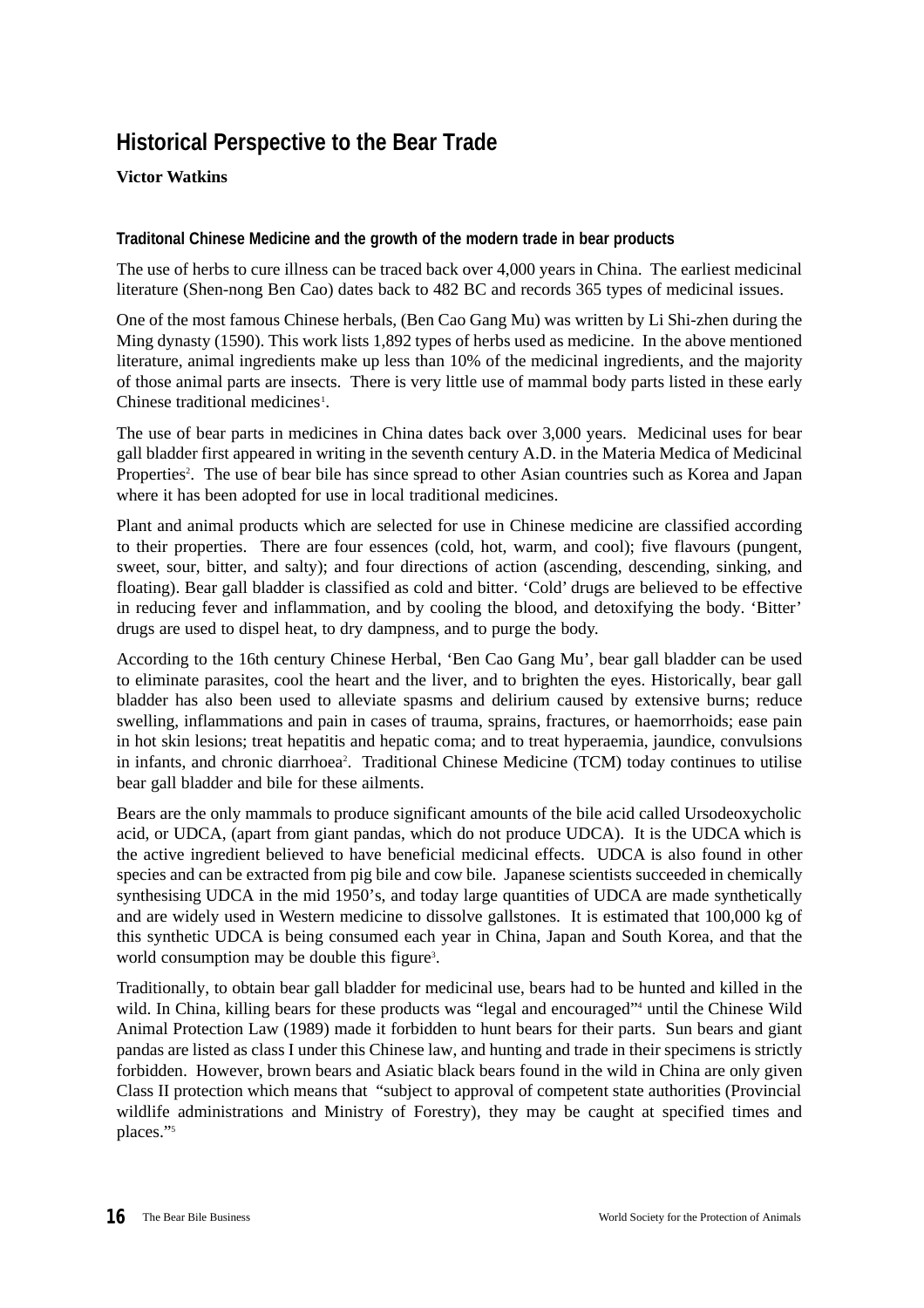

**Although the use of bear products in Traditional Chinese Medicine dates back thousands of years, large scale commercial exploitation of bears is a recent development. Commercial bear farming has developed within the last 30 years.**

In the early 1980's, North Korea developed a method for extracting bile from the gall bladders of live bears. This practice quickly spread to China, and in 1985 the China News Agency announced that because of the shortage of raw material for medicines, the Chinese Crude Drugs Company planned to raise bears in captivity and extract their bile<sup>4</sup>.

Bears were caught from the wild and through a surgical procedure they had metal or rubber catheters inserted into the bile duct or gall bladder to create a channel for bile fluids to be extracted from a tube exiting the abdomen. In some cases, the bile was continuously drained into a plastic sac, to be collected at regular intervals. In other cases, the exterior tube was opened and the bile drained out daily (around 100 ml can be drained per day). To prevent the bears from scratching at the bile sac or exposed catheter, bears were often fitted with a metal corset or jacket. The liquid bile would be oven-dried to form crystals which are used to make the various commercial bear bile products.

To enable the farm operators to access the exposed tube in the bear's abdomen, the animals are restrained in small cages measuring around 1 metre by 1 metre by 2 metres, to restrict the movement of the bears. These "coffin-like" cages became a standard feature of bear farms. Some farms used squeeze cages to allow easier access to the exposed catheter tubes. The bears used for bile extraction spend months or years restrained in these small cages. This treatment can produce behavioural and physical problems for the bears and lead to infections, injuries, pain and suffering and also death.

Many bear farms quickly developed to benefit from a growing and profitable bear bile industry, resulting in hundreds of small farms being set up where individuals or families would keep several bears in cages in their houses. Most bears in these farms were captured from the wild between 1984 to 1989 before the China Wildlife Protection Law was passed.

The rapid expansion in the number of small bear farms in China led the authorities to attempt to regulate the industry. In 1993 the Ministry of Forestry issued an 'Urgent Notice to Check up and Rectify the Bear Farms'<sup>6</sup>. The law stipulated that any institution breeding or ranching bears or other protected wild animals, must apply for a 'Permit of Breeding and Domesticating Protected Wild Animals', and called for the closure of bear farms not qualifying for this licence.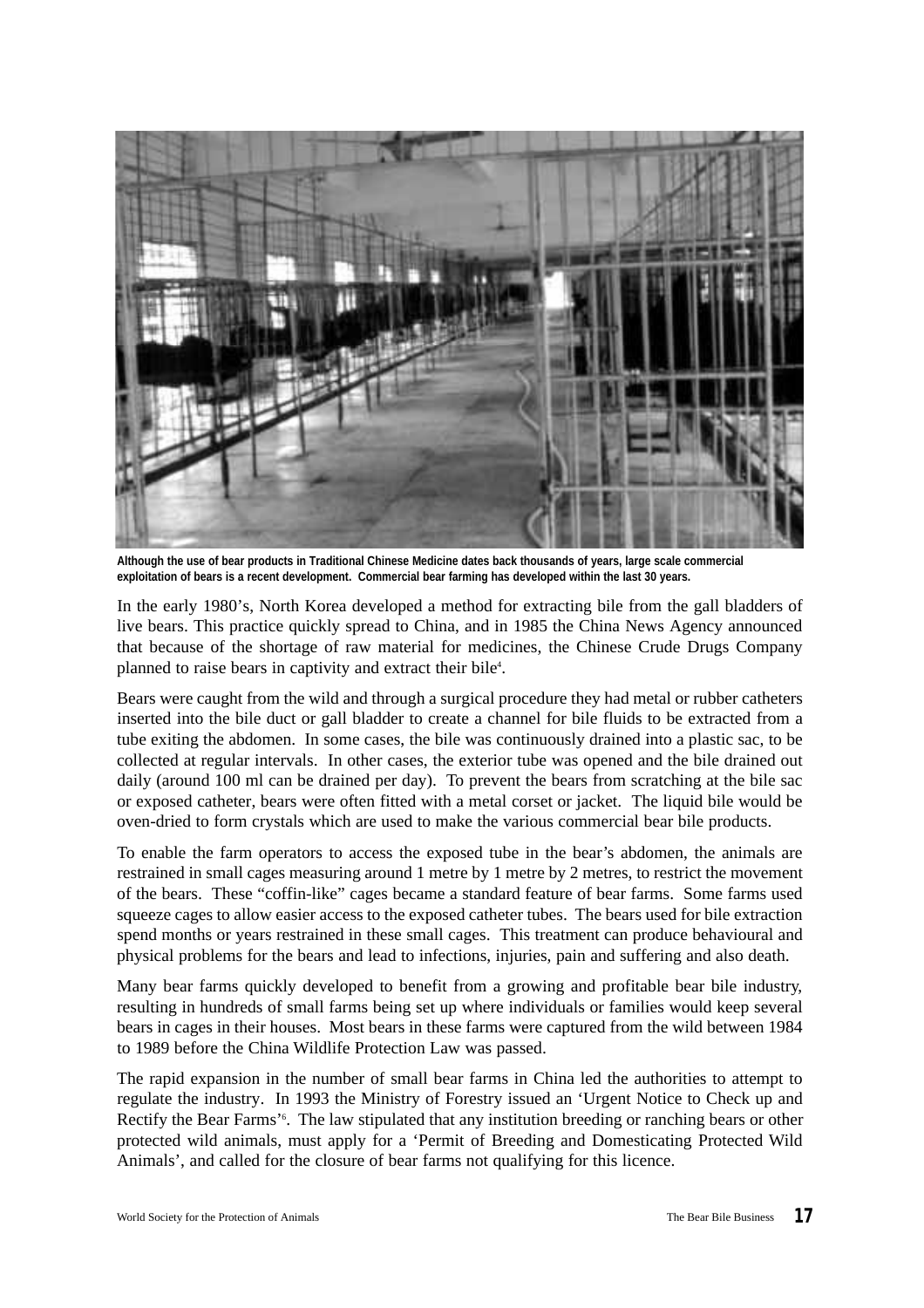In 1996, the Ministry of Forestry issued the "Notice on Strengthening the Management and Administration of Bear Farms". This was aimed at further regulating the bear farm industry, directing the farms to improve their techniques of captive breeding and to standardise the methods of bile collection. It also asks the wildlife administrations to improve captive conditions for farmed bears and to ban the torturing and injuring of bears<sup>6</sup>.

This Notice also stipulated that a new method of bile extraction was to be used, called the "free dripping method", where a tissue fistula, or tube, is created to form a channel between the bile duct and the outside of the abdomen. Bile is extracted by inserting a metal rod into this tissue opening to allow the bile to run out, into a collecting bottle. Despite claims from the bear farm industry that this method is humane and causes no suffering to the bears, it is clear from reports of the Animals Asia Foundation<sup>7</sup> that even with the Free Dripping method, the bears can suffer serious infections, septicemia, abscesses, inflammation of the gall bladder and death. Despite this Notice, many farms still use the metal catheters embedded in the bear's gall bladder.

A few farms now have larger cages and outdoor concrete areas for the bears. However, the general confinement, poor diet and veterinary care, and the disease, infections, injuries and mental distress the bears still suffer indicate that farming bears for their bile can never be accepted from an animal welfare viewpoint.

The aim of eradicating small, unregulated bear farms and to create larger ones has led to the number of bear farms being reduced over the past decade, but the total number of bears in farms during this period has not decreased due to the creation of "superfarms" which hold hundreds of bears.

In 1992 there were 601 bear farms holding 6,632 bears in China, and by 1998 there were 247 farms holding 7,002 bears (6,764 Asiatic black bears, 187 brown bears and 41 sun bears)<sup>8</sup>.

In fact, these most recent published figures show that there are over 5,200 bears being held in just 27 large bear farms in China! This is around 75% of the total number of bears in the farming industry in China<sup>2</sup>.

Bears were not allowed to be caught from the wild for farming after 1990, and no new bear farms have been approved since 1993. All existing farms are now supposed to breed all their animals in captivity<sup>1</sup>. However, the high mortality rate in farmed bears, due to illness, injury, infection etc. has meant that bears are still being caught from the wild to supplement their stocks. Investigators from the WSPA found that staff at a number of bear farms admitted to buying wild caught bears to supplement their stocks<sup>2</sup>. There are also numerous reports of bear cubs confiscated in transit to Chinese bear farms from Russia<sup>9</sup>.

# **21st Century bear products**

The TCM industry today utilises whole gall bladders (either from bears caught in the wild or dead bears from farms), and bile from bear farms. Gall bladder may be sold whole, in shavings, or powdered and put into capsules.

Products made from farmed bear bile include powders, capsules, ointments, tablets, tinctures, wines, suppositories, eye drops and bile tea. Bear bile powder is the most common type of product and it is usually produced and packaged by the bear farm itself. In order to avoid the bitter taste and strong smell, the bile powder can also be put into capsules as an oral medicine.

In general, the price of pure bear bile powder in China is higher than any other form of bile products. 4gm of bear bile powder, packed into 2 vial containers (2gm each), would cost around RMB\$100 - 150 (US\$13-20). The cost of the product is high for the general public, when compared to the middle and low level of income in China. For example, a worker in a restaurant would earn around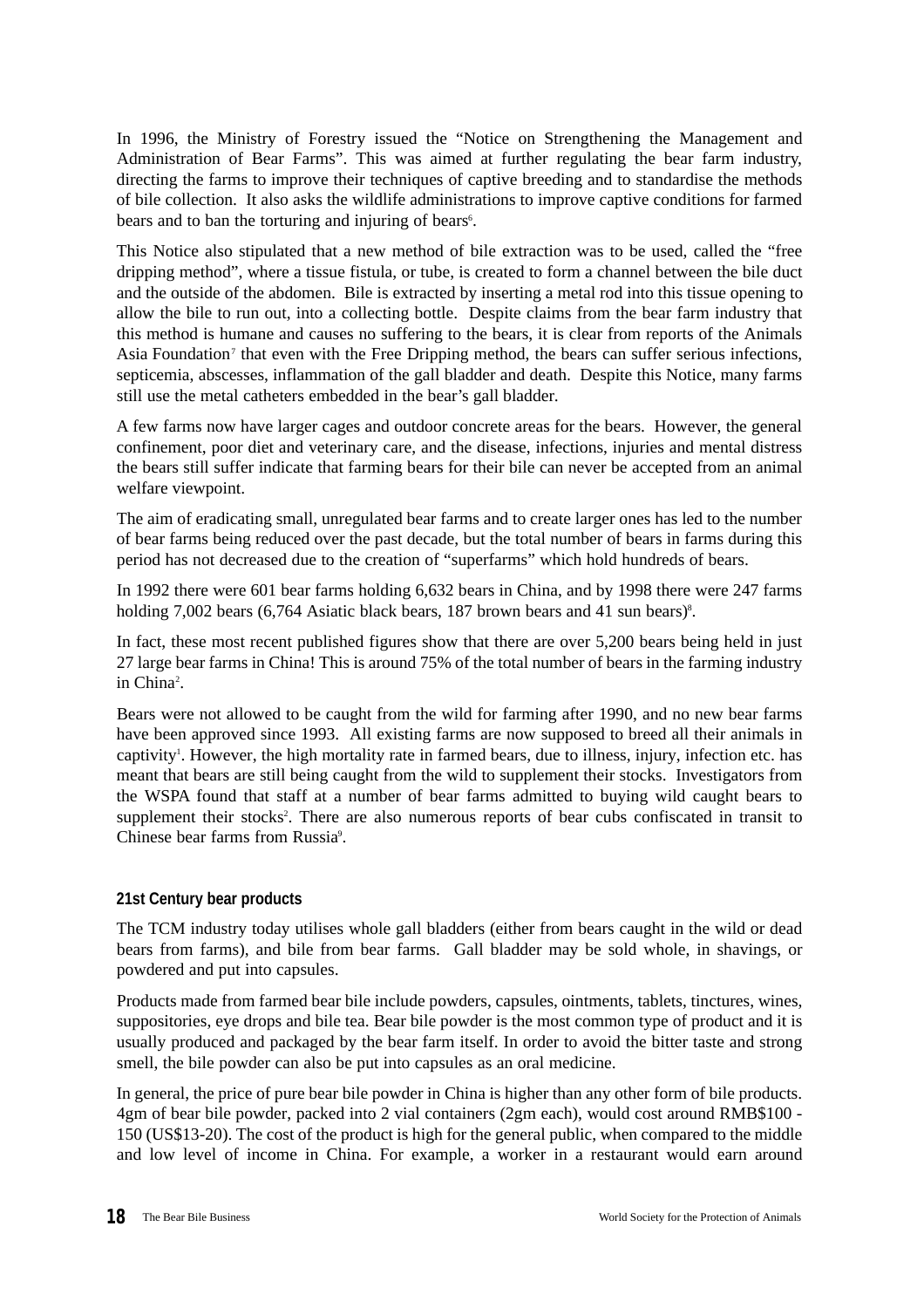**DRUG IEN Above: Bear bile products purchased in 2002 in Australia.** 

**Left: An intact bear gall in Japan.**

RMB\$300 (US\$40) per month. There are other types of products containing smaller amounts of bear bile that only cost 1/3 or 1/4 of the price of pure bear bile powder<sup>2</sup>.

In China, bear gall bladder, bear bile powder and other forms of products are almost always sold in pharmacies, which are mostly run by the State and which sell Chinese medicines and Western medicines. In the pharmacies, the products are either recommended by shop assistants or requested by customers.

These products are not generally demanded by the public, nor are they prescribed in high volume by TCM practitioners. The truth is that they are promoted by the bear farms and pharmaceutical manufacturers purely for considerable commercial profit. They produce such a massive excess of bear bile that they need to fabricate different types of products in order to stimulate the market and consumption.

# **Alternatives to bear bile products**

There are perfectly adequate and cheaper synthetic products on the market which contain the active constituent of bear bile i.e. UrsoDeoxyCholic Acid (UDCA). Many Chinese medical practitioners also state that there are at least 75 herbal alternatives which can replace the use of bear bile<sup>1</sup>. Scholars of TCM also claim that herbal alternatives can replace bear bile in TCM. More and more of these TCM practitioners claim they now use herbal alternatives due to their efficacy and due to the concern over animal suffering.

A report by the Chinese Association of Medicine and Philosophy and EarthCare (Hong Kong), funded by the International Fund for Animal Welfare, established that there are at least 54 herbal alternatives to bear bile in its various medical applications. Among these are the Chinese ivy stem, Madagascar periwinkle herb, dandelion, Japanese thistle herb and chrysanthemum. The report also emphasised that plant-derived alternatives are cheaper, more readily available and just as effective.

At a TRAFFIC symposium held in November 1999, Drs Lo Yan Wo, Ho Ka Cheong and Scarlett Pong presented a paper entitled 'Herbal Substitutes for Bear Gall Bladder - Give up Bear Gall Bladder and Use Herbal Substitutes'on behalf thousands of practitioners, herbalists and pharmacists in Hong Kong who do not use products of endangered species due to the involvement of illegal trade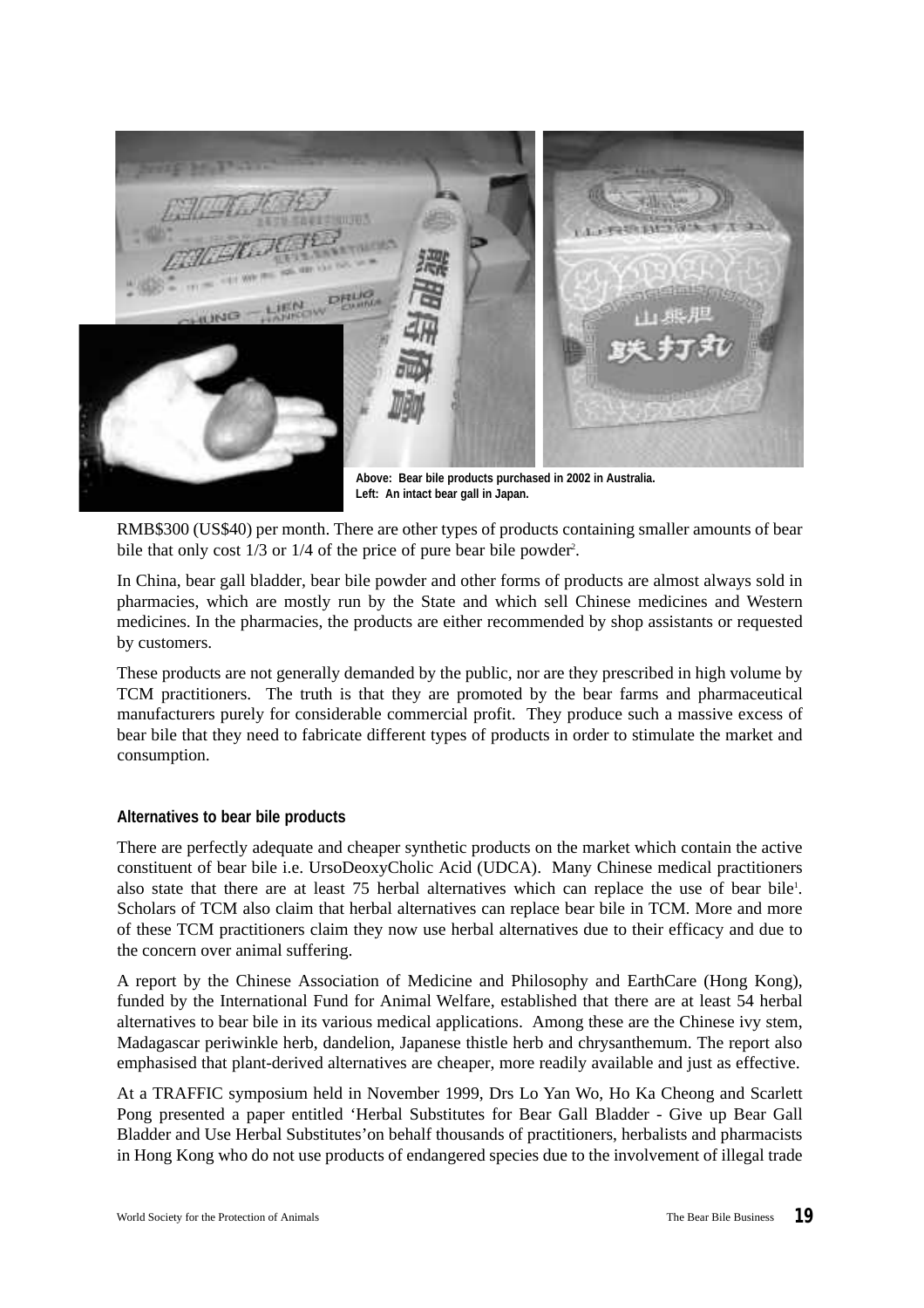in its acquisition, moral considerations, expense, widespread use of fakes or abundantly available herbal and synthetic alternatives.

It is worth noting the support for herbal substitutes from the TCM community, gathered by the Animals Asia Foundation:

*"We definitely do not have to use bear bile as it can be replaced by herbs, which are cheaper too."*

Dr Sun Ji Xian, the Chinese Association of Preventative Medicine, Beijing, China

*"Herbal alternatives have the same effect - so why kill the animals?"* Dr Ho Ka Cheong, President Hong Kong Chinese Herbalist Association Ltd

*"There are many hundreds of ingredients in our Pharmacopoeia, and whatever beneficial effect may be achieved by using endangered species, there are equally beneficial effects by using other alternatives. Please understand that we are in the business of healing people, not in the business of causing danger to wild animal species."* Word-Fei Cheung, Assistant Manager of the Institute of Chinese Medicine, China.

*"One main reason why I have, all along, participated in the work of protecting endangered animals is to make the public understand that the majority of Chinese medicine made from endangered medicine is not indispensable. We can easily replace them with herbal medicines, which are cheaper and easier to find. If the Chinese medicine community ceases to use endangered animals as medicine, it can not only join in helping to save endangered species from extinction, but can also raise the international reputation of Chinese medicine to that of a sophisticated branch of medicine."*

Dr. Lo Yan Wo, Chinese Association of Medicine and Philosophy, Hong Kong.

# **The commercialisation of the bear trade**

China was the first country to utilise bear bile and gall bladder in traditional medicinal products, and this use was adopted by Korea and Japan centuries ago. Today the use of TCM is widespread not only in Asia but also throughout Asian communities in other areas of the world, including Europe and America. Many of these consumers buy bear bile products, either because they believe it to be a traditional medicine, or because the products are marketed well by local TCM pharmacies.

The trade in gall bladders from wild bears has been extensive over the past few decades. Tens of thousands of bears have been killed in the wild to obtain the gall bladders and other parts, including the paws (a delicacy in some Eastern countries), hide, claws, meat, fat and bones. But the gall bladder has been the prize as it has the greatest commercial value. This has led to an increased threat to bears in the past few decades as prices for bear gall bladder has increased making it a lucrative trade for hunters and middlemen alike.

Prices for bear parts in China have risen partly due to the increased prosperity of people wanting to buy these products. In 1970 one kilo of bear gall bladder cost around US \$200, but by 1990 the price had risen to between US \$3,000 and US \$5,000 per kilo.

Significant levels of trade in Asian bear gall bladders have been documented. For example, 681 kilos of gall bladders, reportedly from sloth bears (Melursinus ursinus), were exported from India to Japan between 1978 to 1988<sup>10</sup>. This could represent the death of around 10,000 bears (the average dried bear gall bladder can range in size from 50g to 125g).

From 1979 to 1988, TRAFFIC Japan estimated that China exported between 11,000 and 59,000 gall bladders to Japan, and another 1,051 kilos of bear gall bladders were exported from China to Japan between 1988 and 1990 $11$ .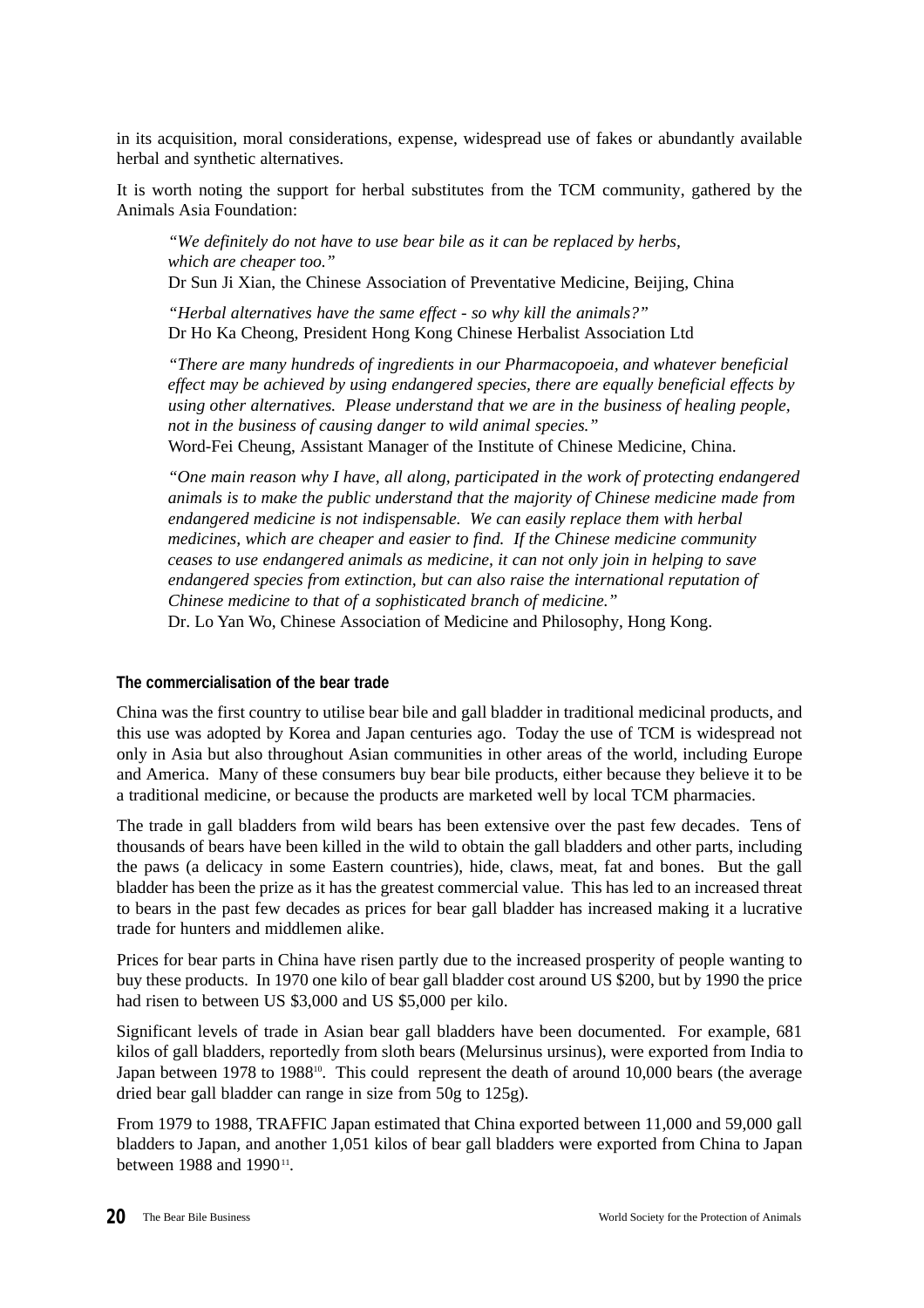

#### **An intact bear gall on sale in Tokyo.**

Import statistics show that South Korea imported 25,000 grams of bear gall bladder from 1985 to 1989<sup>4</sup> and imported 382 live bears between 1980 and 1984<sup>4</sup>. These import figures are likely to represent only a fraction of the true trade in bears and bear products at that time.

As bear populations in Asia have become severely depleted due to over hunting and destruction of their habitat, wildlife traders have sought bear gall bladders in other countries, notably in America. Polar bears, grizzlies, American black bears and even South American spectacled bears have all been targeted by hunters for their gall bladders in recent years. The hunters sell on the galls to be used in Asia or amongst the growing Asian communities in America.

By 1988, in California alone, the illegal trade in bear parts was estimated to be worth US\$100 million a year<sup>11</sup>.

Before bear farms started to produce high volumes of bear bile in the 1980's, the demand for bear gall bladder for use in TCM in China amounted to around 500 kilos annually. This was obtained from bears killed in the wild in China and neighbouring countries such as India, Nepal, Russia, Vietnam, Cambodia etc. When bear farms started to produce bear bile in large volumes, their industry began to aggressively market increasing amounts of bear bile products. This effectively flooded the market and created an increased demand for them. As a result, the annual consumption of bear bile in China has risen to around 4,000 kilos a year. In addition, the annual production of bear bile from farms in China is now totalling over 7,000 kilos annually – which is nearly twice as much as required, even with the massive increase in local consumption<sup>8</sup>. The excess bile is made into non-essential products such as wines, teas, shampoos and tonics, or else it is stockpiled or illegally exported. (Bear products from Chinese bear farms cannot be traded internationally due to CITES regulations – see page 59).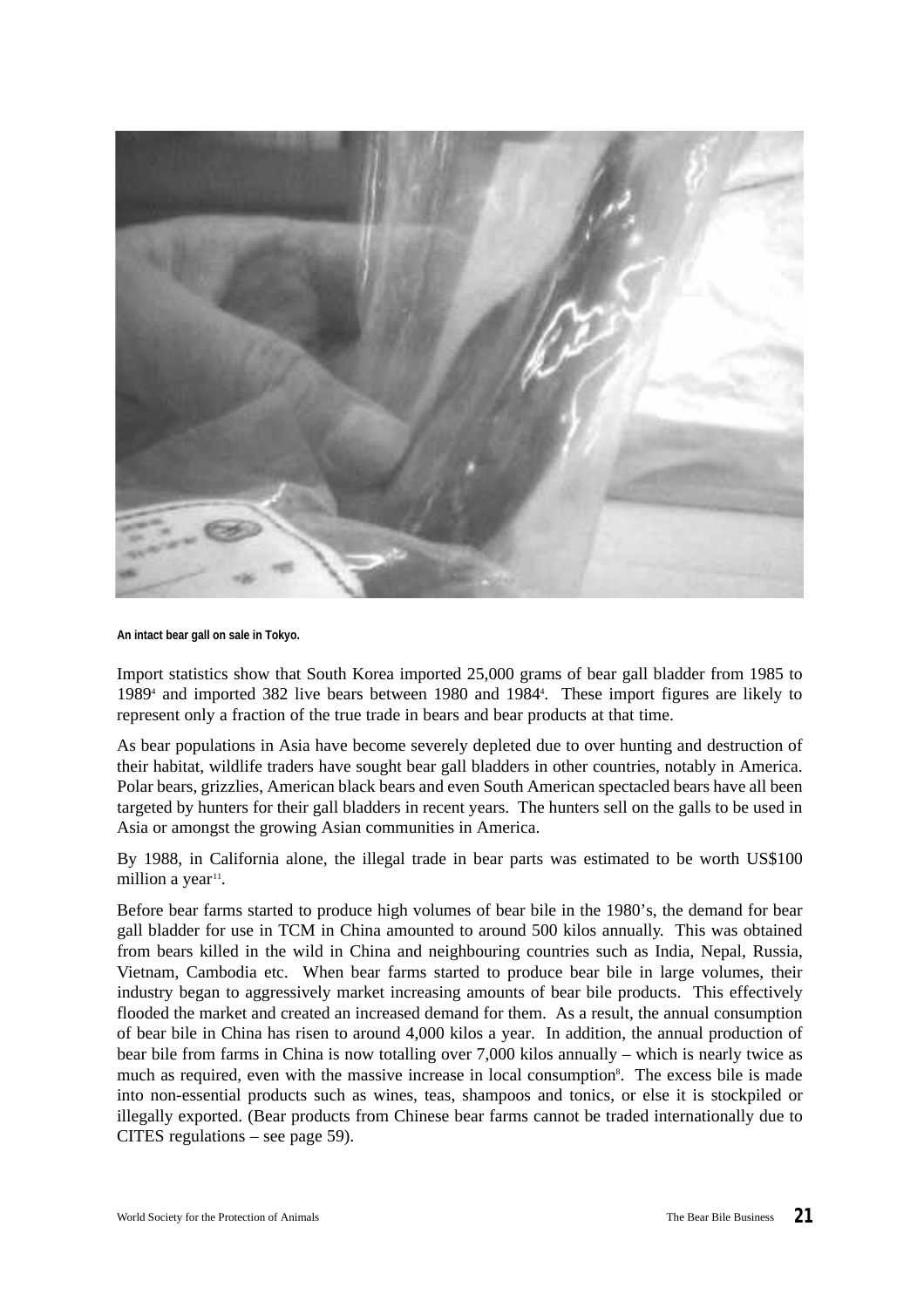As an example of the domestic increase in bile production, Mr. Fan Zhiyong (CITES Management Authority of China) stated that in 1984 (prior to bear farming) "the actual requirement for bear gall bladders are 50 kg each year in Heilongjiang Province"<sup>2</sup> . Yet by 1998 fifty six bear farms had developed in Heilongjiang Province, containing around 800 bears and producing almost 1,000 kg of bear bile a year<sup>8</sup>. On average, bears in farms are producing 1.5 to 2 kilos of dried bear bile a year from each bear<sup>8</sup>.

Historically, it can be seen that the need for bear bile in TCM has been minimal compared to today's demand for bear bile products. The ease of high volume production of bile from bear farms has led the bear farm industry to aggressive marketing and development of TCM and non TCM products in order to capitalise on the commercial benefits of the resulting increased demand for bile products. This continues to create an increased interest and demand for bear products which leads in turn to more bears in the wild being hunted for their gall bladder.

Although the market for farmed bear bile within China itself seems to be saturated, due to the massive over production from the farms, there is still a desire for wild gall bladders in China as they are considered to be more potent than the farmed product.

China is also illegally exporting large quantities of farmed bile products, despite the prohibition of such export under CITES (all bears in China are Appendix I species, any export would violate the CITES and Chinese Law). This export is clearly an attempt to profit from the excess bile production. The illegal international trade in farmed bile products from China has been documented world-wide and is the subject of investigation for this report. Not only have these farmed products been found in a high percentage of TCM shops around the world, but it has been shown to be exported on a large scale to pharmaceutical industries in Japan and is also openly on sale at international airport departure lounges in China.

It is clear that bear bile products are not only smuggled out of China by individuals taking a few boxes through customs, but dealers regularly smuggle bear bile from China into Asian regions. In 1998 a businessman illegally imported 25.5 kilos of bear bile crystal powder to Taiwan. This was mixed with other medicines on a shipping container from China. The person admitted he regularly smuggled bile products to supply TCM pharmacies in Taiwan. In South Korea, the customs confiscated 106 kilos of bear bile powder in 1998<sup>2</sup>.

Despite the international criticism of the suffering of bears in bear farms, and the clear availability of synthetic and herbal alternatives to bear bile, China appears to be refining its bear farm industry by closing down small farms and creating 'superfarms' each holding up to a thousand bears. The indications are that China intends seeking a legal international trade for its surplus bile stocks. If this were to be allowed it would create a flood of products around the world and stimulate a further demand for wild bear galls, threatening bears in the wild even further.

# **The impact of bear farming on conservation**

Bear farms in China claim that the production of bile from farmed bears will reduce the demand of wild bear galls and therefore lead to their protection in the wild. They claim that the bile produced by a single farmed bear in one year is equal to that obtained by killing around forty wild bears to obtain their gall bladders<sup>6</sup>.

Three species of bear are found in the wild in China. The Asiatic black bear (*Ursus thibetanus*), the brown bear (*Ursus arctos*) and the sun bear (*Helarctos malayanus*). In 1997 the Chinese Ministry of Forestry (MOF) stated that there were 61,700 bears including 46,530 Asiatic black bear in China, but the Bear Conservation Action Plan published by IUCN lists the number of Asiatic black bears in China at fewer than  $20,000$  individuals<sup>12</sup>.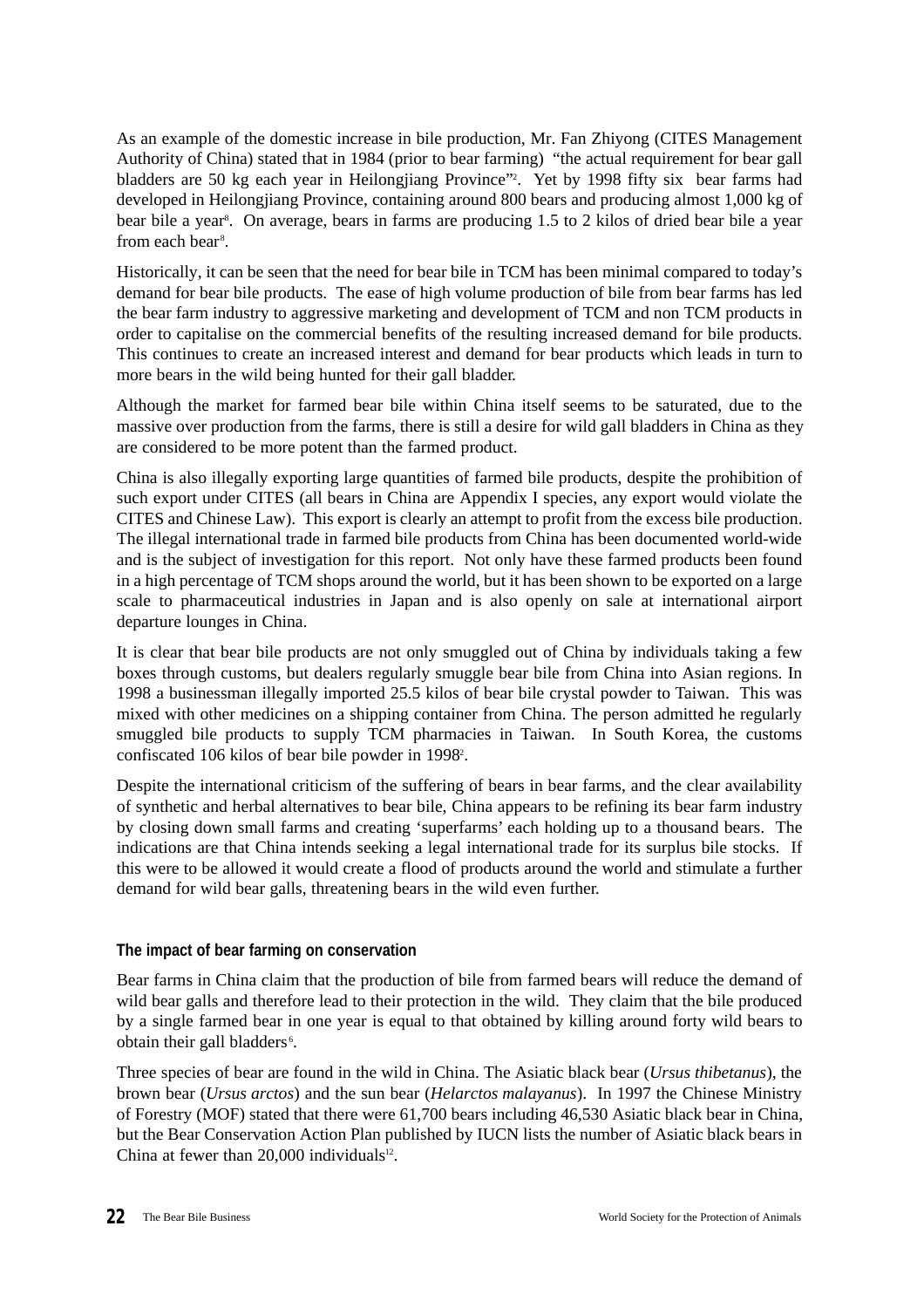

**Different fates for bears. Inset : Wild bears considered pests killed and hung in Japan. Main picture: The scarred face of a bear looks out from a cage on a Chinese bear farm.**

This indicates that the true bear population in the wild in China is unclear and there is no documented research to prove that the sale of bile from bear farms in China can benefit the protection of bears in the wild, but the negative effects have been shown on the global scale.

Bear galls from China are still illegally exported to many countries, as documented in this report, and there is no indication that bear farming would cause a decrease in demand for bear galls from the wild.

In fact, several cases demonstrate that China has become one of the main consumer countries for bears in the Asian Region. During an international environmental conference held in Cambodia in February 2000, an official claimed that the growing wildlife trade is driving many species, such as the sun bear, towards extinction. In the country, rural military and police commanders are suspected of supporting the illegal trade in tigers, snakes and turtles and Asian sun bears. Wildlife officers have little power to make arrests without risking their lives. While poor Cambodians hunt for subsistence, wildlife poachers are meeting the demands of the country's domestic market and the market abroad in Japan, China, and South Korea<sup>2</sup>.

In the beginning of 2000, a Chinese officer with the Yunan Department of Forest Police claimed "Many animals were confiscated from border-crossing dealers who brought animals and animal parts into the country"<sup>13</sup>. With an abundance of wild animals, in recent years, Yunan has become a hotbed of poaching and other illegal activities involving endangered species.

Bear farming in China also has created an adverse example for global bear conservation. Legitimising Chinese bear farming facilities and bear bile trade would only create more negative effects on the wild bear population worldwide. The countries near China, which still have bear populations in the wild will start to imitate China, and will argue that since China is profiting from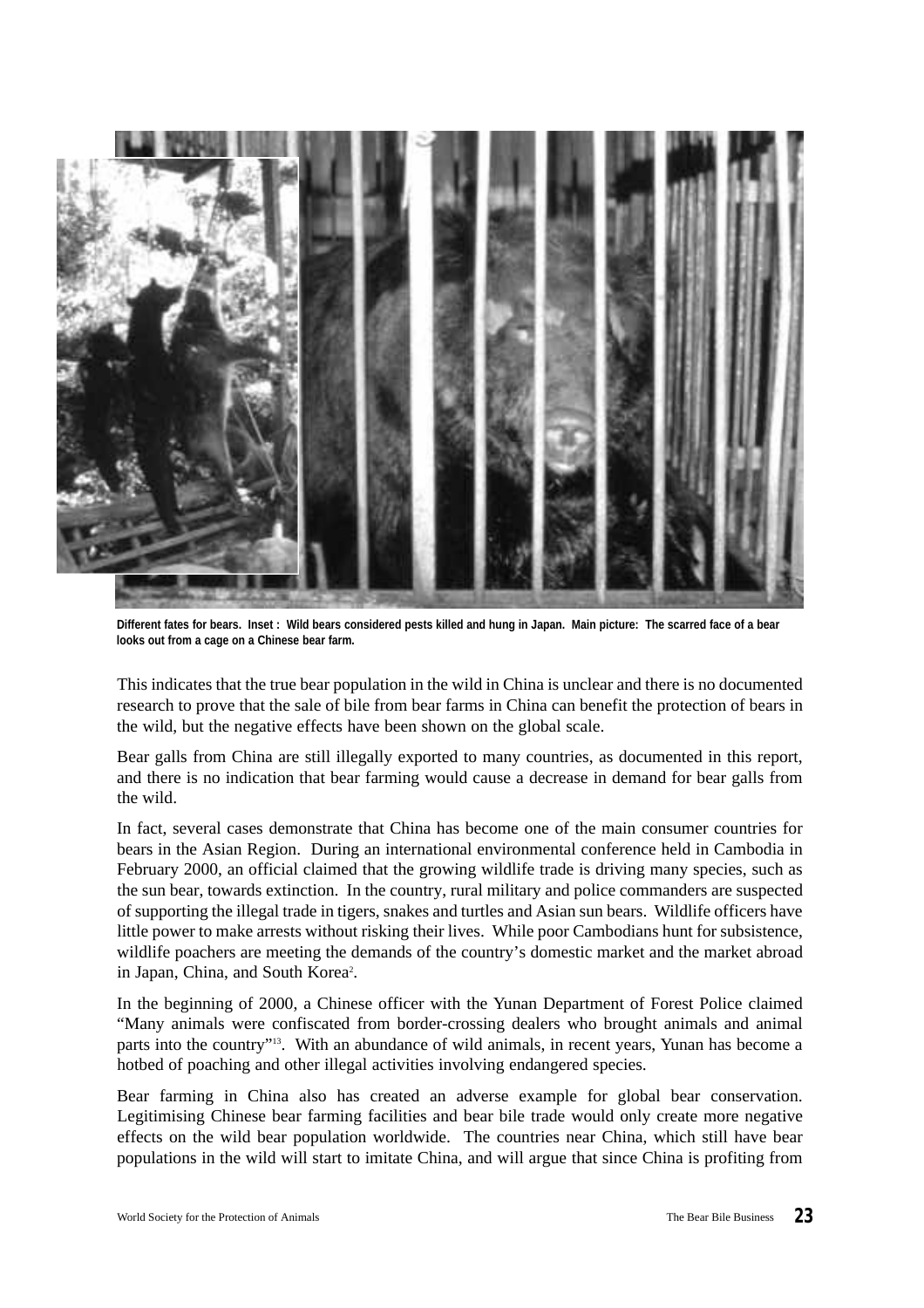bears, they should also be able to profit. Vietnam is an example of this disaster for wild bear populations.

In Vietnam, at least 500 bears are kept in captivity in bear farms. These bears have been caught illegally from the wild. In the beginning of March 2000 Vietnam's Ministry of Agriculture and Rural Development (MARD) stated *"If we do not stop the holding and raising of bears in captivity, wild bears will be extinct in very near future. Bear bile can fetch up to VND200,000* [\$14,20] *per millilitre."*

This will also push countries like Korea into this global dilemma. Korea has banned bear farming since the early 1990s. Bear farms are not allowed to sell or trade bear parts and bile in the country, but they still hold over 1,000 bears. Existing Korean bear farms still expect trade to be allowed in the near future, according to bear farm owners at the 3rd Bear Trade Symposium in Seoul, Korea.

There is evidence of bears being killed in North America, Asia and even in South America for their gall bladders to sell to Asian medicine markets. As Christopher Servheen of the IUCN Bear Specialist Group pointed out, these cases show that:

*"Increased commercial demand (for bear bile) will in turn increase profit potential, with a resulting increased demand for bear for use on farms. Some of this increase could come from captive breeding, but some would also likely be satisfied by capture of live bears from the wild. … In summary, bear farming will likely increase and legitimise the use of a product that will continue to come from wild bears and therefore negatively impact on their populations."*<sup>14</sup>

Similarly, a recent TRAFFIC bulletin stated:

*"There is also fear that widespread availability of farmed bear bile at low prices will stimulate demand not only from farmed bile but also for the gall bladders of wild bears."*<sup>15</sup>

Due to high mortality rates in bear farms, bears are continuously poached in Vietnam, Myanmar, Laos, India, Thailand, and Russia and smuggled into China to bear farms. In Yunan and Kuangshi Province bear cubs can be sold to the farms for 2000-3000RMB (US\$280 – 400). The financial incentive for hunting bears is high, as by comparison, a restaurant worker in China earns around RMB\$300 (US\$40) per month<sup>2</sup>.

In Ecuador, local people have been hunting spectacled bears for their gallbladders to sell to Korean businessmen. Each gallbladder was sold for US\$150, and is worth five times the minimum monthly wage in Ecuador.

American black bears, grizzlies and even Polar bears have been found slaughtered in the wild with just the gall bladder removed. Asian bears suffer high losses to poaching for gall bladders. Bears world-wide are under serious threat because of the greed of mankind seeking to profit from trading their bile and gall bladders, when suitable alternative products are already available and widely used.

Wild bear populations are not in a strong enough position to withstand the potential threats of a global market in bear products.

References: 1. The Herbal Alternatives to Bear Bile in Chinese Medicine (1994) EARTHCARE report with assistance of The Association of Chinese Medicine and Philosophy. Hong Kong. 2. Chinese Bear Farming (2000). WSPA.

<sup>3.</sup> Masakazu Sano. Tokyo Tanabe Co. UDCA is not only a substitute for bear bile.

<sup>4.</sup> Mils, J., Servheen, C. (1991) The Asian Trade in Bears and Bear Parts. WWF USA.<br>5. Law of Wid Animal Protection of the Peoples Republic of China, adopted November 8 1998, effective March 1 1989. The Conservation Atlas o

<sup>8.</sup> Fan Zhiyong (1999) The Development of Bear Farming in China. 3rd International Symposium on Trade in Bear Parts, Seoul.<br>9. Anatoly Medetsky (April 30 2002) Agents Bust Bear Smuggler, Wadvostok News Online.<br>10. Servhee

<sup>11.</sup> Proposal submitted by Denmark for the inclusion in Appendix 11 of all populations of Ursus arctos not included in Appendix 1 or 11. COP8, Kyoto, Japan. 1992.<br>12. Fan Z., (1997) Bear Present State Marken and Bear Farms

<sup>10</sup>CN, Glad, Switzenland & Cambridge t<br>13. (March 3 2000) Xinhua News Agenc

<sup>14.</sup> Servheen, C. (1995) Bear farms and the impact on bear populations, in Proceedings, 2nd Int. Symposium on Trade of Bear Parts, Rose. D. A., & Gaski, A.L. Eds. pp. 31<br>15. Mills, J. A. Eds., (March 1997) New Information o

Other Sources:

The Vietnam Investment Review, March 14, 2000 D.Bensky and A.Gamble, Chinese Herbal Materia Medica. 1996. Eastland Press, Seattle, Washington. USA.

lllegal Trafficking in black bear body parts. Las Vegas Sun. March 1988.<br>AAF press release on July 26 2002; see AAF web site - http://www.animalsasia.org/beInformed/press/pm002a.html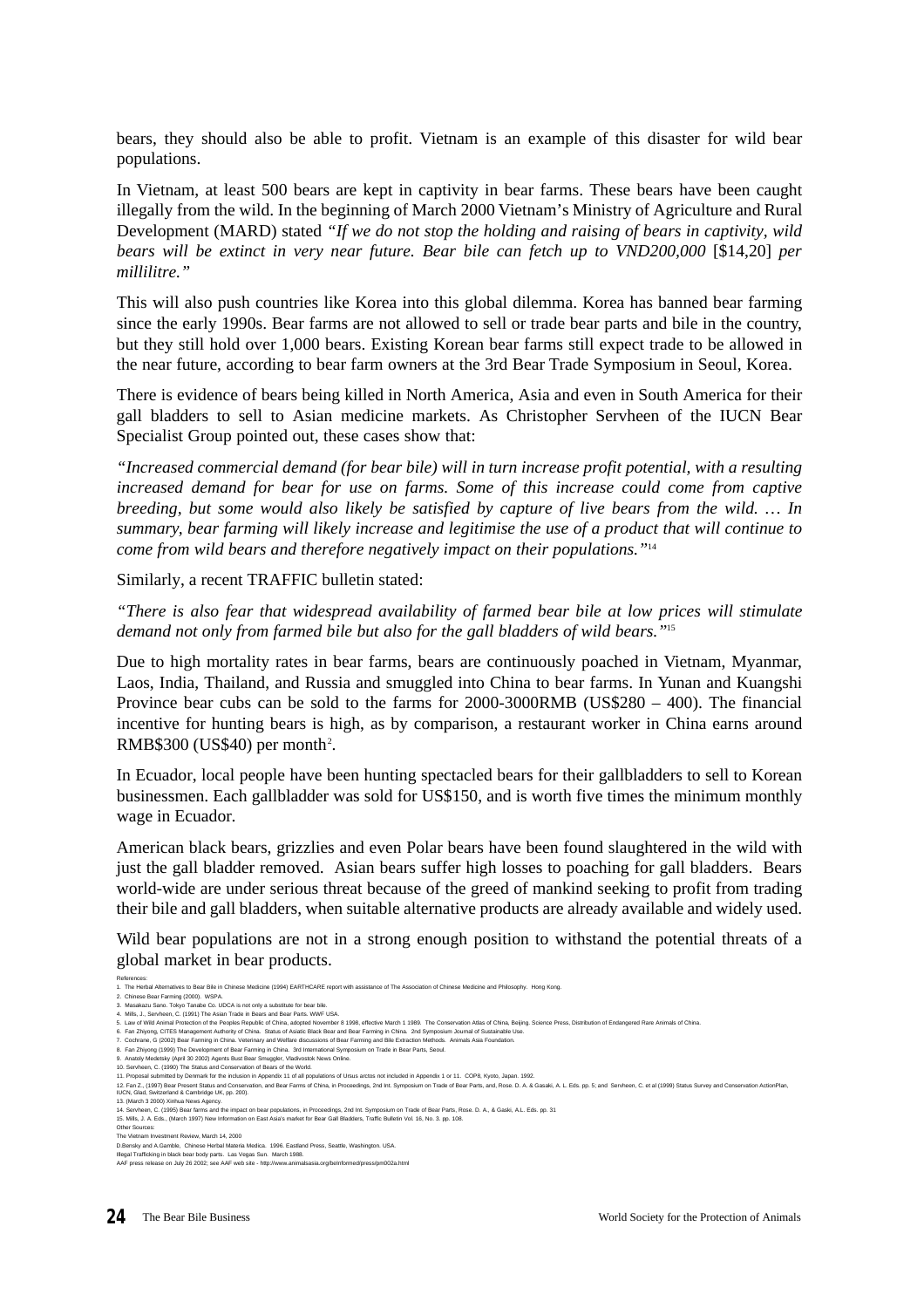

**Even wild polar bears have been killed for their galls.**

# **A brief history of bear hunting**

Bear species, historically and today, are hunted, both legally and illegally, for a variety of reasons: including trophy hunting (including North America, Europe); pest control (including Japan); nuisance bears (including the USA); for food and for their body fat (formerly Turkey); and medicinal purposes (world wide). In addition to these reasons, live wild bears, usually caught as cubs, are used for a variety of entertainment purposes, including as dancing bears (India, Pakistan, Bulgaria, and formerly Greece and Turkey), and bear baiting (Pakistan and formerly parts of Europe). Live bear cubs have also been caught in various countries in Asia (including China, Korea and Vietnam) and used to supplement the breeding stocks for the bear bile farms found in those countries<sup>1</sup>.

Although bears have been hunted for many thousands of years, for example the Cree Indians of Canada's boreal forest region killed and ate American black bears<sup>2</sup>. However, over the centuries, the scale of hunting and the technologies available to improve efficiency have radically changed. Originally, bears were hunted with spears and axes<sup>3</sup>. However, by the twentieth century, hunting techniques incorporated shooting, snaring, and the use of leg-hold traps. In cruel leg-hold traps, animals might even chew off their own limbs in order to escape.

Even 'aerial shooting' has been carried out. In the USA, in the 1960s, ranchers claimed that bear damage was suddenly increasing and asked for government help. They even requested a supply of the deadly poison 1080, used so effectively against coyotes, wolves, and other "vermin" elsewhere in the West. Rancher Joe Zentner mounted an M-1 rifle on his Piper aircraft and, without publicity, escalated the bear war. Others caught on and mounted powerful rifles on aircraft. The airbourne strafers left numerous bear carcasses to rot across Kodiak Island. Experienced military combat pilots were hired, and the toll of bears mounted. Veteran Kodiak outfitters and hunting guides charge that the pilots were gunning down bears as far as twenty miles (32 km) beyond the ranch leases and into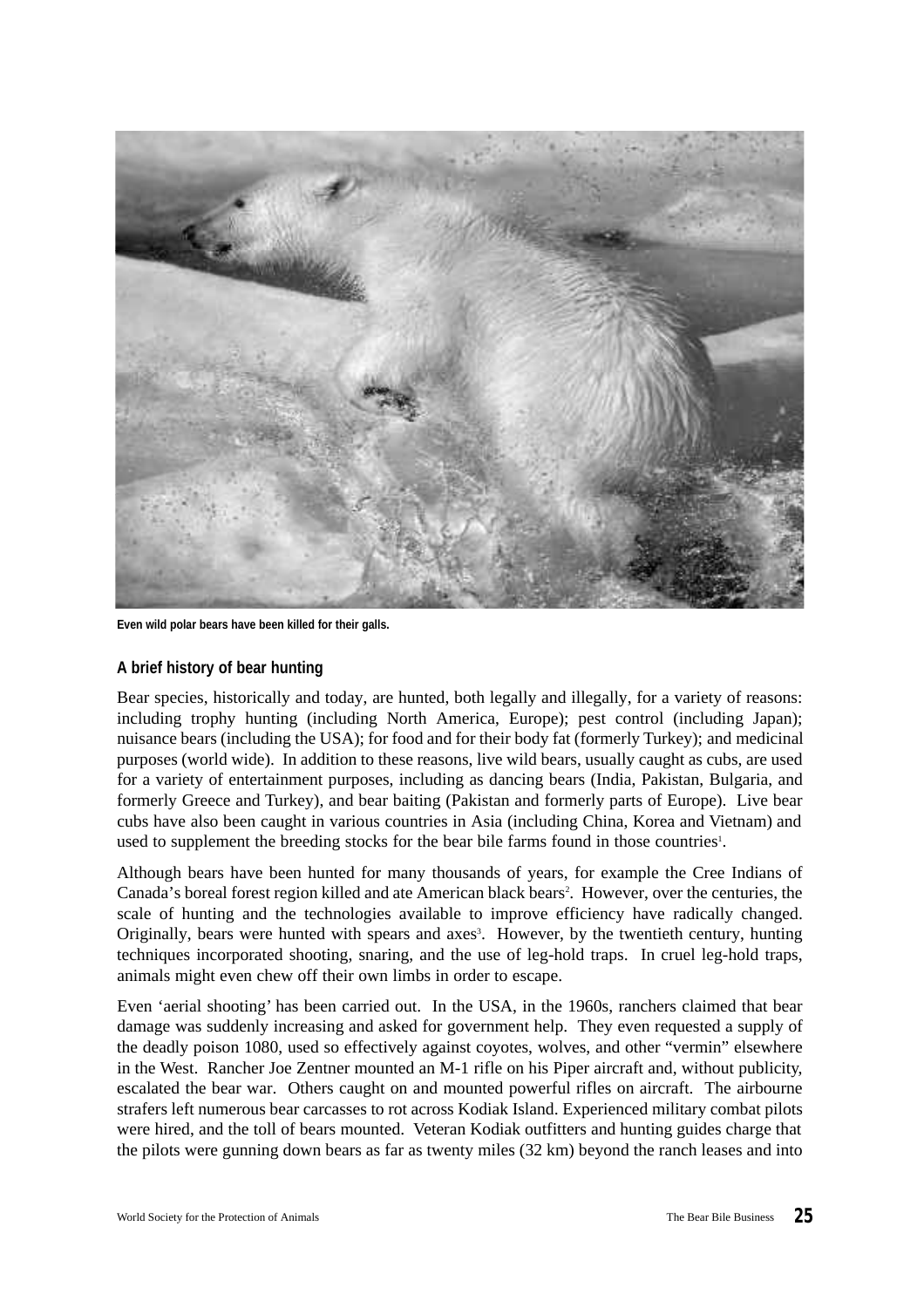the National Wildlife Refuge itself. The aerial shooting ended in 1970, only after international attention focused on the airbourne gunners.'<sup>4</sup>

Hopefully, this hunting method will never be repeated. However, 'recreational', licensed hunting is still carried out in many countries (including Canada, Croatia, Romania, Russia, Slovakia, Slovenia, and the USA). Hunting, of any description but particularly with shooting, can result in the animal not being killed swiftly, and wounded animals suffering either a painful wound that may result in the animal being maimed for life, or a slow painful death, due to blood loss, organ failure or septicemia.

An additional cruelty issue associated with hunting, involves using bears to train hunting dogs. In the summer of 2000, an Estonian newspaper published an article about a bear that was used as a 'training object' for hunting dogs. The fact that such a bear existed came to the public knowledge accidentally as the bear was already at least 12 years old. It had been captured at a very young age and kept imprisoned by humans since then. This kind of treatment to an animal is illegal according to Estonian animal protection legislation. However, despite the legislation, this type of cruelty still exists.

Due to hunting pressure, bears 'are now gone from much of their former range in the western world, yet their name lives on in cities such as Bern (bear), Switzerland, and a grizzly bear is displayed on the California state flag. Both in Switzerland and California, the bear species which is symbolically represented, the brown bear, no longer survives. Only its spirit lives'<sup>3</sup> . Hunting pressure, in addition to habitat loss, in other parts of the world is having a negative effect on the wild populations of the various bear species, and as a result their distribution is being reduced significantly.

Despite global concern for bears, protection offered to them can vary greatly between countries. For example, in May, 2002 The Balkani Wildlife Society and Semperviva Society challenged a new Regulation governing hunting and game in Bulgaria. The High Administrative Court of Bulgaria, decided that traps cannot be used for hunting predators, that traps and poisons should not be used for hunting game, and that any wolves killed should be recorded. However, the Court did reject the groups' request to change the Regulation's text relating to bears. Under the new Hunting Law and Regulation, the bear, once a protected species, is now a game species.

It is important to note that it is often a combination of factors that (eg hunting, loss of habitat, wild capture, environmental impacts on breeding, poisoning) that will take a species to the brink of extinction or even beyond.

1 Watkins, V. and Hsieh Y. (2000) Chinese Bear Farming, WSPA 2 Ward, P. & Kynsston, S. (1995) Bears of the World, Blandford, UK.<br>3 Servheen, C., Herrero, S., and Per/ton, B. (compliers). (1999) Bears. Status Survey and Conservation Action Plan. IUCN/SSC Bear and Polar Bear Speciali 4 Bauer, E.A. (1997), Bears. Behaviour Ecology Conservation. Raincoast Books, Vancouver.

# **The current status of wild bear populations**

Bears live in all the continents except Africa, the Antarctic, and Australia, and they are classified into eight species including the giant panda. The largest of all is the polar bear, followed by the brown bear, American black bear, Asiatic black bear, spectacled bear, sloth bear, and the sun bear. All of these species are endangered – five are listed on CITES Appendix I, whilst the remaining three are listed on Appendix II.

# **1. Polar bear (***Ursus maritimus***)**

The polar bear is found in the polar region in the Northern Hemisphere, around the Arctic Ocean, Northern Atlantic and the Bering Sea. The number of individuals, of this largest bear species, currently surviving in the world is estimated to be 20,000-30,000. It is listed in Appendix II of CITES.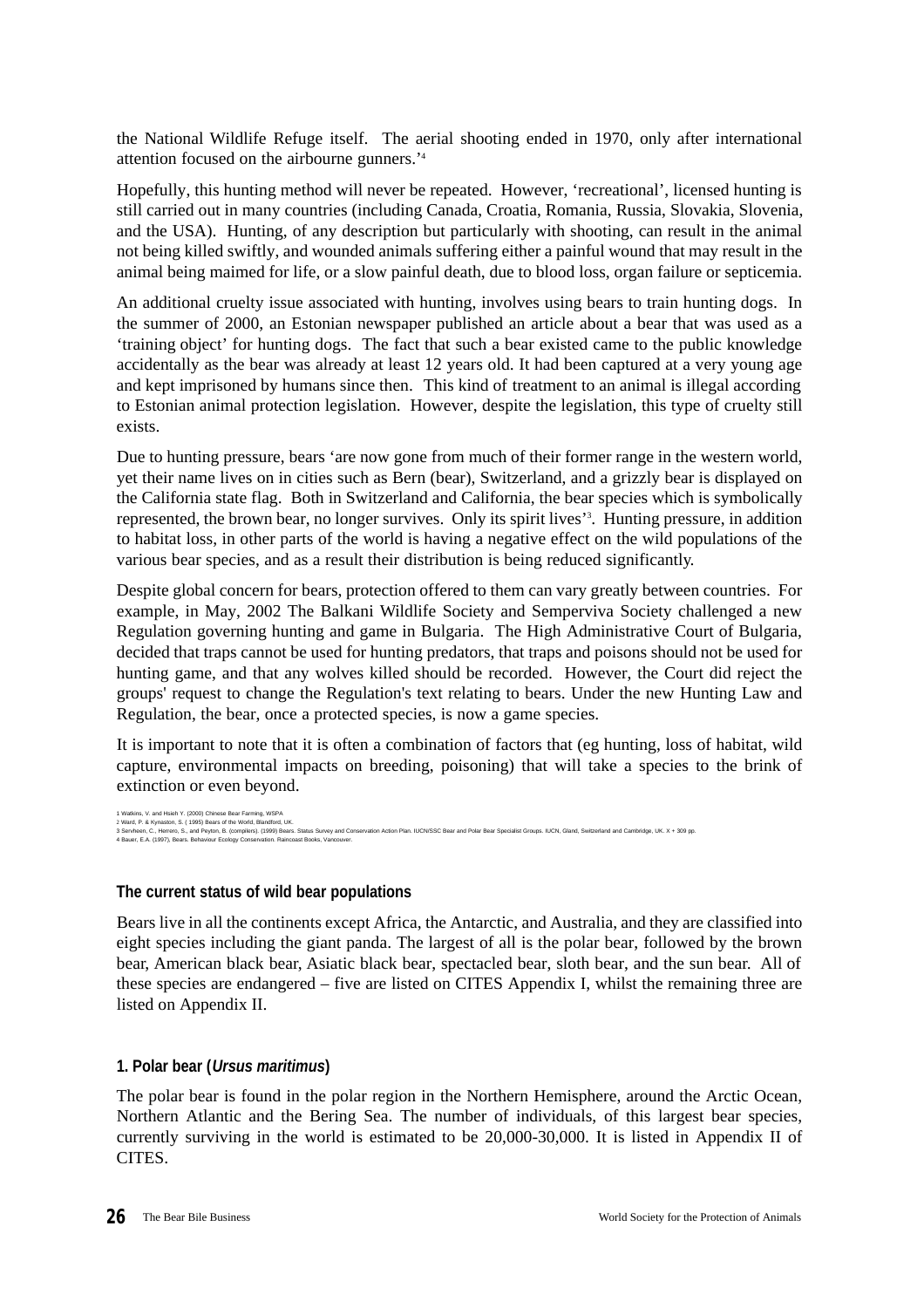# **2. Brown bear (***Ursus arctos***)**

The brown bear is the most widespread bear species with a large number of subspecies found in the Northern Hemisphere in Europe, Asia and North America, in a variety of habitat environments and with varying feeding habits. Under CITES the populations found in Bhutan, China, Mexico and Mongolia are listed in Appendix I, with the rest listed in Appendix II.

# **3. American black bear (***Ursus americanus***)**

Most of the American black bears are found in forested areas of North America. With a current estimated total number of 630,000-800,000, the species is listed in Appendix II of CITES.

# **4. Asiatic black bear (***Ursus thibetanus***)**

The Asiatic black bear, found in forested areas of Asia, has the striking white crescent on its the chest. The current total population is estimated to be around 50,000, and the entire species is listed in CITES Appendix I.



**The Asiatic black bear is the bear most frequently used on Chinese bear farms.**

# **5. Spectacled bear (***Tremarctos ornatus***)**

The spectacled bear is found in the area around the Andes of South America. Little is known about this species, but the population is estimated to be in the region of 20,000. They are listed in CITES Appendix I.

# **6. Sloth bear (***Melursus ursinus***)**

This species is found in the grasslands and forests of the Indian sub-continent, mainly in India, Sri Lanka, and Nepal. The current population number is estimated to be between 10, 000 to 25,000 and it is listed in CITES Appendix I.

# **7. Malayan sun bear (***Helarctos malayanus***)**

The sun bear is found in the Indochina Peninsular, and on the Islands of Sumatra and Borneo. There may be small numbers in the wild in eastern India. Little is known about its ecology and population number, and the species is listed in Appendix I of CITES.

# **8. Giant panda (***Ailuropoda melanoleuca***)**

Recent research has led to the reclassification of the giant panda as a bear species. It is found in the area around the Sichuan Province of China. The remaining population is said to be less than 1,000, and the species is listed in Appendix I of CITES.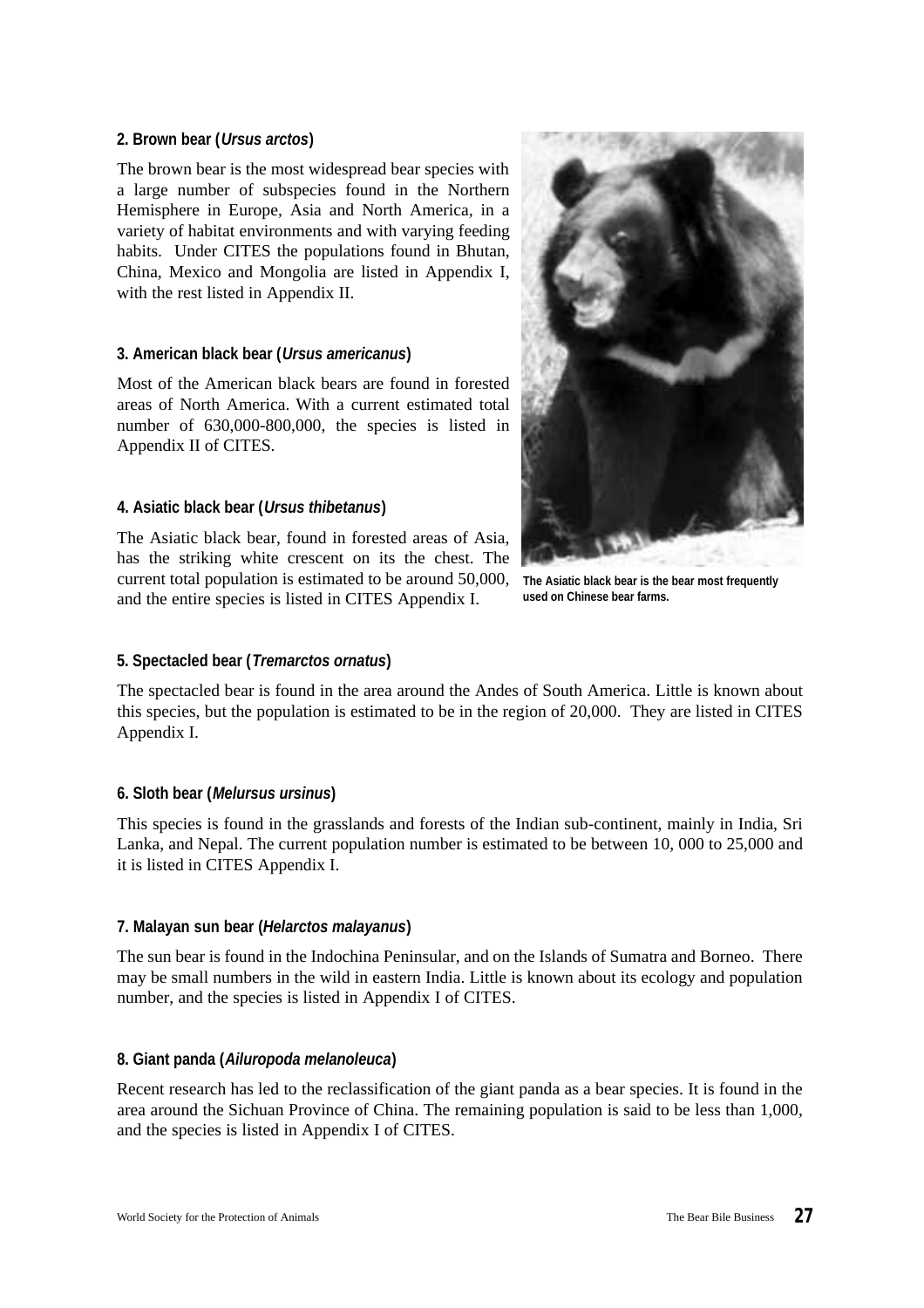# **Bear Farming**

On overview by **Pei Feng Su**, summarising the findings of two reports:

'*Chinese bear farming: An assessment of Chinese bear farms and illegal bear bile trade'* published by WSPA, April 2000.

# Authors: **Victor Watkins, Hsieh Yi**

This report is based on a WSPA field study of Chinese bear farming methods involving observations at eleven bear farms in different regions of China.

*'The veterinary, behavioural and welfare implications of bear farming in Asia'* published by WSPA, December 2000.

# Author: **Dr Barbara Maas**

Dr Maas put the observations by WSPA and others into scientific examination, seeking the opinion of over 50 international experts from disciplines as diverse as veterinary, farm, and laboratory animal science, zoo, biology, applied ethology, animal husbandry, stress biology, experimental surgery, and animal welfare science – many of these specialists had additional expertise in bears.

# **Background: Numbers of farms and captive bears**

China has three native bear species, but the Asiatic black bear is the main species used in the farming operations which have been established since bear farming began in 1984<sup>1</sup>.

According to the CITES Management Authority of China (CNMA) and the Ministry of Forestry (MOF), there were 6,632 bears kept in 601 farms in 1992. By 1996 this had risen to 7,642 individuals in 481 farms. Figures for 1998, show 7,002 individuals in 247 farms.ii (See Table 1) This indicates a relatively stable overall captive bear population, but a significant decrease in the number of farms, meaning the average number of bears per farm has risen significantly. In 1999, the MOF stated there were 24 major bear farms, which each owned over 100 bears.

The WSPA field study examined eleven bear farms in six provinces including the southeast, southwest, and northeast regions which are the major areas for the bear farming industry. Of these 11 farms, 2 owned over 600 bears each, 1 farm had around 300-350, 1 had 200-250, 4 had 100-150, 2 had 40-50 and 1 had under 10 bears. These 11 farms had 2,200– 2,500 bears in total. The smallest farm held four bears, whilst the largest held 700.

Record keeping on the farms was generally poor and different personnel on the farms would claim different numbers of animals. However, the figures appear a reasonable approximation of the number of animals actually observed.

All the bear farms had their own patent and brand name for their bile powder and products. Two farms shared the same brand name. Most farms claimed to be approved by the provincial authority and two claimed to be approved at State level.

The findings from the WSPA study are supplemented with the observations by Hong Kong based conservation group, Animals Asia Foundation (AAF) of 34 bear bile farms in China, Korea, and Vietnam.

|                      | 1992                                | 1996          | 1998          |
|----------------------|-------------------------------------|---------------|---------------|
| No. of bear farms    | 601                                 | 481           | 247           |
| No. of captive bears | 6,632<br>(6312 Asiatic black bears) | 7,642 (7,370) | 7,002 (6,764) |

# **Table 1: Number of bear farms and animals in China between 1992 - 1998**

Source: MOF (Ministry of Forestry), China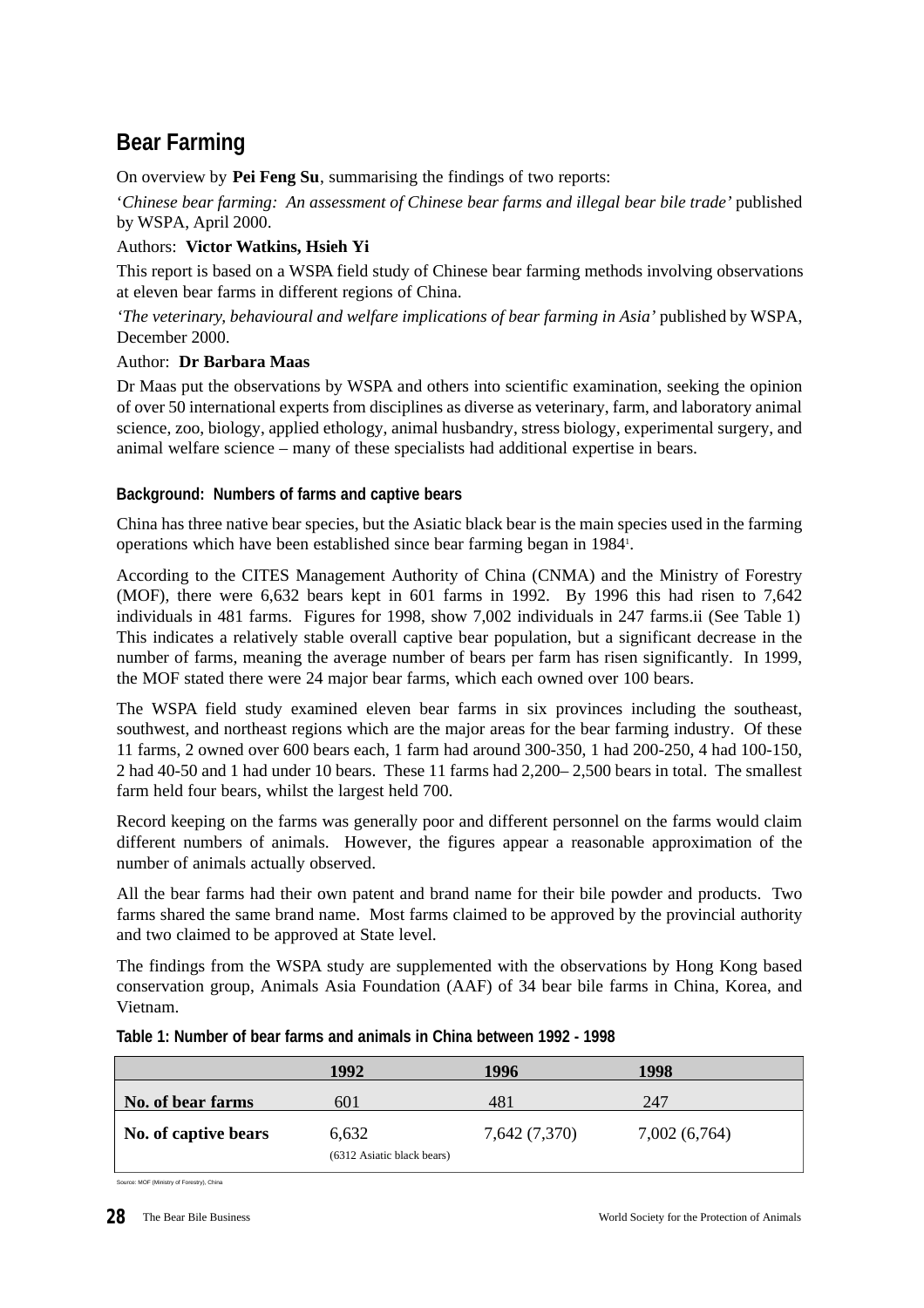

**Body fluid and bile is seen seeping from the drainage (milking) site of an Asiatic black bear permanently confined to a small cage on a government-owned bear farm in Heilongjiang Province, China. The bear also has injuries to its chest and neck.**



**Asiatic black bear wearing an iron corset to aid manoeuvering the bear during the bile milking process. Closely confined in this small cage, the animal has nothing solid to stand upon, just iron bars. This is a government-owned farm in Chinlin Province, China.**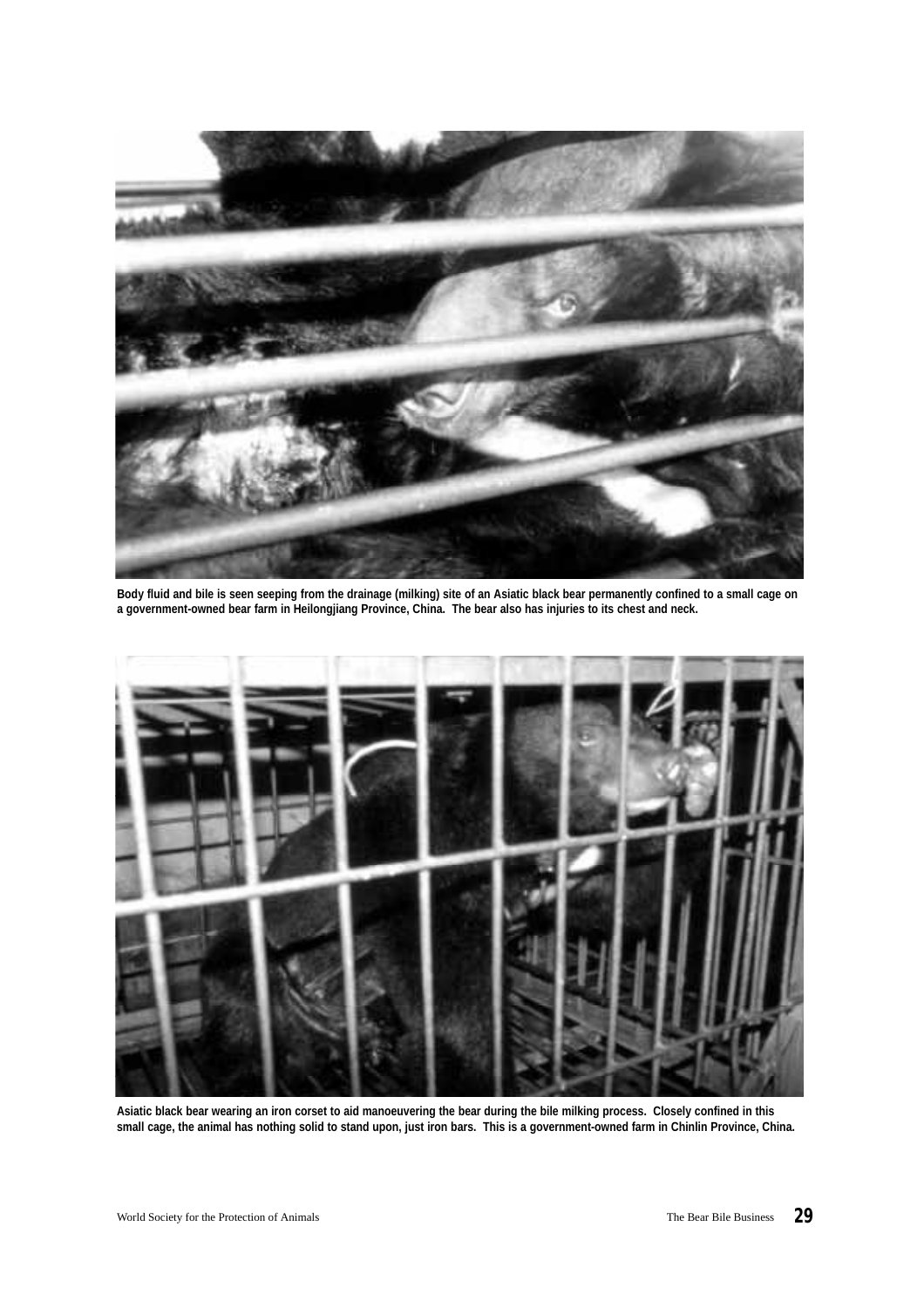#### **Recent developments in Chinese bear farming**

In 2000, an agreement was made between the Hong Kong-based animal welfare group, Animals Asia Foundation (AAF), the China Wildlife Conservation Association (CWCA), Beijing, and the State Forestry Department, Sichuan Province, for a series of measures which would close the worst farms in Sichuan Province. 500 endangered Asiatic black bears would be rescued and placed in sanctuaries, it was stated that this *"would create the necessary conditions under which the practice of extracting bile from domestically kept bears be finally and completely brought to an end"*<sup>18</sup> .

This was a welcome move, but information obtained by WSPA suggests that rather than moving towards closure, the Chinese bear farming industry is in fact attempting to consolidate. A WSPA investigation the same year, found that several government 'model' farms are continuing to breed bears and that industry proponents hope that in few years, bear bile products from these farms will be traded internationally.

To date the relevant authority in China has not provided a clear statement regarding this issue.



Furthermore, at the third International Symposium on the Trade in Bear Parts, it was reported that Fan Zhiyoung from the Chinese Ministry of Forestry announced that several larger bear farms met conditions for breeding of CITES Appendix I species and should therefore be allowed to trade internationally.

Despite the number of bear farms being reduced from 600 to approximately 200 in the past six years, the number of bears held on these farms has remained at around 7,000, and may even be increasing.

# **Unnatural life cycle**

Cubs born on farms are taken away from their mother when they are 2–3 months old, which undoubtedly causes stress as in the wild, the cubs would stay with their mothers for 2–3 years.

The bear cubs are then taught a range of circus-type tricks – standing on their hind legs, handstands, carry chairs and so on. On the farms visited by WSPA, it was claimed that this familiarised the bears with human contact, which would help with the milking process. The cubs are also used as a visitor attraction and play a role in marketing bile products, with petting and photographs with the cubs encouraged.

Three farms plan to develop this into a full circus-style performance with intensive training in preparation for the summer season. In China, many zoos and safari parks already use bears to perform circus acts such as walking on tight rope, throwing a ball, riding a bicycle, and even boxing. It is anticipated that such shows will provide additional revenue for the bear farming industry. However, the performing life of a bear is short and may only last until it is one and half years old.

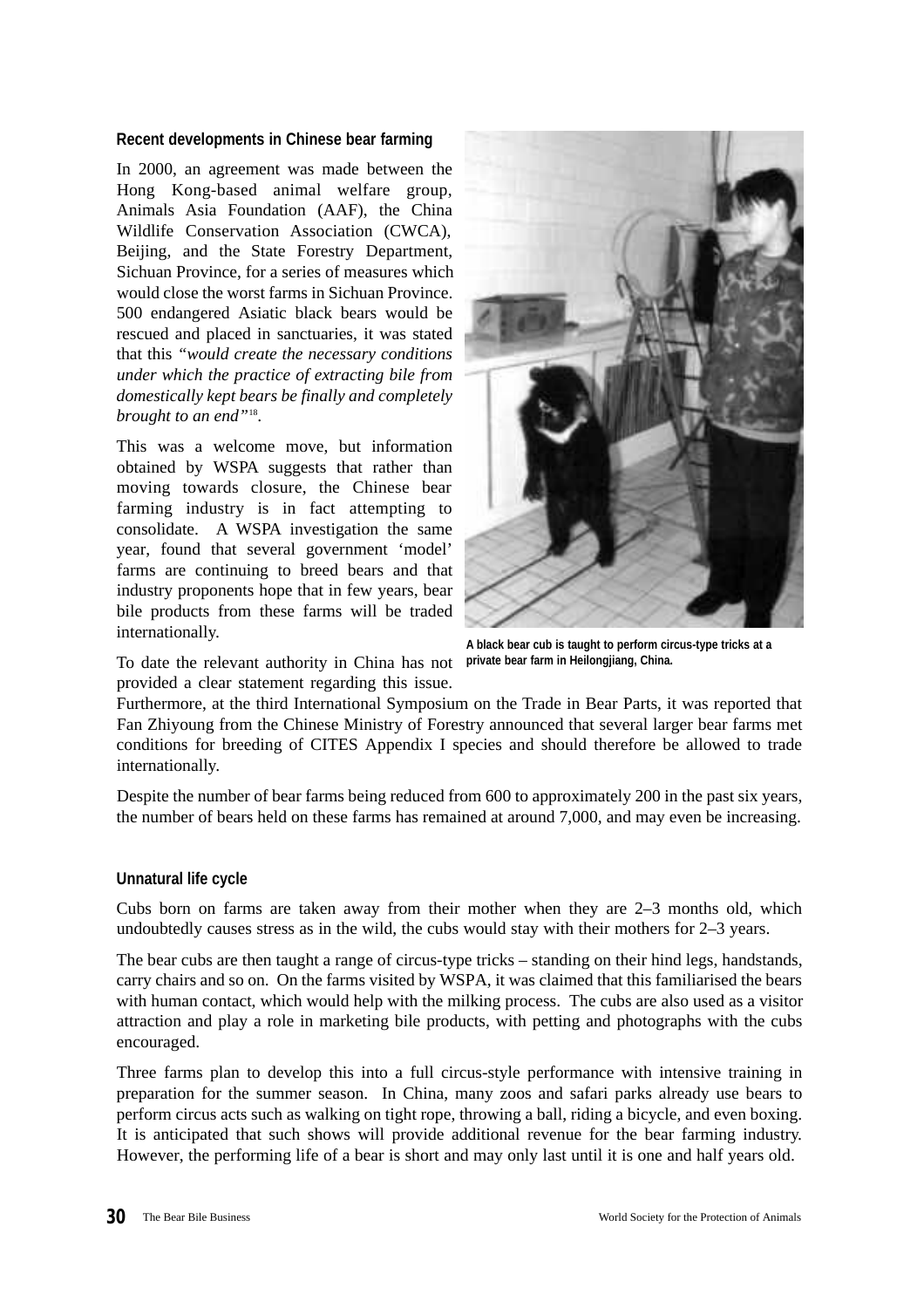

**An adult Asiatic black bear (left) and an adult Asiatic brown bear (right) held in the same size cages, despite considerable difference in size, on a privately owned bear farm in Heilongjiang, China. Caging on all bear farms inspected by WSPA was extremely restrictive and bereft of environmental enrichment for the animals. It should also be noted that these are naturally solitary animals.**

Once a bear reaches two and half or three years old, they will be used for bile extraction, and from three or four years old they may also be used for breeding.

The adult bears used to supply bile are kept in the small cages, where they clearly demonstrate stereotypic behaviour – WSPA observed bears repeatedly shaking their heads or biting the bars of their cage.

The bears' natural behaviour is further eroded by farmers not allowing them to hibernate in the winter, despite that winter temperatures in northern China can fall to minus 30 degrees.

When a bear can no longer produce sufficient bile, it will normally be moved to another cage to await death through sickness, or to be killed for its paws and gall bladders. Three bear farms stated that bears' paws could also be cut off if the customers requested fresh paw.

Bear paw is eaten as delicacy in China and South East Asia, and the sale provides an additional income for farms. Fresh bear paw was offered at two farms for 2,000 RMB (US\$250). In one Four -Star hotel in Shenyang City, a bear paw dish was on the menu for 3,800 – 4,000 RMB (US\$470).

Since there is no effective enforcement of wildlife conservation law in China and also the sale of farmed bears' gall bladders is not well defined in the law, pharmacies are able to sell gall bladders either whole or in pieces.

The average life expectancy of bears in farms is unknown – each of the farms questioned by WSPA gave different information.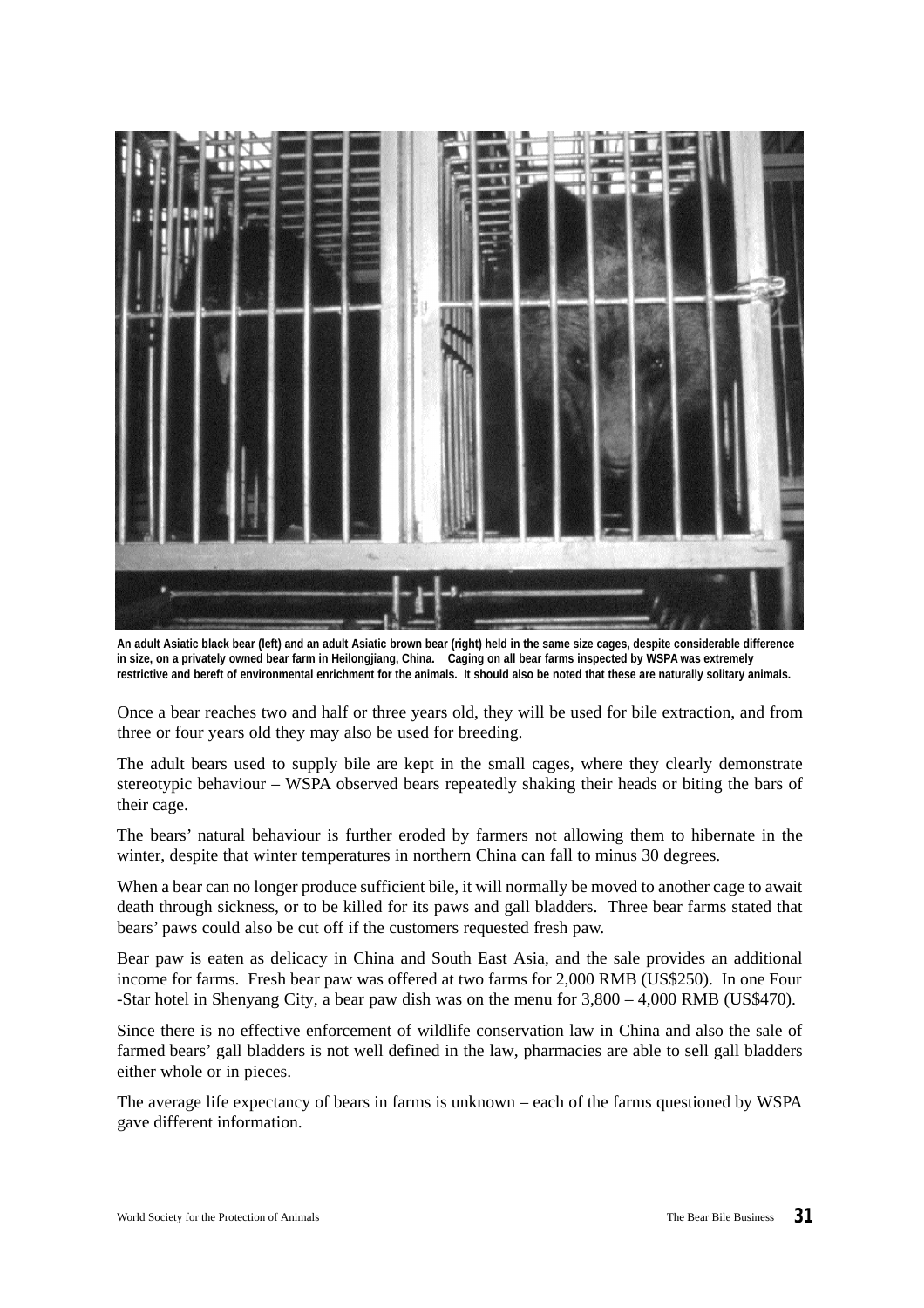

**Typical designs of cage used on Chinese bear farms:**

**A. The most common design for a bile milking cage – on many farms, bears spend their entire time held in milking cages.**

**B. A recent development in milking cage design – note the bear has even less space.**

**C. The type of caging employed on a government-approved model farm. Note that although the bear has increased space when not in the milking cage, this is still completely inadequate for an animal of this size.**

**NB: A male Asiatic black bear can weigh up to 200kg, with a body length of 1.4-2 metres and measure 0.7-1 metre tall at the shoulder. Asiatic brown bears are considerably heavier (females 80-240kg, males 105-390kg) with a longer body length (females 1.2–2.59 metres, males 1.54–2.5 metres, shoulder height 0.9–1.1metres).**

# **Caging & confinement**

Throughout the farms visited, bears generally suffered severe environmental deprivation and extreme confinement. Regulations for bear cages vary from 2m x 2m in Korea to 1.7m x 1.5m x 0.8m in China. Cage size in Vietnam is not subject to regulations. The promotional brochure of a Chinese farm where bears are kept in 5ft x 2ft 6in kennels claims that the animals "enjoy themselves in a comfortable environment".

Zhu Shaorong and colleagues, who are associated with a bear farm themselves, state in a paper published in 1991 that *"the construction of the kennels and cages should be based on the convenience of the workers in their daily operation".* They argue that size should also depend on how much space is available and how many bears are to be kept, and recommend a cage size of 1.4 x 0.5 x 0.75m, with bars spaced 7 cm apart. The space between cages should at least be 1m to allow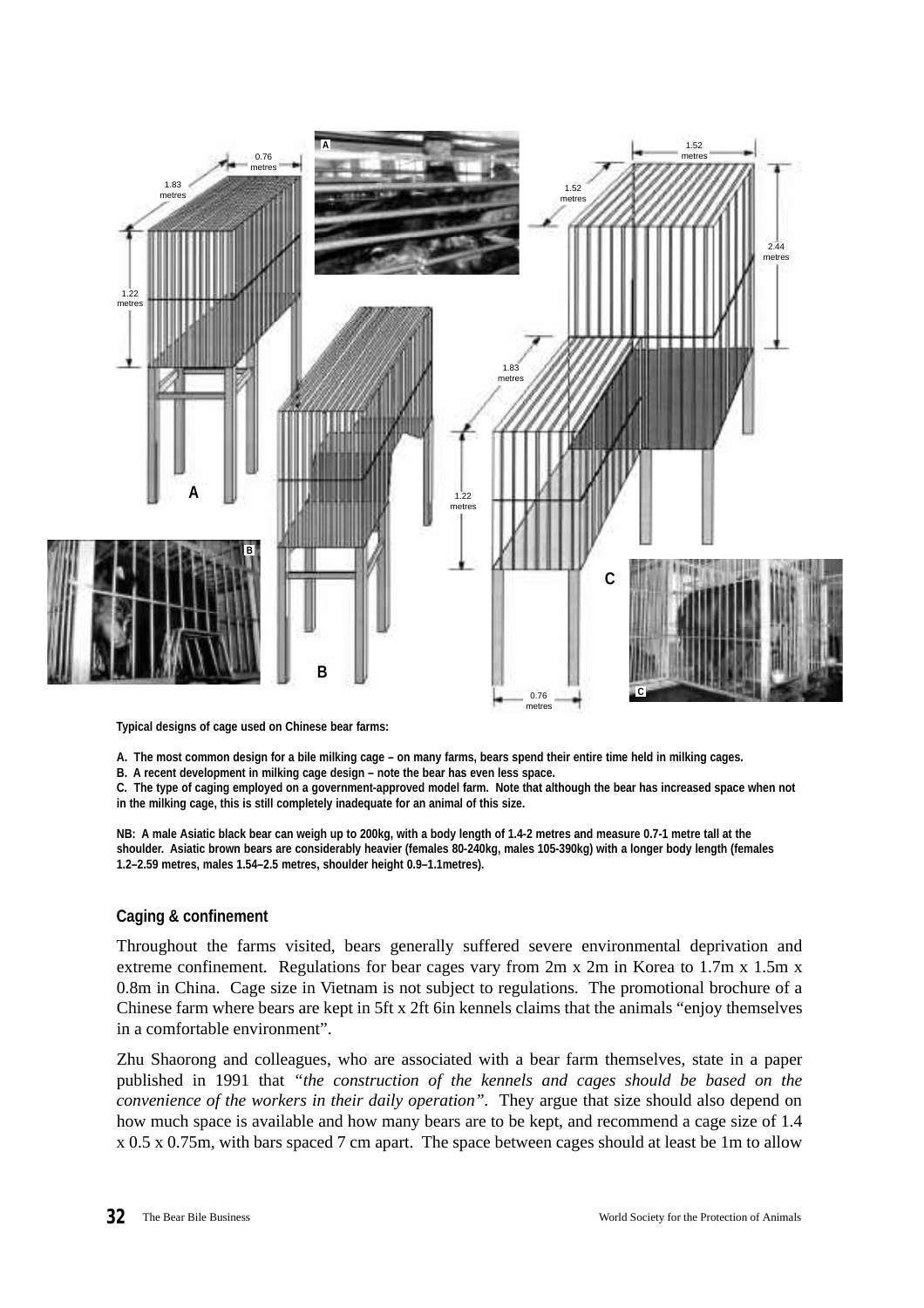safe passage of workers. These authors stress the importance for bile bears to be kept in small cages. Others, associated with the Harbin Zoological Garden and the Chinese Medicines United Corporation of Helionjiang Province, state that bears require 3-4m2 and recommend cages of the following dimensions 1.5 x 1.1 x 0.8m. However, they also suggest access to outdoor enclosures and an opportunity for sun bathing.

Cage size varied widely across farms. Although communal cages for eight bears measuring 15m x 7m x 2.5m were seen, the majority of animals were confined individually in cages measuring as little as 0.6m x 0.6m x 1.2 m or 1.5m x 0.7m x 0.7m. In some cases, bears were housed in metal boxes into which small holes had been punched. This cage permitted bears to stand up and turn. In four of the 11 farms visited by WSPA, bears were kept 5ft x 5ft x 8ft metal bar cages with milking cage extensions measuring 2.5ft x 6ft x 4ft. In other farms or compounds milking cages were connected to communal concrete and metal bar outdoor enclosures – again without any form of enrichment or structure. However, not all bears in these compounds had access to outdoor cages and none of the bears held at this facility were able to venture outside during at least four of the coldest winter months, when temperatures can drop to minus 30 degrees. Often pairs of bears used for breeding rather then bile extraction are housed temporarily in these areas. In some instances, bears were kept in particularly poor and unhygienic conditions in small, dusty, dirty, rusty



**A government owned farm in Heilongjiang Province, China. Caged floors constructed from metal bars permanently prohibit bears from resting their feet on flat ground.**

and decrepit cages, away from the main compound and hidden from public view.

In some cases bears were seen permanently immobilised by being pushed flat against the floor of squeeze cages. Farmers claimed that this was to facilitate medicating the animals.

Only in two farms were cubs allowed to access to play areas. The majority of cubs and subadults were housed singly, in pairs or groups in barren metal cages or in concrete outdoor pits. Farmers stated that cubs were housed in this way to ensure they reach milking size (approx. 100kg) earlier.

Because bear cages are constructed from widely spaced metal bars bears are unable to stand or lie on solid substrate. Some animals showed bleeding injuries or lesions on their feet, exacerbated by friction when bears, including cubs attempted to climb cage bars inside the somewhat larger cages.

Most of the farms visited during the WSPA study, claimed to have attempted to make improvements to the ways in which the bears were housed. However, any changes failed to address the key problems with the husbandry employed on bear farms.

Cubs and young adults used as an attraction (for petting or photographs) appear more likely to have access to outdoor enclosures or cages.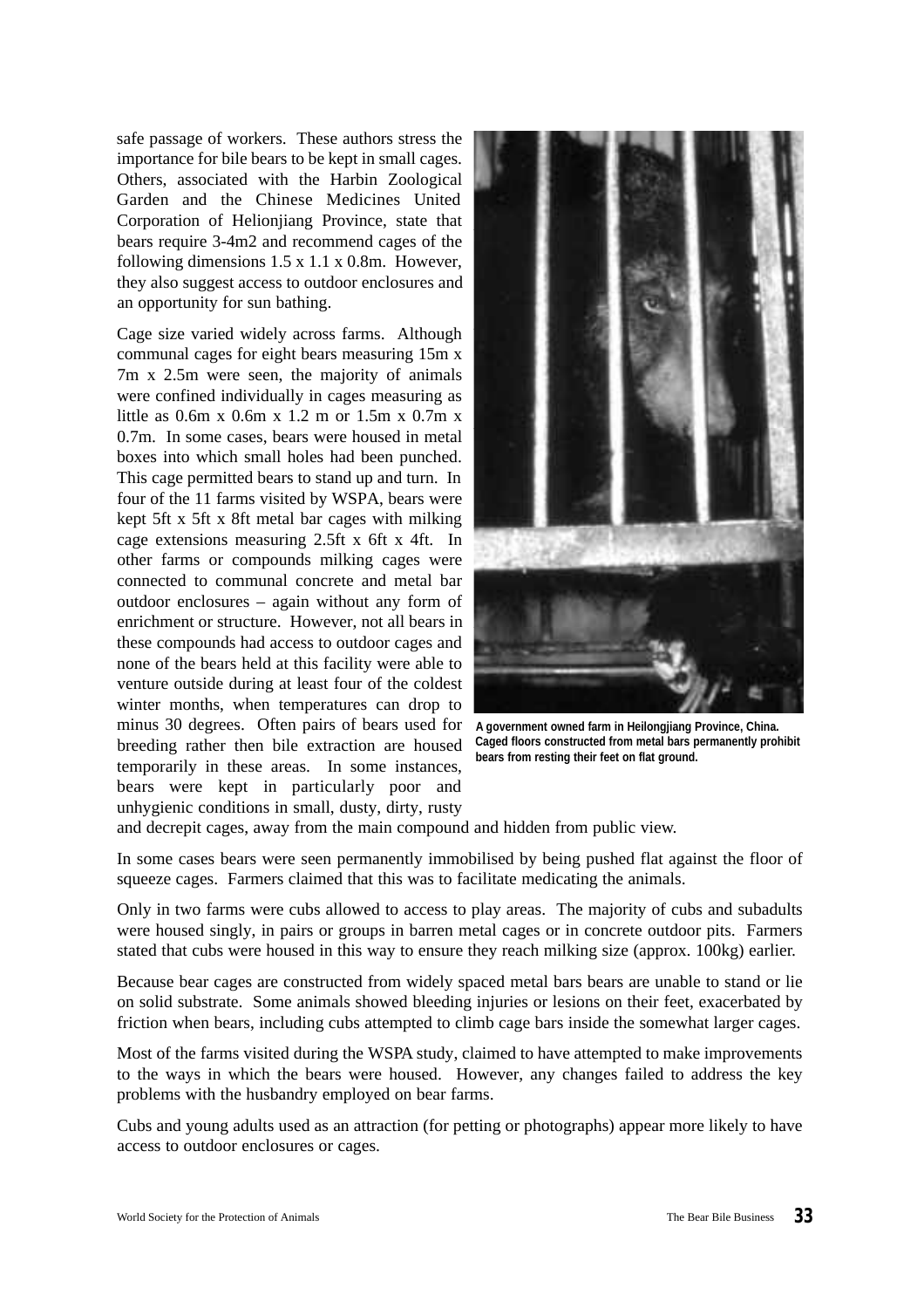

**Asiatic black bear cubs in a small cage in part of a bile-milking compound on a privately owned bear farm in Yunnan Province, China. Generally on Chinese bear farms, young bears are removed from their mothers at 2-3 months old, whereas in the wild they would remain with them for 2-3 years.**

On four of the farms visited by WSPA, the bears had access (when not being milked) to a larger cage or outdoor enclosure behind the standard milking cages. But, even in these 'model' farms, injuries to the head, paws and back from repeated rubbing and banging against the cage bars were present on many animals. The bears were clearly mentally stressed due to the cramped conditions and the benefits of some additional space were very limited.

One of these four 'model-government farms' claimed to have created the best housing facility for farming bears. While the smallest cage is used for milking twice a day, a connecting cage provides enough space for the bear to stand up, and turn around (see earlier diagram). An outdoor space also connects to the indoor cages, but in winter the temperature could drop to minus 30 degrees in this region, and the outdoor area is closed for up to four months. The outdoor area is used mainly for display. Some bears walk back and forth between two indoor cages. Even where outdoor enclosures were provided, not all the bears were given access to these.

That the environment failed to satisfy the bears was evidenced by abnormal, repetitive, stereotypic behaviours such as chewing or rubbing the cage bars. This farm also invented a new shaped bile extraction cage, so workers do not need to kneel underneath the cage to extract the bile (see earlier diagram); a development apparently geared to efficiency rather than animal welfare.

# **General animal husbandry**

Several Chinese authors who have published on bear farm related husbandry problems maintain that bears can be easily "domesticated". However, the schedule of such studies tends to be limited to less than a year. In any case domestication of a wild carnivore in the course of two or three generations is impossible. It has to accepted that the animals on the bear farms are wild.

With the exception of two farms, hygiene in facilities visited by AAF was poor. Most farms did not employ disinfectants, but sometimes used lime around cages or entrances / exits. Many cages were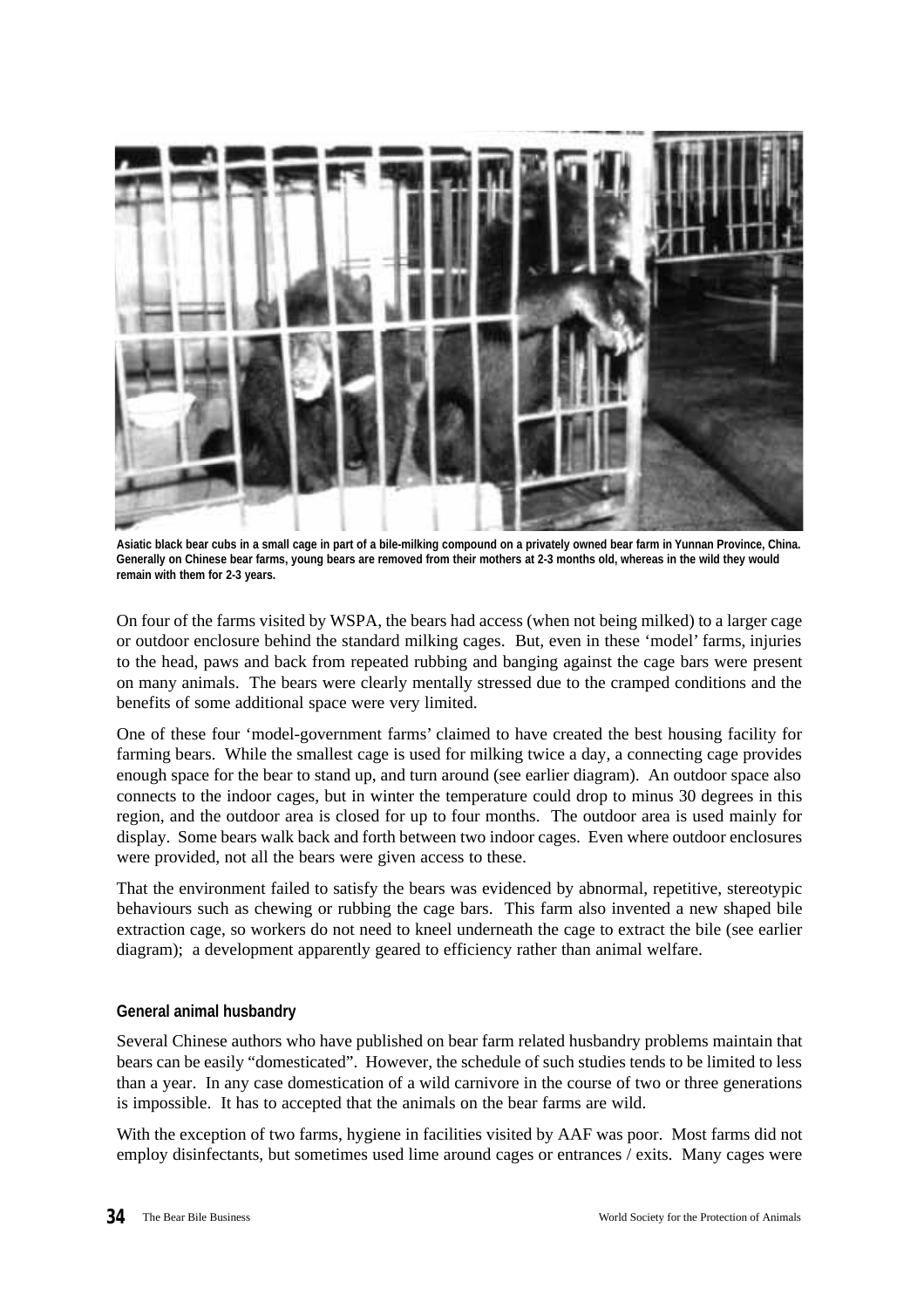dirty and rusty. In many farms visited in China, Vietnam, Korea, bears were forced to lie in their faeces, which in several cases, where cage bars were more closely spaced, covered the cage floor several inches deep. In some cases the animals had clearly tried to create latrines in their small spaces.

Despite repeated enquiries about longevity and surgery related / general mortality rates by a visiting AAF veterinarian, farmers consistently avoided to provide this type of information. However, Prof. Ma Yi Qing of the Institute of Natural Resources of PRC maintains that mortality is high.

Although temperatures can sink to minus 30 degrees in some regions, bears are not allowed to hibernate. However, Chinese scientists have recommended that bears are fed more during the summer months, since this is what occurs in the wild. This clearly does not take into account that in the absence of hibernation the animals' energy consumption will increase as temperature drops.

Few farms receive professional veterinary advice and attention, and only two of the 34 farms inspected by AAF seemed to have diagnostic facilities. One bear farmer maintained that he carried out faecal examinations and "tested hair for nutritional problems". The deaths of four bears during an eight months period was attributed to a "transmittable disease from cows and pigs which caused digestive problems and blood in faeces". However, it is difficult to establish cause of death in the absence of proper diagnostic facilities and post-mortem protocol.

Due to infanticide problems and in order to bring females back into oestrus early cubs are removed from their mothers once they are two to three months old. In the wild Asiatic black bears remain with their mothers for a period of two to three years. Once the young bears are about 18 months old they no longer perform circus-style tricks. Instead they are caged up, usually alone until they reach the age of two or three, when bile extraction begins. Early weaning is recognised among developmental ethologists as being associated with a host of subsequent physical and behavioural problems. In one farm the owner stated that he held 30 cubs which he had removed from their mothers at the age of three months. He added that he would generally integrate one male with three to four females and remove him again once mating had taken place. According to his own statements he would generally permit females to remain undisturbed during gestation, but would sometimes continue to use them for bile extraction.

As additional "attractions" for visitors some farms train small cubs to ride bicycles, walk tight ropes, juggle balls, walk on their hind limbs, perform handstands, carry chairs or fight each other in boxing matches etc. The animals appear particularly distressed when subjected to these procedures, vocalising loudly and persistently, unsuccessfully trying to avoid their tasks by running away and hiding. Some had been de-clawed. When not performing or subject to intensive training (which involved wooden sticks) these small cubs were kept in tiny cages inside the performance room. Extremely loud music was continuously played during training and public performances.

#### **Behaviour**

Across all the farms inspected by WSPA and AAF many bears exhibited behavioural problems such as chronic stereotypies, aggressive behaviour, agitation, nervousness and unresponsiveness.

Stereotypic behaviours observed included bar biting and licking, head and/or body bobbing, head and/or body weaving, head rolling, cage banging, rocking and stepping back and forth, stepping and space permitting walking back and forth, route tracing in the larger cages and other repetitive rhythmic behaviours. Pre-feeding as well as post-feeding stereotypies occur, as do stereotypic and aggressive behaviours in the presence of people, or in the case of males when oestrus females were housed in the same compound. Other unusual behaviours include masturbation.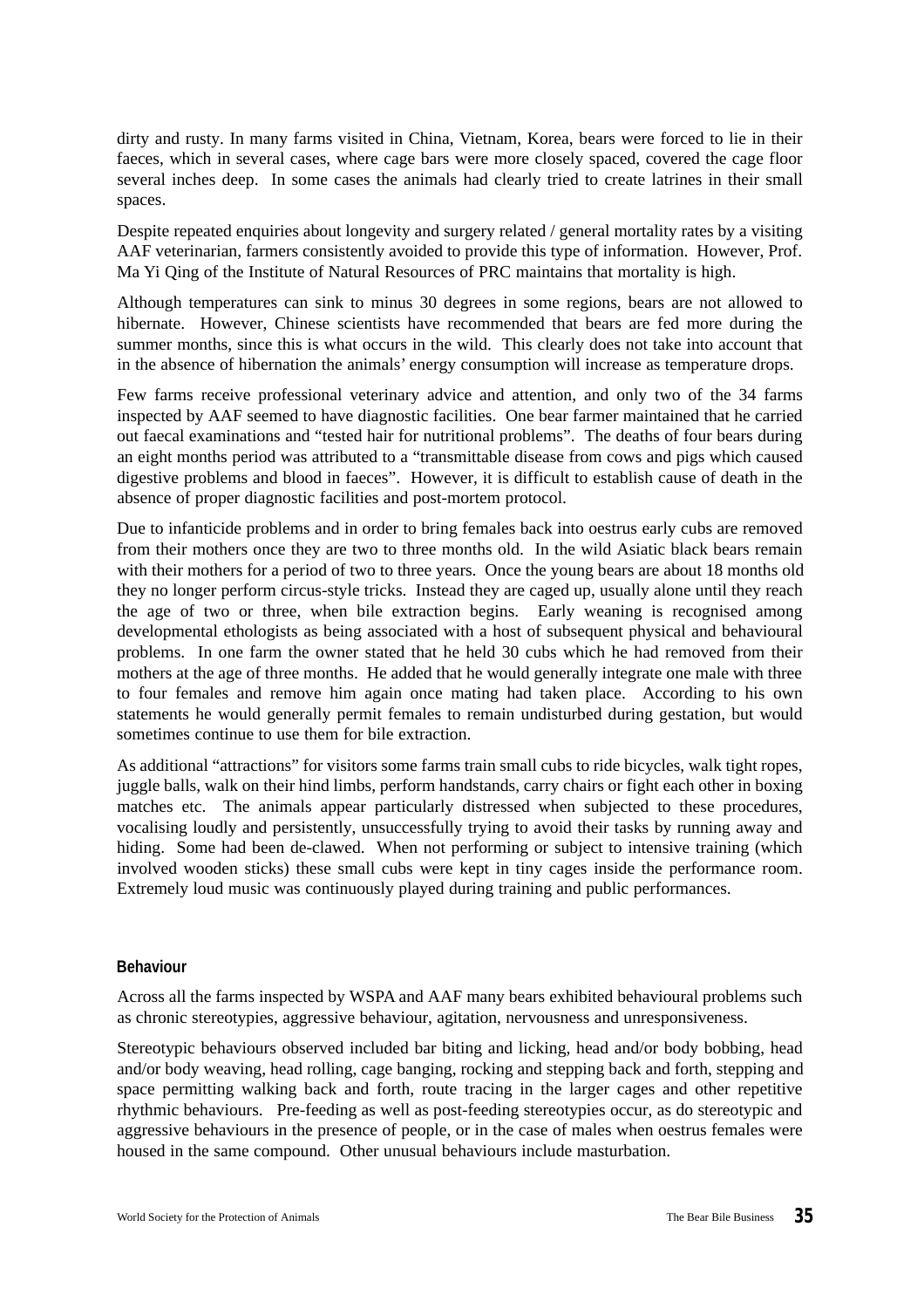All young bears appeared agitated, nervous and stereotyped to varying degrees by weaving, rocking or bouncing up and down in their cages. Repetitive and prolonged arm sucking or chewing, or "humming" as well as ear sucking of cage mates was common. Cubs frequently vocalised by emitting repeated "popping sounds" or loud screeches. The latter was particularly evident during circus training. Some cubs were also aggressive, and many had suffered head wounds.

A group of bears rescued by IFAW in 1995 were aggressive towards human carers at a sanctuary for some time, and only slowly became more trusting.

# **Nutrition**

The bears are fed twice a day to stimulate bile production and extraction. On most farms with individually housed bears the feeding tray was attached to the cage in a corner below the bear's chin. This forces bears to scrape the food into their cage while lying on their stomachs, which eases bile extraction.

According to relevant Chinese publications, fat intake of bears in bile farms must be strictly controlled. The diet provided is generally poor, for example corn mash, apples, tomatoes or sugar mixed in water which is deficient in necessary vitamins and minerals.

Diets varied from human leftovers to pig swill, but most farms offered various mixtures of rice, vegetables, cereals and fishmeal. Only one farm observed by WSPA, in Heilongjiang Province, mentioned that extra supplements were provided.

A Chinese paper on the nutrition of bears in bile farms states that bears should be provided with seasonally variable amounts of food. The paper recommends 3kg during spring and winter, 4.5kg during autumn and summer and 5kg between September and October. This feeding regime is justified by reference to increased activity during this time as well as feeding patterns in the wild. However, the increased food intake of wild bears during summer is likely to be related to the build up of fat reserves prior to hibernation. Since bears in bile farms are prevented from hibernating this feeding regime with a 40% reduced food intake during the coldest months of the year does not consider increased energy demands for thermoregulation and would thus seem unsuitable.

Most facilities do not provide free access to water (see Section on Bile Extraction). A few farms offered water twice daily, whilst the majority only hosed the bears down once a day. Eight bears rescued by IFAW in 1995 have experienced significant weight gain.

# **Health care**

It is generally considered that the veterinary care available to bears on farms is limited. Even the invasive surgery required for bile extraction is performed by non-veterinarians. The operations are usually conducted by the farm owners or the senior staff, who admitted to WSPA they had no veterinary training. Three farms in northern Province claim they have veterinarian technicians who study either in livestock or agriculture departments. However, in most cases, it was apparent that there was no veterinarian on site, and in many cases there was not even a local vet available. Staff would administer basic drug treatments for ailments, but this was the limit of the care available.

Sick animals were found in nine of the eleven farms studied by WSPA, even on those claiming they had veterinary technicians. Bears were seen with inflamed and bleeding wounds, open incisions for bile extraction and tumour swellings in the abdominal area. Bears could be seen with wounds or scars to the face, head, paws and back caused by rubbing against the cage bars – a common problem in closely confined animals. In two farms, a constant stream of bile seeped from the stomachs of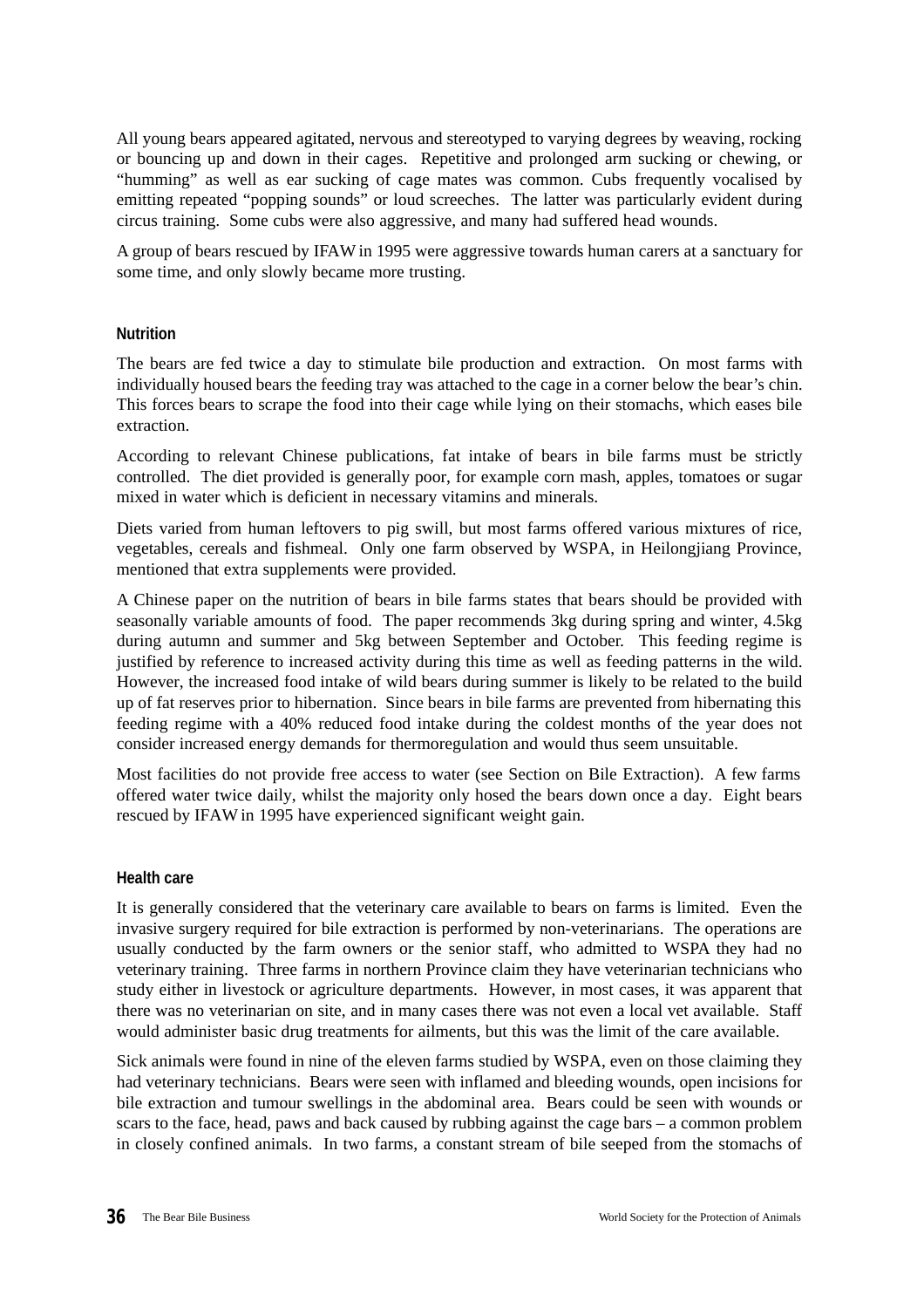

**Above left: Asiatic black bear on a privately owned bear farm in Yunnan Province, China. Gnawing the cage bars is a common repetitive behaviour amongst bile farm bears. Note this animal has missing canine teeth.** 

**Above right: Food preparation on a privately owned bear farm near Chengdu, China. The WSPA study found that bears on farms were generally fed a nutritionally deficient diet.** 

**Below: Asiatic black bear climbing the cage bars in line with the animal's natural semi-arboreal nature. Already such behaviour is severely restricted in this cage, but as the animal grows, the opportunities to exhibit such behaviour will be further eroded. Note that this bear, on a privately owned farm in Heilongjiang, China, has friction injuries on the right hind limb.**

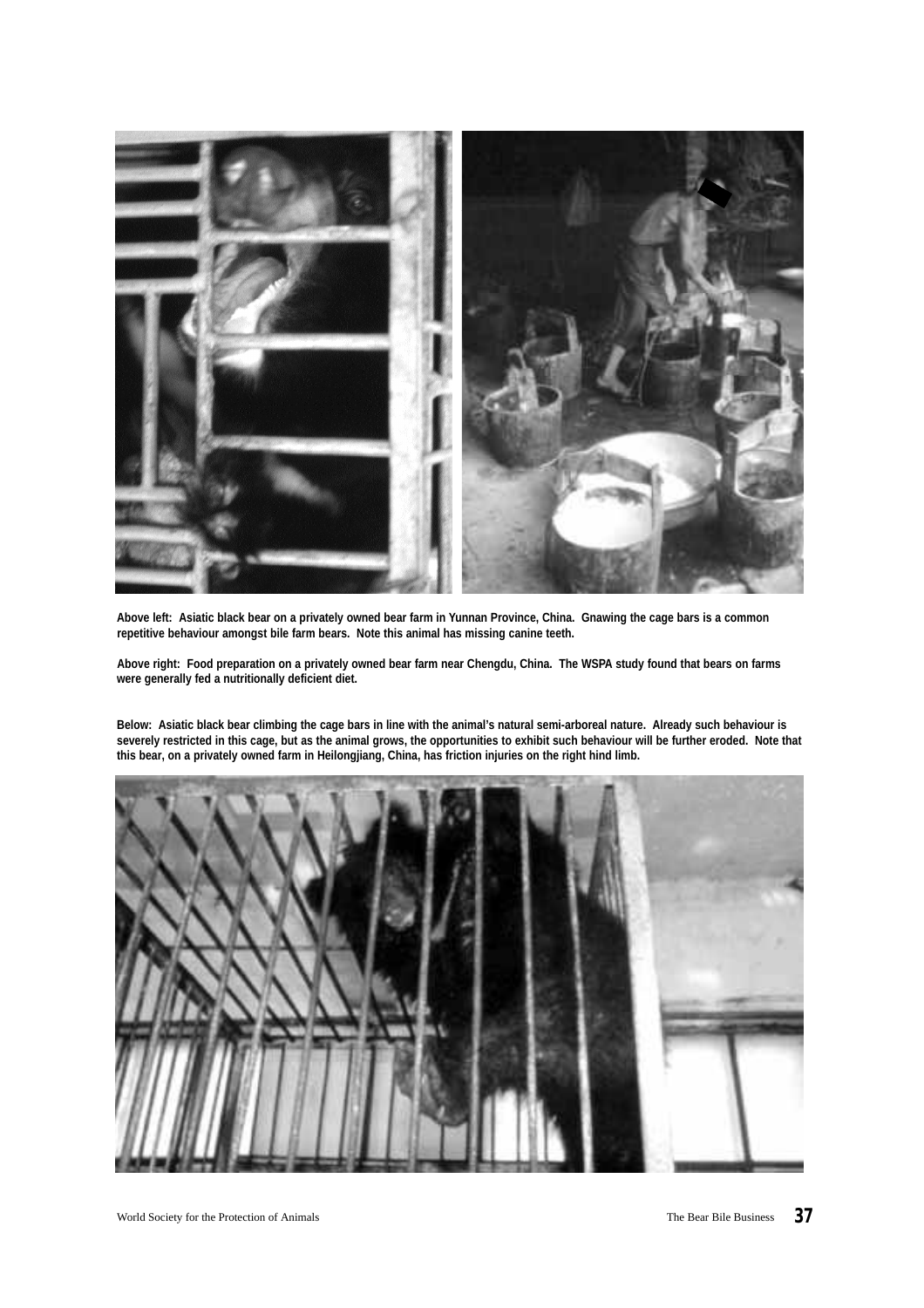bears, where an opening had been made through to their gall bladders. In some farms sick bears simply lay motionless.

Most bears encountered by Animals Asia and WSPA showed signs of poor health. Many bears were still fitted with stainless steel catheters and the majority suffered from chronically infected abdominal wounds around the implantation site. Approximately 95% of bears inspected by a AAF vet suffered inflammation around the catheter exit site. Two or three infected implantation sites were sometimes evident, probably due to repeated surgery. Pus, blood, bile and unidentified fluids was often seen seeping from the wounds surrounding catheters or fistula opening. Bears with noticeably swollen abdomens were also repeatedly observed. These animals appeared uncomfortable and would not lie down or turn over.

Severe ringworm lesions and what was suspected to be mange were not uncommon. The claws of several bears had grown so long that they had grown back into the paw pads. Some bears suffered from hyperkeratotic paw pads, while others, including some cubs had been de-clawed.

Once bears become too old or to sick to produce sufficient bile, they are either killed for their gall bladder, paws and other body parts, or are left to die. In addition, live bears with missing paws were observed in both in China and Vietnam. Some farmers stated that this was due to snare injuries during capture in the wild while others claimed that bears had lost their paws during transport. Three bear farms stated that the animals' paws could be cut off if a customer requested them fresh.

As a result of rubbing or licking during stereotyping most bears had sustained hair loss on their foreheads, ear-tips, rear or lower forelimbs, which in many cases had developed into skin irritations and sores. The latter was also observed as a result of the bears slipping or reaching with their limbs through the floor bars of their cage. In addition, bar biting had led to broken and worn dentition, which was particularly apparent in canine teeth.

Nine bears moved to an AAF run sanctuary were found to be suffering from muscle atrophy, bone deformities in all limbs. The deformed ribcage in one of these bears was so severe that the animal could no longer swallow properly and had to be euthanased. This may have been due to inappropriate diet during early growth, decreased absorption of vitamin D as a result of ongoing bile extraction and extreme confinement. Post-mortem examination of this animal also revealed a poorly healed fracture near the elbow of the left front leg with massive bony proliferation. The bear would most likely have sustained this injury during or after insertion into its tiny cage.

According to Chinese literature on the issue of bile farming health problems are commonly posed by bacterial, viral and parasitic infections, extreme ambient temperatures, coronary heart disease and diabetes. The latter two are related to nutritional imbalances, according to the authors. The occurrence of osteoporosis and anaemia is linked to vitamin deficiencies in these publications.

Specific diseases listed as common in bile farms bears include colds, bronchitis, pneumonia, gastroenteritis, pancreatitis, heat stroke, food poisoning from mouldy dry cereals or onions etc., osteoporosis, anaemia, endoparasites, gallstones, gastrointestinal obstruction, peritonitis and cholecystitis due to bile collection.

A veterinary scientist with experience in cannulation of gall bladders in sheep has in the past expressed concerns over diminished pools of bile salts and concurrent metabolic requirements of taurine, glycine and cholesterol. Further nutritional problems may result through the malabsorption of fats and vitamins. Decreased absorption particularly of fat-soluble vitamins, such as vitamins A, D, K and E can lead to a host of associated pathologies including blood clotting (K), night blindness (A), brittle bones (D) and muscle weakness (E). Others have assumed around that 20% of bile can safely be removed without affecting the animal's digestive capacities.

Researchers associated with the Research and Conservation Centre of the Giant Panda at the Wolong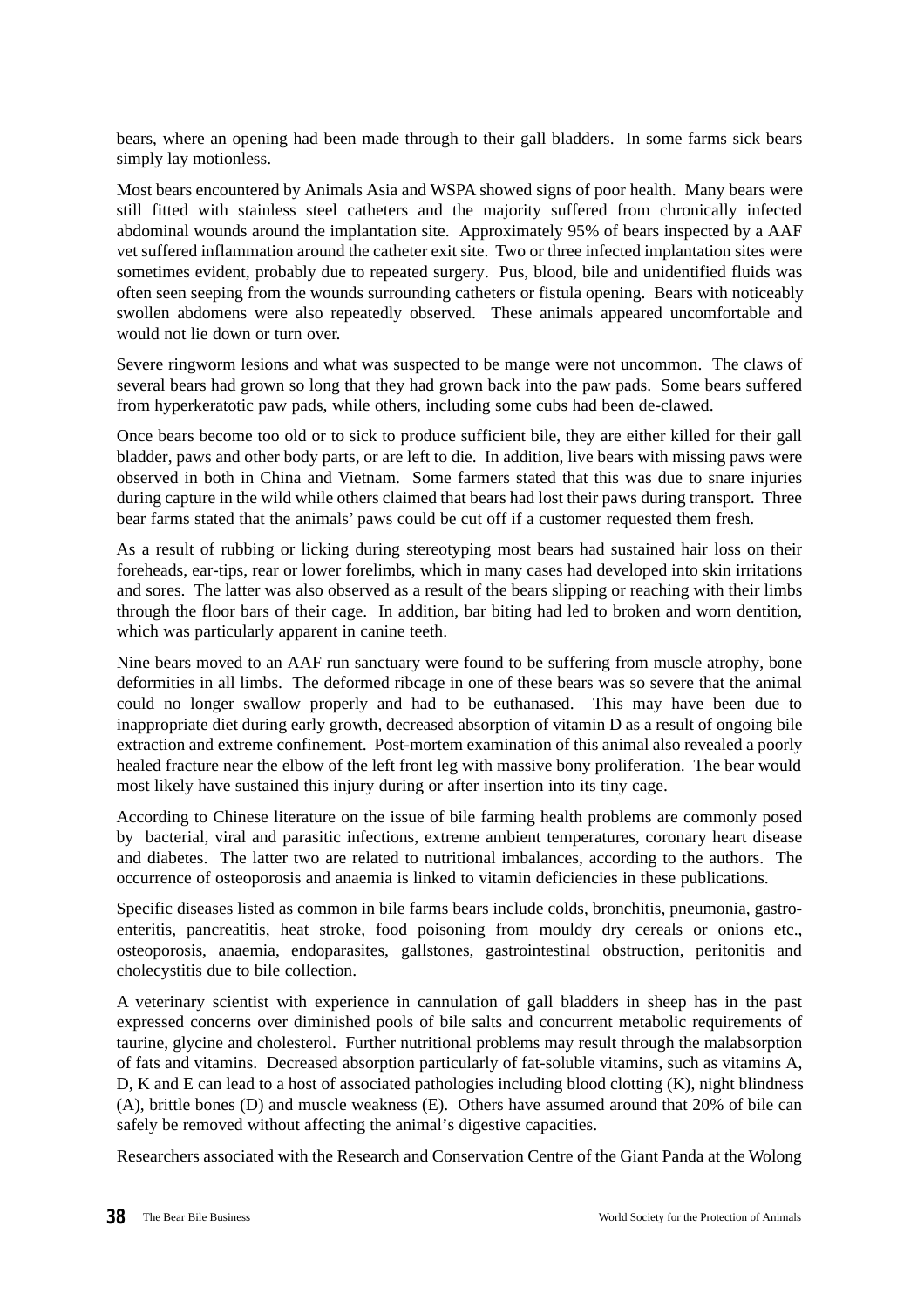Nature Research in Sichuan Province and The Deer Farm of Sichuan Chinese Traditional Medicine Company have stated that breeding black bears in captivity is difficult. They found that only 42% of male black bears examined by them had viable sperm. They suggest that this may be linked to diet, small cage size (1.5.x 0.5 x 0.5m), lack of sun and the fact that most were retired "bile bears".

#### **Surgery for bile collection**

It appears two main surgical procedures are involved in facilitating bile extraction from live bears.

**1. Catheters:** This is an "old" technique, which is nevertheless still the most widely practiced. A steel, stainless steel or latex catheter is inserted into the bear's gall bladder through an 8-12cm long incision and attached with a purse-string suture. The outer end is left to protrude from the bear's abdomen by several inches. A subsequently modified variant of this technique involves a 4-6 inch stainless steel tube, which is anchored in the abdomen and around the gall bladder by a series of disks fitted around the catheter's circumference.

A veterinary surgeon involved in removing implants from nine bears sent to an AAF sanctuary, found internal adhesions between



**Operating theatre in a privately owned bear farm, holding approximately 300 Asiatic black bears, near Chengdu, China. The WSPA study found that the majority of operation on bears in the Chinese bear farms were performed by unqualified personnel.**

the surgery site on the one hand and abdominal fat and even intestine on the other. She considered this to be suggestive of major post-operative complications. After having spent many years in bile farms five of the nine bears had continued to suffer major inflammation and infection around internal and external surgery sites. The remaining four bears exhibited less severe surgery-related problems (see below)<sup>2</sup>.

**2. Fistula:** Details of this technique, which was reportedly introduced because of heavy postoperative mortalities associated with indwelling catheters, have not been published. Bear farms practising this method on at least some of their bears are not prepared to divulge details (even to other farms), but it is suspected that the procedure involves the creation of a tissue duct between the gall bladder, which is brought forward, and the abdominal wall. During bile collection a rod is inserted into the fistula up to the gall bladder, which drains its content. Farmers reported that if the duct is not drained twice daily, it is said to close up within approximately two weeks. The new fistula technique was mandated by the Chinese government in 1993 and according to Dr. Fan of the Chinese CITES Authorities "is widely used in most bear farms"<sup>3</sup> . However, evidence collected by both WSPA and AAF does not bear this out.

Reportedly, only a small fraction of these operations are carried out by qualified veterinarians. One of China's new 'model farms' visited by WSPA had a resident veterinary surgeon, an operating theatre and sterile equipment. In some instances the operation (including anaesthesia) is allegedly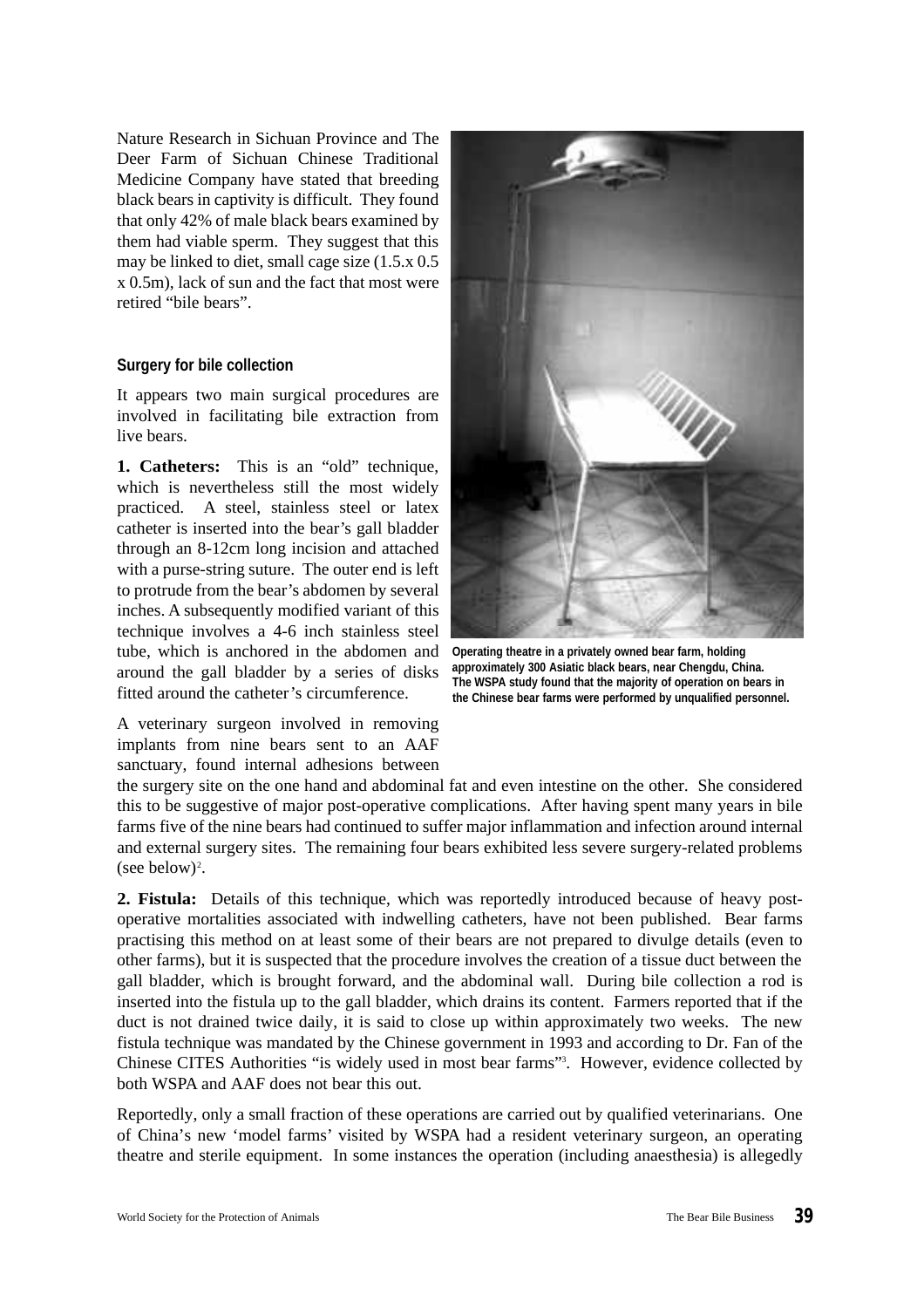performed by human doctors, but generally simply by people working on the farm or veterinary technicians. Sometimes this takes place on the floor indoors or even outside and in the presence of other bears. There is not always sterile equipment and non-absorbable silk or cotton (again not sterile) has been used for suturing. Of the eleven farms inspected by WSPA seven were without even veterinary personnel, while five farms employed veterinary technicians. Multiple operations occur, for example after a bear has managed to pull out its catheter or has ceased to produce bile in desired quantities. Post-operative analgesia is not provided and according to recommendations published by several farm owners, bile extraction can commence 24 hours after surgery.

Examination of nine bears rescued by the International Fund for Animal Welfare in 1995 revealed a swab that had been left in a bear's abdomen. This had lead to severe infection, the formation of abscesses and abdominal adhesions. The walls of the gall bladder had thickened in all nine bears examined and appeared more friable than normal. The operating veterinary surgeon attributed this to chronic irritation caused by the implants. Medical complications observed in the course of catheter removal included internal abscesses, adhesions between liver, gallbladder, mesentery and the old incision site and midline abdominal hernias due to improper suturing or post-operative infection. These could have been due to septic procedures, irritation from implants or failure to flush out the abdominal cavity or a combination of these factors. Non-absorbable silk or cotton threat was used as suture material in all these nine cases. It had been used to anchor the catheter in the gall bladder as well as for closing the incision site in the abdominal muscles. This had resulted in grossly viable tissue reaction and abscessation and remained evident years after the initial surgery. The bile of eight of the nine bears was of a darker brown colour. Some of these bears had been removed from farms with very poor conditions overall. The metal catheters removed from these animals had rusted inside the abdomen, leaving rust flakes in the gall bladder, which discoloured the bile.

The average life span of bears with catheters is estimated to be 10 years although some are said to live into their twenties. In contrast, the life span of Asiatic black bears in the wild is approximately 25 years, while this species lives well into its thirties in zoos. No longevity estimates from the potentially more benign 'fistula method' are available yet.

The implications of long-term gall bladder catheterisation are said to be considerable both in terms of infection risk from the surgery itself as well as from ascending infections into the gall bladder, bile duct or liver. There is also a risk of bile leaking into the abdominal cavity causing bile peritonitis, which is said to be quite painful. Long-term gall bladder catheterisation can also lead to biliary cirrhosis and biliary colic, again a condition known to be very painful in man. The longterm effects on the liver are difficult to predict, but some form of liver pathology, including the formation of bile stones, infection and the formation of adhesions seems likely.

Zhu Shaorong and colleagues from a bear farm in Sichuan explain that most bears will invariably suffer varying kinds and degrees of inflammation of the gall bladder as well as the catheter exit site, "festering wounds" and increased discharge from the catheter after a certain period of bile extraction. The ultimate consequences are said to be fatal. The authors explain that these problems have proven difficult to control despite the use of antibiotics. 11 different varieties of Pseudomonas aeruginosa were isolated from the animals'faeces, bile, gall bladder, catheter discharge and skin. An antiserum was subsequently developed which has reportedly helped to reduce inflammatory problems.

The surgical placement of percutaneous catheters for bile sampling is apparently not a very complicated procedure if carried out under strict aseptic conditions, and that proper veterinary aftercare is insured. This includes constant attention to the exterior of the catheter or fistula to prevent localised infection. However, information on the effects of permanent bile catheterisation under farming conditions is lacking. It has been emphasised however that this is not a benign procedure requiring strict protocol and individual aftercare.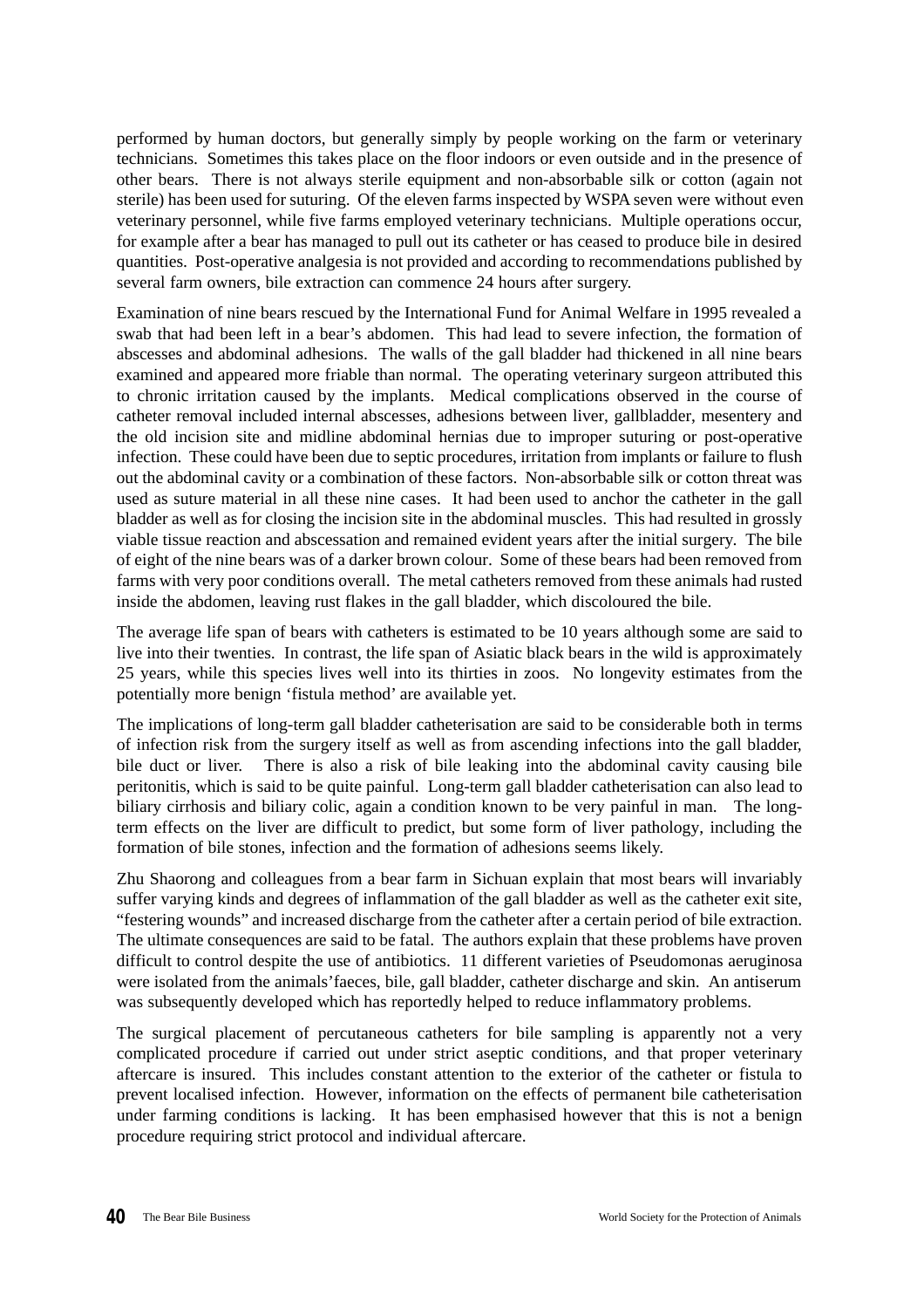

**Above: Bear cages at a privately owned bear farm in Heilongjiang Province, China.** 



**Below: Bear cages hidden from public view and away from the main compound in the same farm, Heilongjiang Province, China.**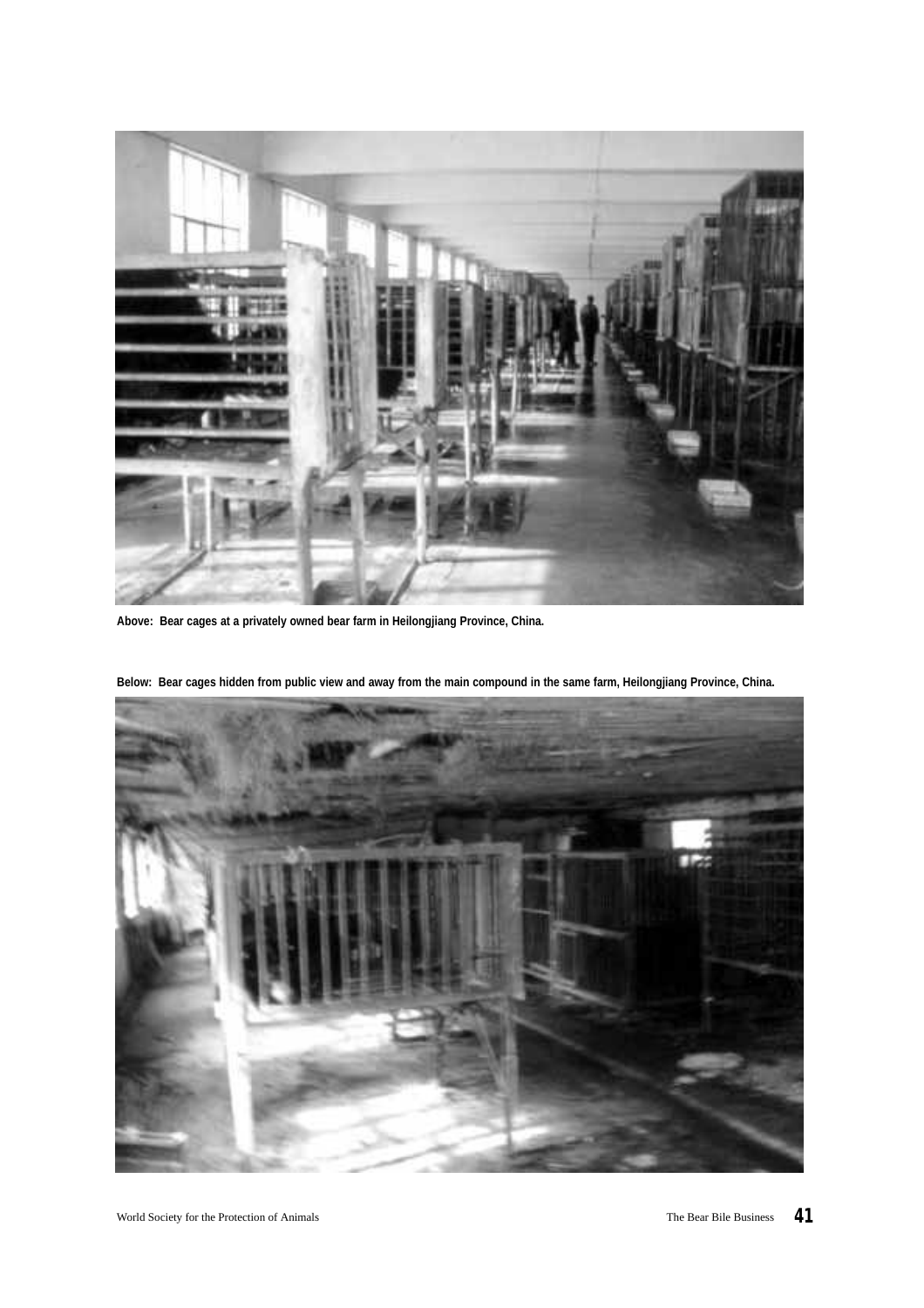# **Bile extraction**

Bile is secreted by the liver via the hepatic duct and stored in the gall bladder. During feeding, bile passes through the common bile duct into the duodenum to aid digestion.

On one farm, WSPA observed the yellow to dark brown liquid bile being put directly into vials for sale. However, in general, once milked, the bile was poured into flat containers and is dried in ovens for 24-36 hours to produce concentrated bile crystals.

Chinese regulations stipulate that bears should not be subject to bile extraction before they are three years old and weigh 100kg. Vietnam has no regulations governing age restrictions on bile extraction, but bears are generally tapped from the age of two. There extraction schedules vary from once a month, once every quarter, to once every year. This is due to the belief that less frequent draining results in bile of superior quality.

Most bears are tapped for bile twice each day. Metal or latex catheters as well as tissue fistulas are all in use (see section on Surgery). Despite government regulations against the use of indwelling catheters, tissue fistulas were used seen in only three farms. Even there this method was not used for all bears. The amount of bile produced apparently depends on environmental and captive conditions including diet. The best time for collection is prior to mealtimes, when the viscosity and density of the bile is higher. Between 30-164ml of yellow-green to yellow-brown bile can then be collected. Some bears are made to wear a plastic bag strapped to their bodies, which is covered by a metal plate attached to a harness. The bile is collected in the bag as it flows through the fistula or catheter. Others just leak bile continuously.

Bile collection occurs either in the bear's permanent living cage if this is small or in milking cage extensions, which afford minimal opportunities for movement to the bears. Where larger living cages were provided (in 4 farms) the animals are lured into these 'milking cages' with water containing sugar or honey. In squeeze cages bears are also fed honeyed water during bile extraction. It is worth noting that the bears have no free access to water at other times and so are likely to be dehydrated and keen to drink – exchanging one discomfort with another. A ration of 800-1,000ml of sweetened water twice a day at bile collection has been suggested in Chinese publications. Alternatively bears may be forced to wear metal harnesses or corsets, to facilitate control during bile extraction. These contraptions are fastened to the sidebars of the cage during bile tapping. Alternatively the animals' neck may be snared with wire. A bear which had its bile drained without restraint while walking around a play area had been de-clawed and its teeth had been cut or filed back. Some observers reported that in some facilities farm workers who collect the bile do so wearing crash helmets.

During extraction bears may gnash their teeth, tremble, kick, bite and utter distress vocalisations. Some bears are reported to curl up after the procedure shivering and holding their paws to their stomach. In one farm, observed by WSPA, almost every bear was stressed and in discomfort, and they were shaking their heads, hitting their cages and moaning after bile extraction.

The two most common bile collection procedures used in Vietnam differ fundamentally from those used in China and Korea. In the first, bears anaesthetised with Ketamine have an incision placed in their abdomen through which bile is extracted directly from the gall bladder with a syringe. According to the country's Forest Protection Department bears survive about four such operations before they die. A team visiting Vietnamese farms saw a bear, which had recently undergone this operation and suffered from a deep infected hole approximately 2 inches in diameter in the centre of the abdomen. The accompanying veterinarian believed that this chronically infected wound have resulted from the bear licking the wound and pulling out the stitches. The second technique used to extract bile from living bears in Vietnam involved guiding a syringe to the gall bladder of an anaesthetised bear with the aid of ultrasound equipment. About 100cc of bile were then extracted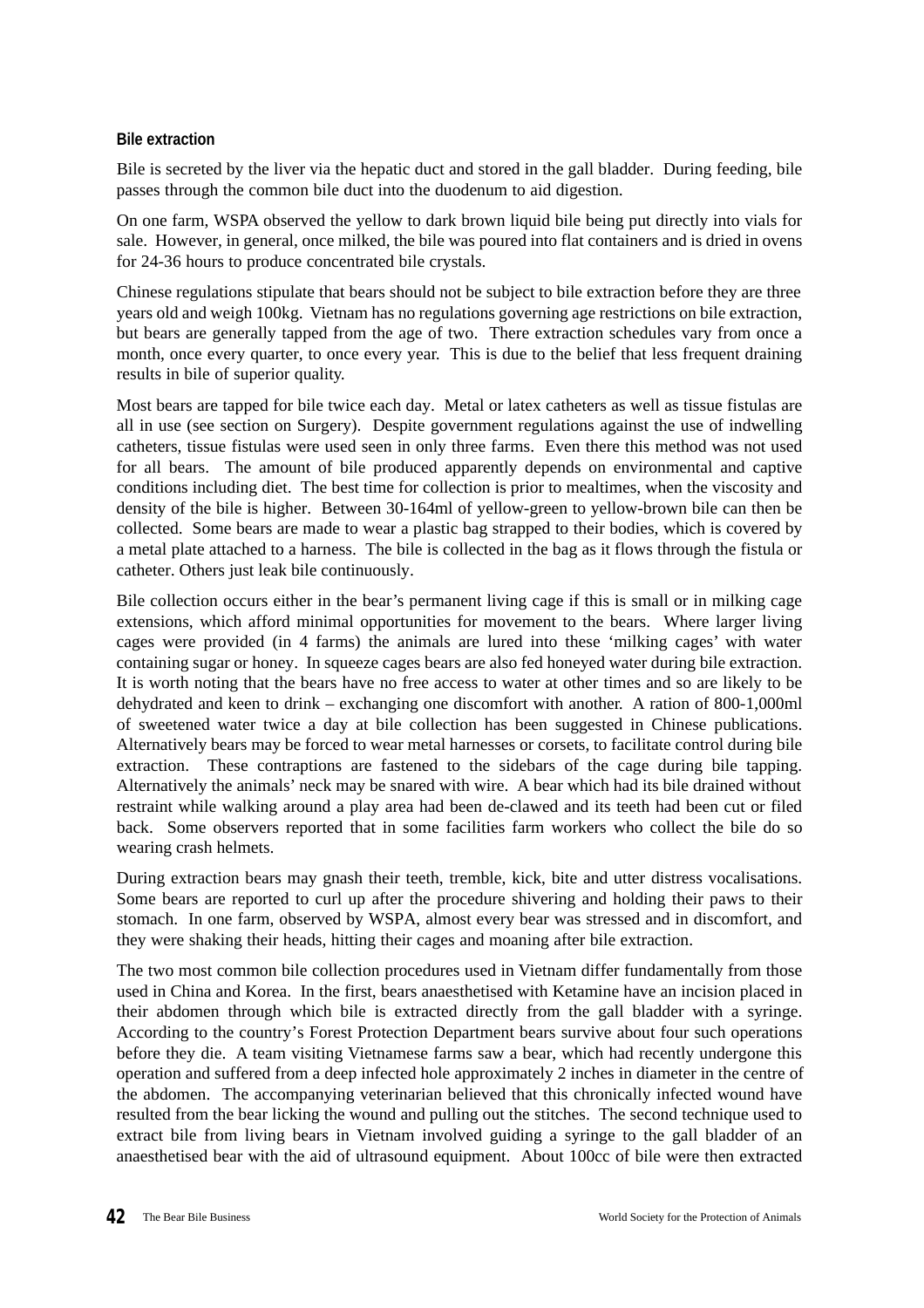

**Frustrated and confined a bear in a tiny cage on a Chinese bear farm with bile seeping from an open wound.**

via a mechanical pump. It is worth noting that no surgical preparation had been performed, nor had the spinal needle used to carry out the puncture been sterilised.

The WSPA study found, that although bile was generally extracted once or twice a day either in the morning or evening, the largest farm said that bile could be extracted as many as four times a day. Also that demand from the marketplace dictated the regularity of the bile extraction, with extraction stepped up as necessary to meet demand.

Chinese wildlife protection law states only second generation captive bears can be used for bile extraction, but on all the farms visited by WSPA, all the bears were used for bile extraction, regardless of how old they were and where they came from. Bile was extracted until the bears did not produce enough anymore.

#### **Mortality**

It is common for the bears to undergo more than one surgical operation, when bile extraction is not successful. Repeat operations also cause inflammation and high mortality rate.

When Chinese bear farming specialists were interviewed by an IUCN expert, they reported that for every two successful bile fistula implantations there are another two to three bear deaths, due to complications and infections, placing the mortality rate for this operation at 50-60%. It was claimed that the mortality rate has been reduced during recent years from around 70-80%. However, even for those bears that survive the operation, their lifespan is still reduced.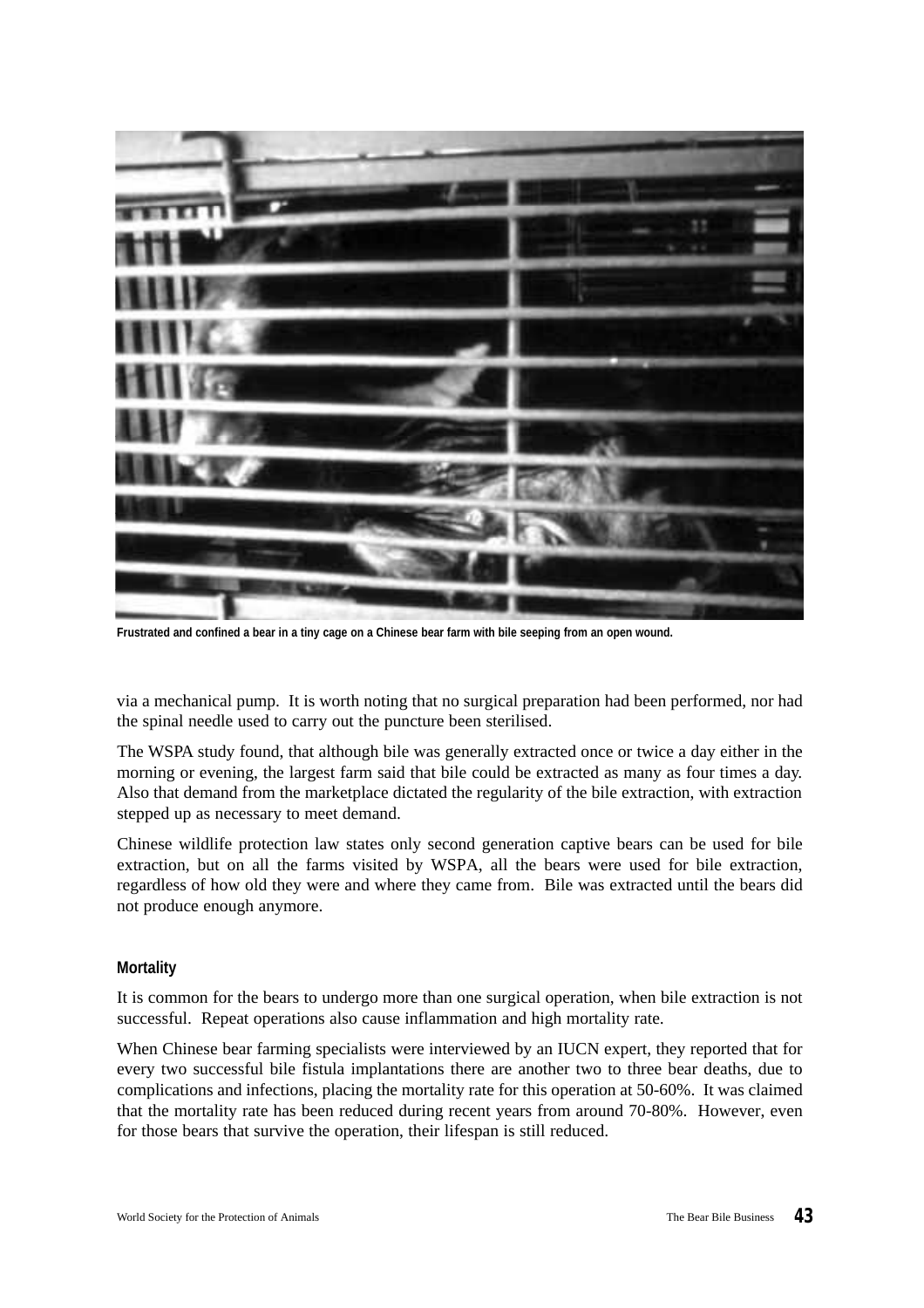Longevity can be affected by stressful environmental conditions (see Hurnik & Lehman, 1988; Broom, 1991a). Professor Ma Yi Qing of the Institute of Natural Resources in China maintains that mortality on bear farms is high. The average lifespan of bears with catheters is estimated to be 10 years, although some are said to live into their twenties (Fan and Song, 1997). Dr Gail Cochrane, one of the veterinary surgeons involved in removing catheters from nine bears in 1995, estimates that as a consequence of confinement and surgery, the lifespan of a bear is shortened by a third (Robinson, 1997). Wild Asiatic bears would normally live for about 25 years, but can survive to 30 (Li, 1994). In zoos the species lives well into its thirties, and occassionally beyond. Dr Maas concludes, in her WSPA report: ".... existing evidence strongly suggests that morbidity and mortality related to both husbandry and surgical procedures in Asian bear farms is excessive".

Without detailed records, it is not possible to ascertain the true level of fatalities on bear farms, even though there appears a consensus that they are high. Nor is it clear how the farms are continually restocked – bearing in mind that the overall population is, at least officially, relatively stable.

The Chinese government claims that the breeding rate is good enough for self-maintenance of stock. However, farmers interviewed by WSPA, although claiming there had been improvements in breeding rates, acknowledged that this was still the biggest problem in the business. They acknowledged a problem with infanticide, with mothers killing and devouring their young. Mothers were also known to self mutilate, some chewing their own paws off. In the wild such behaviour is rare and indicates that the mother is under severe stress.

Karin von Schmalz Peixoto and Georgia Mason at the University of Oxford, compiled a comprehensive database covering nine years of information from 600 zoos around the world concerning the captive breeding of carnivores. In Asiatic black bears in zoos, there was a survival rate for cubs over 30 days of 66.12%. Given the extremely limited husbandry and environmental conditions available to the bears on farms, it seems hard to believe that the farms could exceed this. yet Zhiyong Fan reported in 2000, a survival of cubs up to six months of 81.75%.

Based on the scientific literature available, which is reviewed in 'The veterinary, behavioural and welfare implications of bear farming in Asia', by Dr Barbara Maas (WSPA, December 2000), there are serious doubts about whether bear farming could be self sustaining. The answer cannot be found in the selection of Chinese bear farm breeding data presented by Fan (1997, 2000) because they omit crucial variables such as average reproductive output per female per year, cub survival to adulthood, mortality rates or longevity. This view is shared by Dr Lydia Kolter, whose expertise lies in captive population management and bear biology. Therefore Dr Maas concludes there must be serious concerns about the ability of Chinese bear farms to recruit sufficient bears through captive breeding.

# **Registration & control of Chinese bear farms**

In China, all bear farms should be registered with the authorities. However, WSPA's investigations indicated that there were no inspectors to enforce the law and inspect bear farms. The central authorities can only estimate numbers of bears and farms by telephone surveys to the provincial or municipal authorities.

To register a farm as a bear breeding operation and to be granted a licence could mean a huge cost for the farm. So the smaller bear farms try to avoid this. In addition, the farm needs to apply for a trading licence to sell the bile and also needs pharmaceutical permission to sell the bile as medicine to the public. It appears, possibly to avoid this cost, that many of the smaller farms sell their bile to larger farms which do have trading and pharmaceutical licences. For example, the smallest farm WSPA visited, had just four bears, and so used the same packing and patent as a larger bear farm which own 100 bears. The owner of the smaller farm told WSPA that he shared the registration fees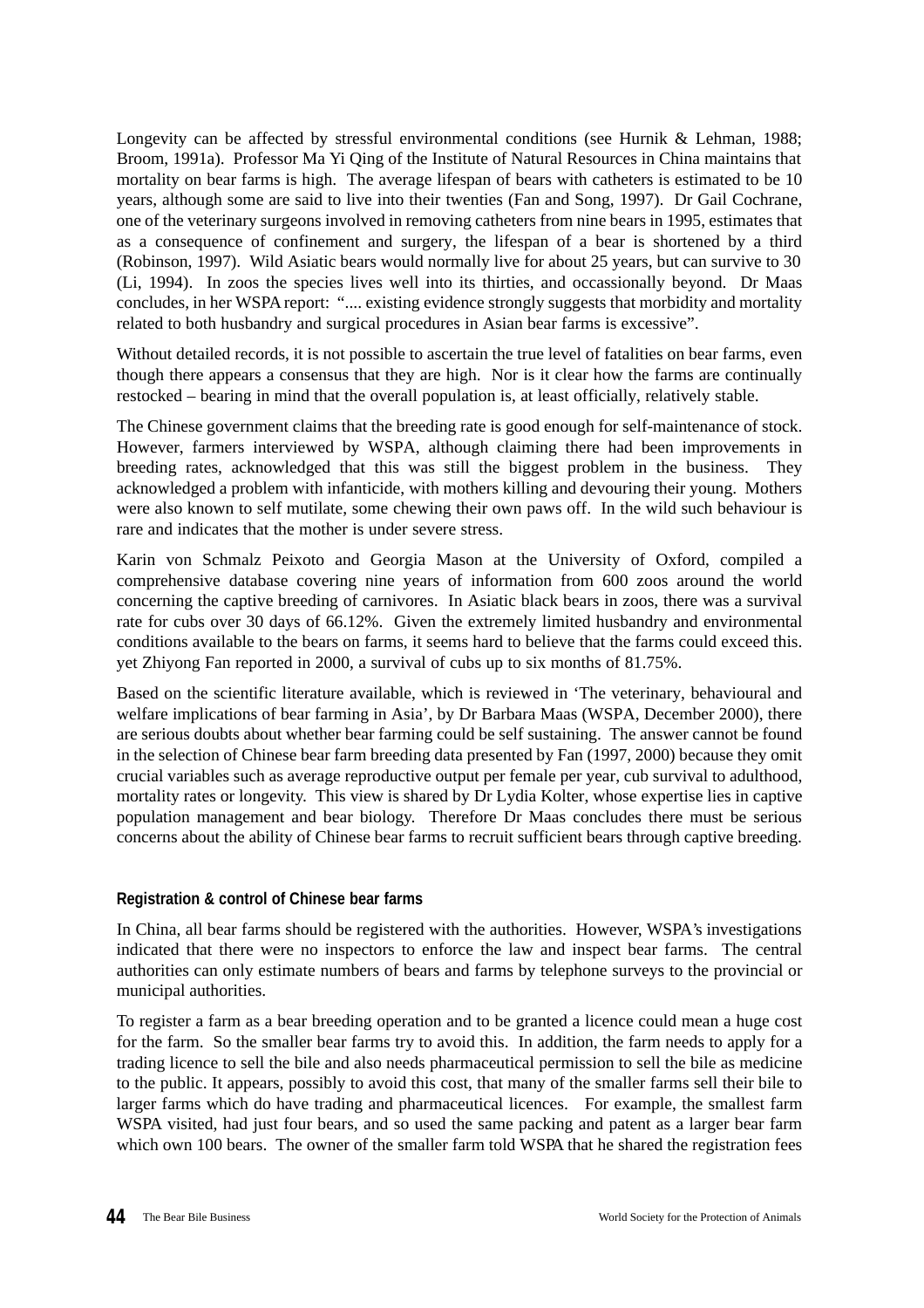

**Outside enclosures made from concrete and bars in a privately owned bear farm in Heilongjiang, China. No enrichment is provided and the access doors to indoor cages remain closed during winter, leaving the animals confined indoors to even smaller cages for this period.**

for the pharmaceutical licence with the larger farm, so he can use the same patent with the larger farm. Even though the licence was issued to the larger farm, this unlicensed small farm can still package and sell products to the pharmacies. At another farm near Chengdu, the owner claimed that he provides the unpackaged bile crystal powder to north-eastern China, so it is packed under another companies' patent and package.

Bear bile contains an active constituent known as ursodeoxycholic acid (UDCA). In order to prevent sale of fake medicine and control the quality, the bile products are monitored by the Health Department. There, products are tested for medicine registration and are also quality checked annually. According to the farm owners, the percentage of UDCA contained in their bile products is higher and the quality is better. Two bear farms showed WSPA the original state approved certificate for mass production of bile powder and products and four bear farms claimed their products had won the award for top quality bile at state and provincial levels.

These official certificates and awards only prove that the bile powders are not fake. They do not relate to any animal welfare, hygiene and management standards. For example. at a bear farm in Sichuan province the owner was proud of his products and the quality, but the farm's animal welfare, hygiene and pharmaceutical facilities were absolutely appalling. The bears were being kept kept in very small cages and the compound they were in was dirty and dusty. After extraction, the fresh bile was filtered in this dusty area and then dried in a stove. After 24-36 hours the dry bile powder is put into vials.

The WSPA study confirmed a lack of any coherent regulatory and monitoring system for bear farming, that could meaningfully address animal welfare, or related issues such as training, hygiene, or confirming the true source of bile products.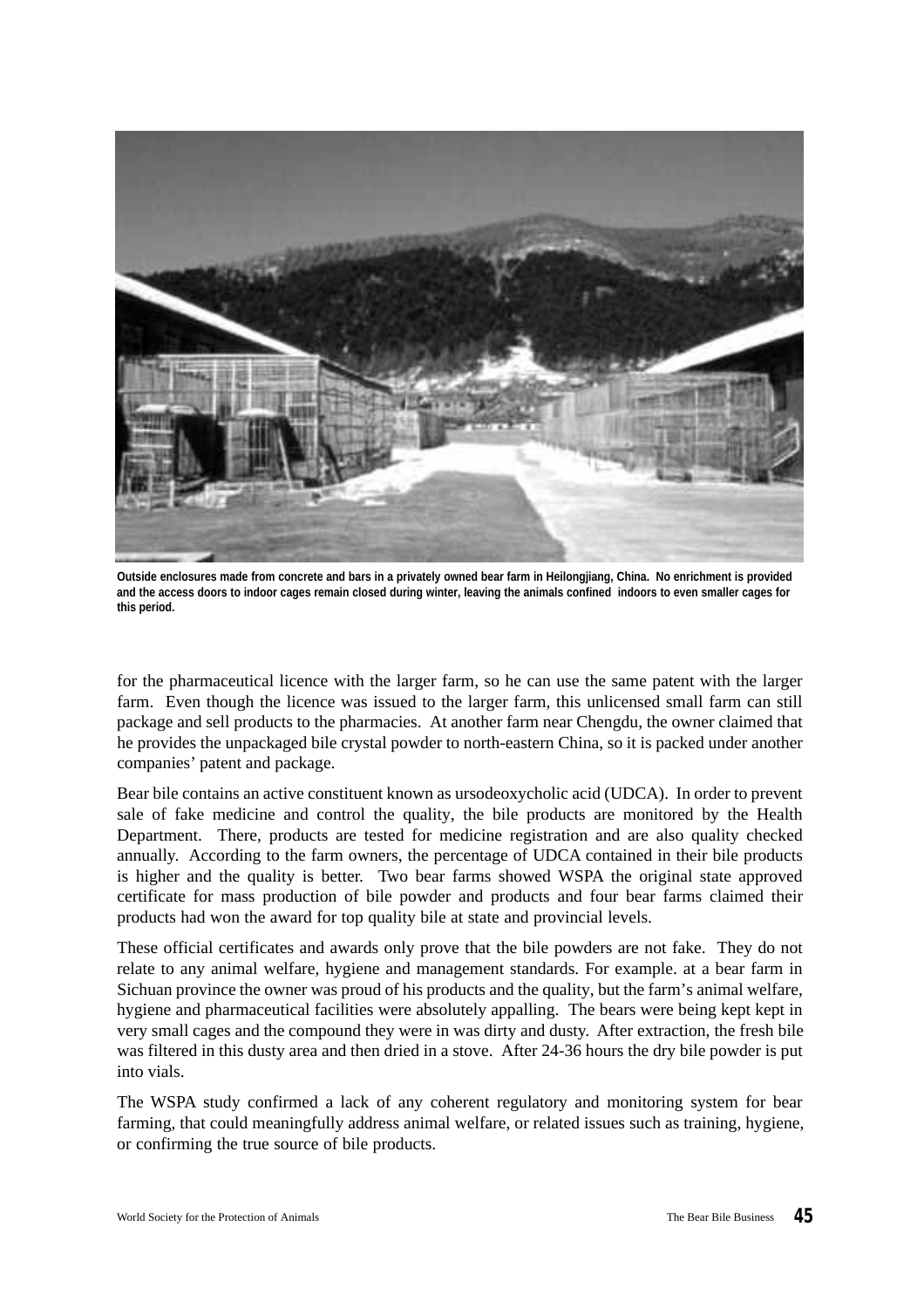#### **Bear farming: Animal welfare conclusions**

The chronic physical and mental stress and distress imposed on these captive and surgically prepared animals is likely to be severe. Surgery (often by non-experts), postoperative complications, long-term gall collection through indwelling catheters or tissue fistulas, lack of veterinary expertise and care, extreme confinement in a barren, unstructured and uncomfortable environment without any form of enrichment, unsuitable social groupings of communally or individually housed animals with visual, audio and olfactory contact (e.g., oestrus females in the same compound with males), very early weaning, isolation and intensive circus training of cubs, dietary problems including lack of water, and the process of chronic bile extraction per se are all



**Bear in small, narrow cage on a farm in Heilongjiang Province, China. The animal's constant rubbing on the cage bars has stripped away the fur, leading to infected skin.**

important factors for consideration. Chronic stereotypies, critically curtailed longevity, female infanticide, incomplete sexual behaviour, poor cub survival (on average 70% up to six months), and at least in some cases low body weight indicate severe welfare problems.

*"Having seen bear farming at first hand and removed implants that had been causing extreme pain and inflammation from bears which had been kept in inhumane conditions for many years, it is my view that bile collection from live bears is not a viable long-term proposition due to the extreme and critical requirements that would be need to ensure acceptable humane standards."* Dr Suzanne Boardman, Senior Lecturer, the Royal Veterinary College, London; Chief Executive, Wildlife Information Network.

Dr. Sun Ji Xian, representing the Chinese Association of Preventative Medicine in Beijing stated in February 2000 that: *"Bear bile should only be used to cure a few eye and skin complaints. However, we definitely do not to use bear bile as it can be replaced by herbs, which are cheaper too. I choose not to use bear bile and go to the trouble of replacing it, because I believe that animals should not suffer".*

In her report for WSPA, Dr Barbara Maas concludes that bear farming for bile extraction, which requires maintaining bears with permanent gall bladder fistulae or cannulae, is incompatible with modern husbandry practices designed to ensure the physical and mental health of bears. For these reasons, this practice should be abandoned.

References and notes:

<sup>1.</sup> The three species included are: Asian black bear (*Selenarctos thibetanus*), brown bear ( *Ursus arctos*), and sun bear (*Helarctos malayanus*).

<sup>2.</sup> Cochrane, G (2002) Bear Farmining in China, Veterinary & Welfare Discussions of Bear Farming and Bile Extraction Methods. Animals Asia Foundation.<br>3. Fan, Z. (1999) The Development of Bear Farming in China, in 3rd In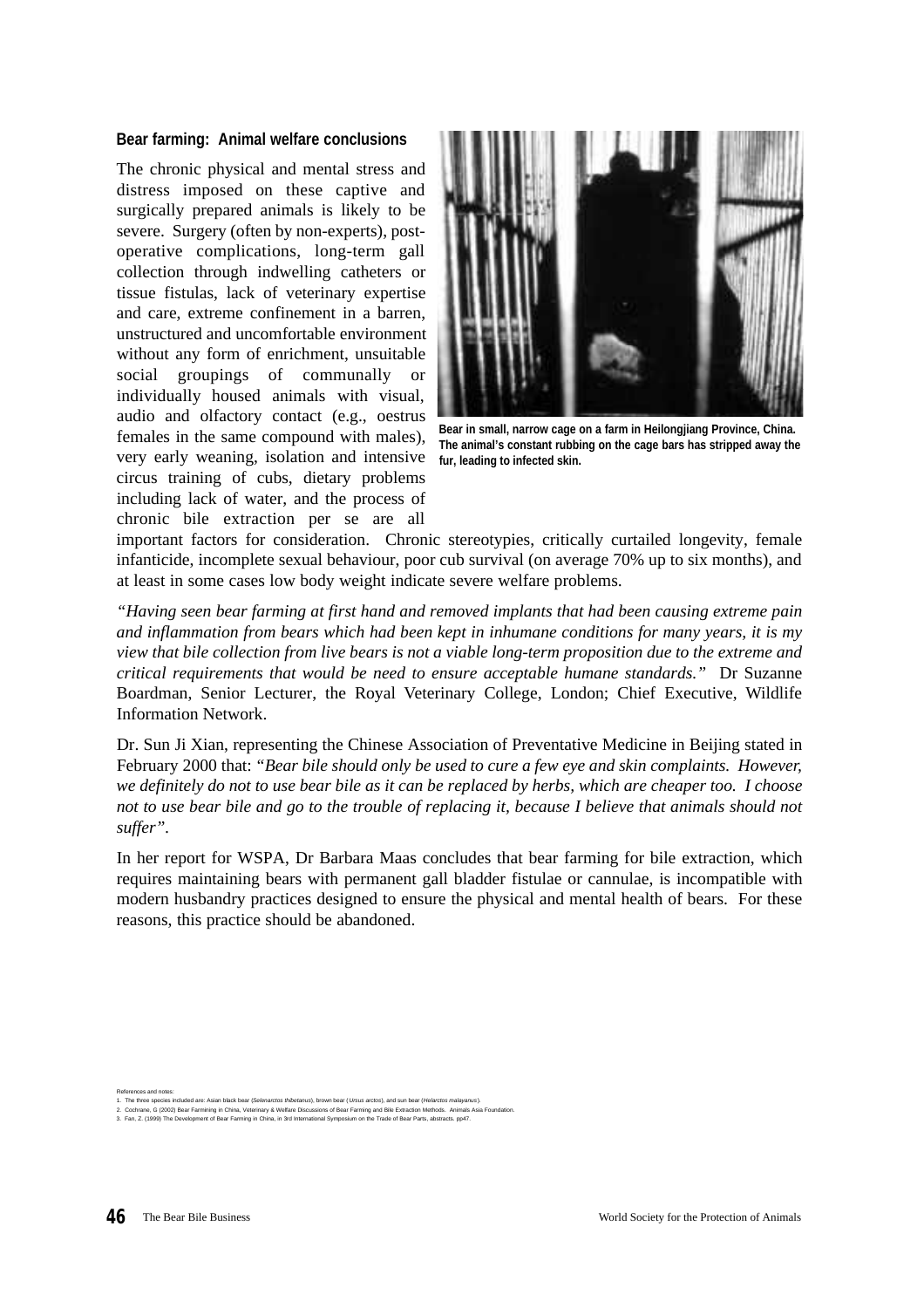# **Profiles of Chinese bear farms examined by WSPA**

In a comprehensive study undertaken between 1999 and 2000, WSPA investigators visited eleven Chinese bear farms, accounting for almost a third of China's reported bear farm population. The WSPA team covered thousands of kilometres to ensure that the sample of farms selected was not affected by geographical conditions. In addition, the team examined different sizes of farm, representative of the industry as a whole. The WSPA investigators visited farms in six provinces, ranging in size from as few as four bears, to as many as 700, building a complete picture of Chinese bear farming.

WSPA discovered some of the world's worst examples of factory farming. Average cages measuring less than a metre wide by two metres long; the animals could barely move.

The majority of these bears are likely to be wild caught, whilst the few that are not, are unlikely to be more than two or three generations removed from their poached ancestors. These are wild animals, with wild instincts, and behavioural needs.

In the wild, Asiatic black bears are solitary, inquisitive, and range over a large territory. During the summer, they climb high into the mountains, where they build a platform of broken branches to sleep on during the day. In winter, they return to the valleys and find a den, which they line with leaves and grass. Inside the farm's tiny prisons, they are denied all that is natural and stimulating to them.

As a result, some bears display disturbed behaviour such as pacing, swaying, and biting or rubbing the bars. Animals on every farm had injuries to heads, paws and backs through rubbing against cage bars.

It is hoped by some in China,to obtain CITES (Convention on International Trade in Endangered Species of Wild Flora and Fauna) approval for bear bile production farms as breeding centres. If this were to occur then bears born on farms would be stripped of their CITES Appendix I protection, and a global market of bear bile products would open. It is therefore vital that the conditions on these farms are critically assessed. Importantly, the WSPA team were able to visit government approved facilities and found the minor improvements that had been made to husbandry still failed to address the real animal welfare problems.

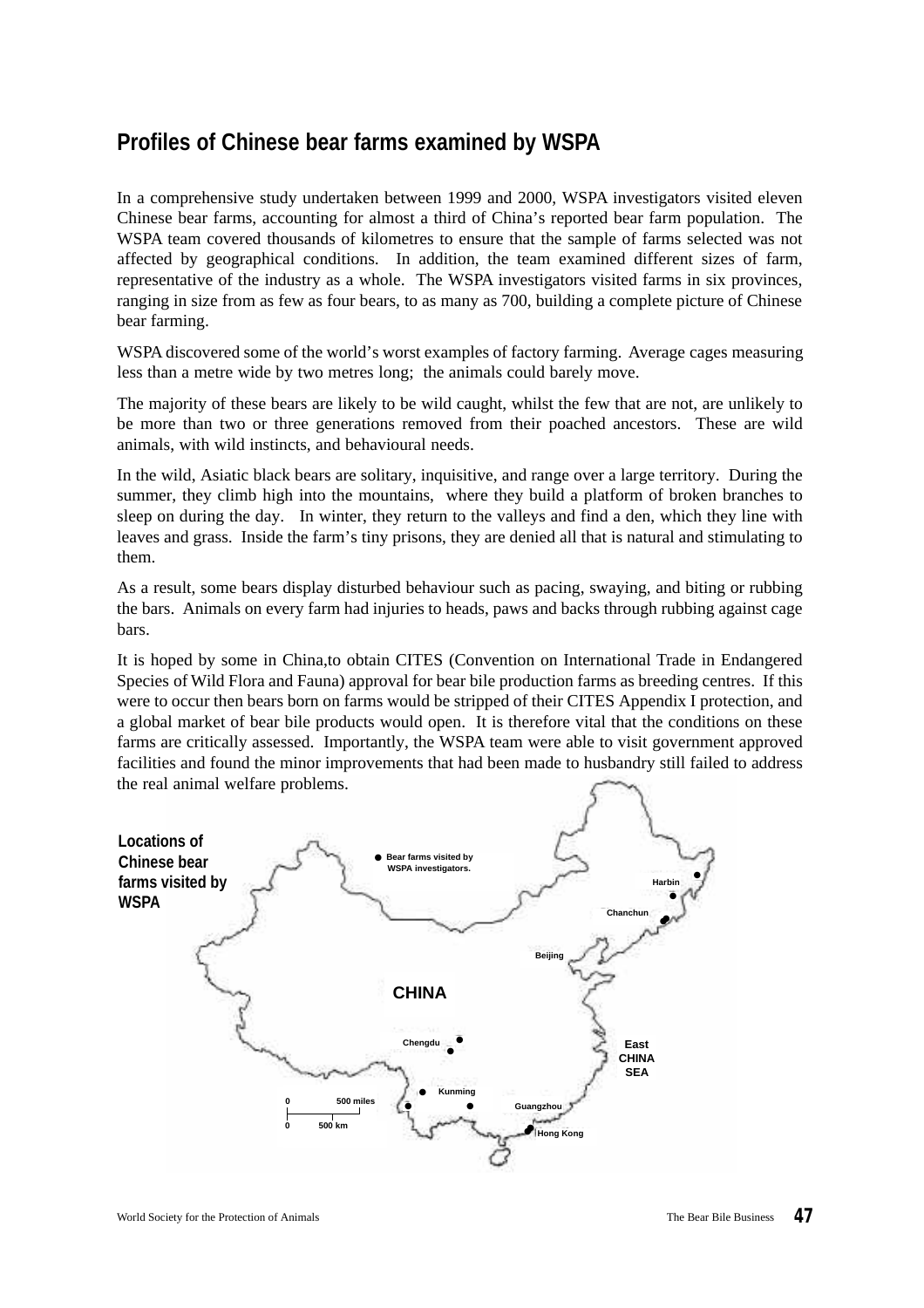**Chinese bear farm profile Farm location: South-western Province area, near the Burmese border Owners: State run Year established: 1988 Number & species of bear: 100 bears including Asiatic black bears and sun bears Products: Bear bile powder, tincture, wine, oil Facilities for bears: Typical milking cage (see page 32) Number of employees: 18 Veterinary care: No resident veterinarian Breeding policy: No breeding programme or facility** 

- Most of their bears were wild caught from either Myanmar (Burma) or in the local province.
- The farm previously had 200 employees and held up to 250 bears. Business has reduced and operations have been scaled down.
- The bears are milked once or twice a day and each time between 8-15 gm of bile is obtained from each animal.
- The farm produces 500 kg bile annually.
- When bears die, their gall bladder, skin and paws are utilised.
- The farm has also sold bear cubs or adult bears (if they could not longer produce bile) to zoos (for around US\$260).
- The saleswoman said that the best gall bladders came from black bears. Brown bears are the second best quality, followed by sun bears.
- Most of their customers are tourists who travel to the area.
- The farm previously exported their products to South Korea, but this trade is now banned. The price was US\$6.6/gm. The seller claimed that it should be no problem to export or carry the products out of the country, but they could not ensure the process. They could only send the products to the farthest city – Guangzhou.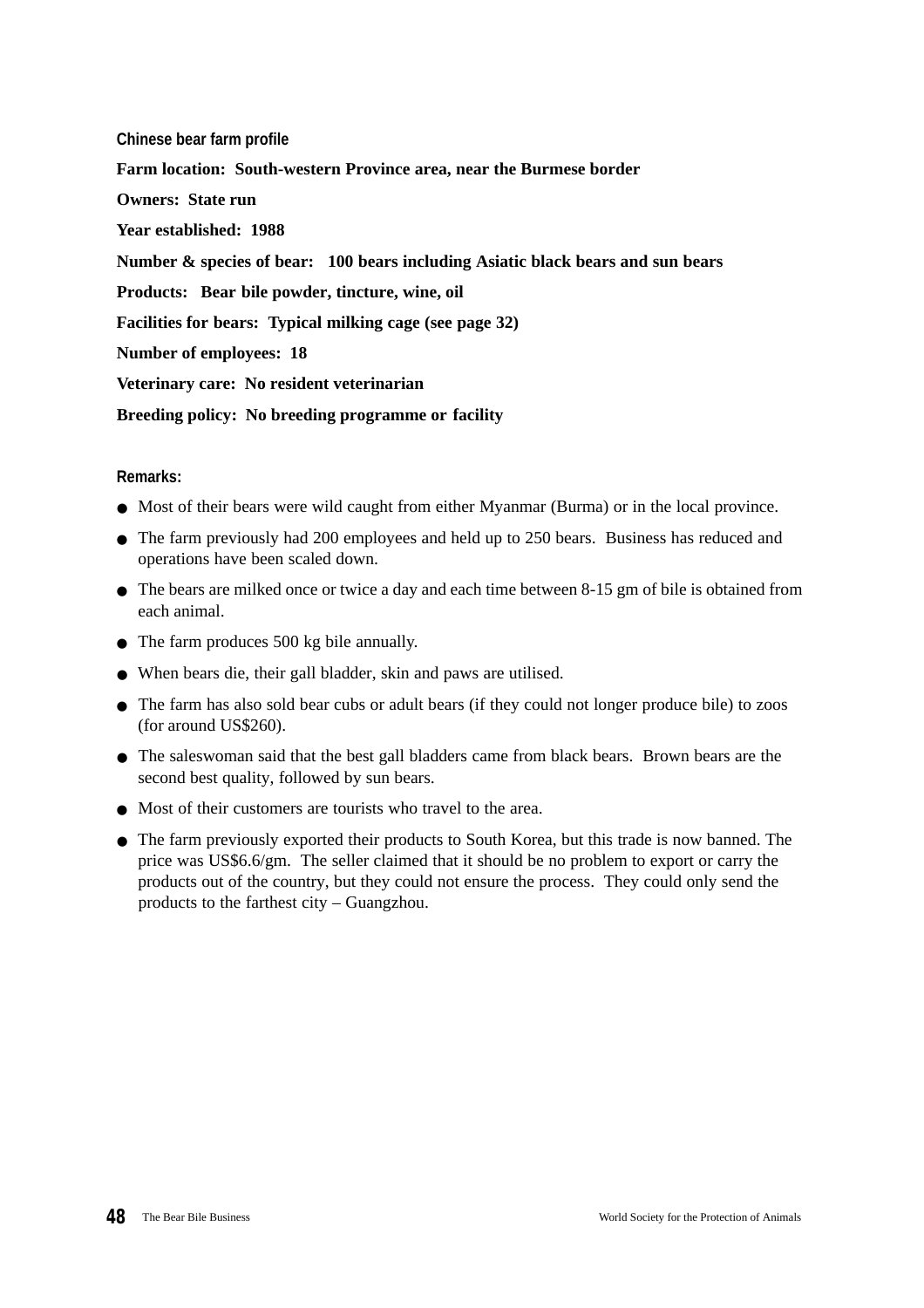| Chinese bear farm profile      |                                                                                                                                                                     |
|--------------------------------|---------------------------------------------------------------------------------------------------------------------------------------------------------------------|
|                                | Farm location: Well-known tourist city in Yunnan Province                                                                                                           |
| <b>Owners: Private</b>         |                                                                                                                                                                     |
| Year established: 1986         |                                                                                                                                                                     |
|                                | Number & species of bear: WSPA observed 80 bears in the farm, but the owner claimed that<br>they have 110 bears. Mainly Asiatic black bears and a few<br>sun bears. |
|                                | Products: Bear bile powder, bile pill (tablet)                                                                                                                      |
|                                | Facilities for bears: Typical milking cage (see page 32) & outdoor area: 8 ft x 15 ft                                                                               |
| <b>Number of employees: 25</b> |                                                                                                                                                                     |
|                                | Veterinary care: No resident veterinarian                                                                                                                           |
| <b>Breeding policy:</b>        | On-site breeding programme. WSPA observed 2 bear cubs around 2<br>months old; in two or three more years the third generation's offspring                           |

#### **Remarks:**

● The owner claimed that she is a TCM doctor and had her own practice in the past.

**will be bred.**

- The owner said that she had a very good connection with the authorities and many high ranking officials have also visited her farm, so they have approved these products.
- The owner also told WSPA that due to CITES regulations, they have to wait until the third generation of offspring are born. After this they plan to export bear products to Korea, Taiwan, Hong Kong, Japan and Singapore. In two to three more years, the third generation will have been bred and the business will be able to expand.
- However WSPA were told that bile products were already being exported to Taiwan through a broker.
- A large show room is under construction, in order to attract package tours. Asian tourists currently visit the farm when they travel to the city.
- Bile extraction was demonstrated to the WSPA investigators. After extraction most bears were moaning and would bang their heads on the cages. The bears showed many signs of stress.
- The abdominal areas of several bears were swollen where they were operated on for bile production. The owners explained that there were some problems of implantation and that the bile could not be extracted successfully so the bears had a second or third operation which was responsible for the swelling.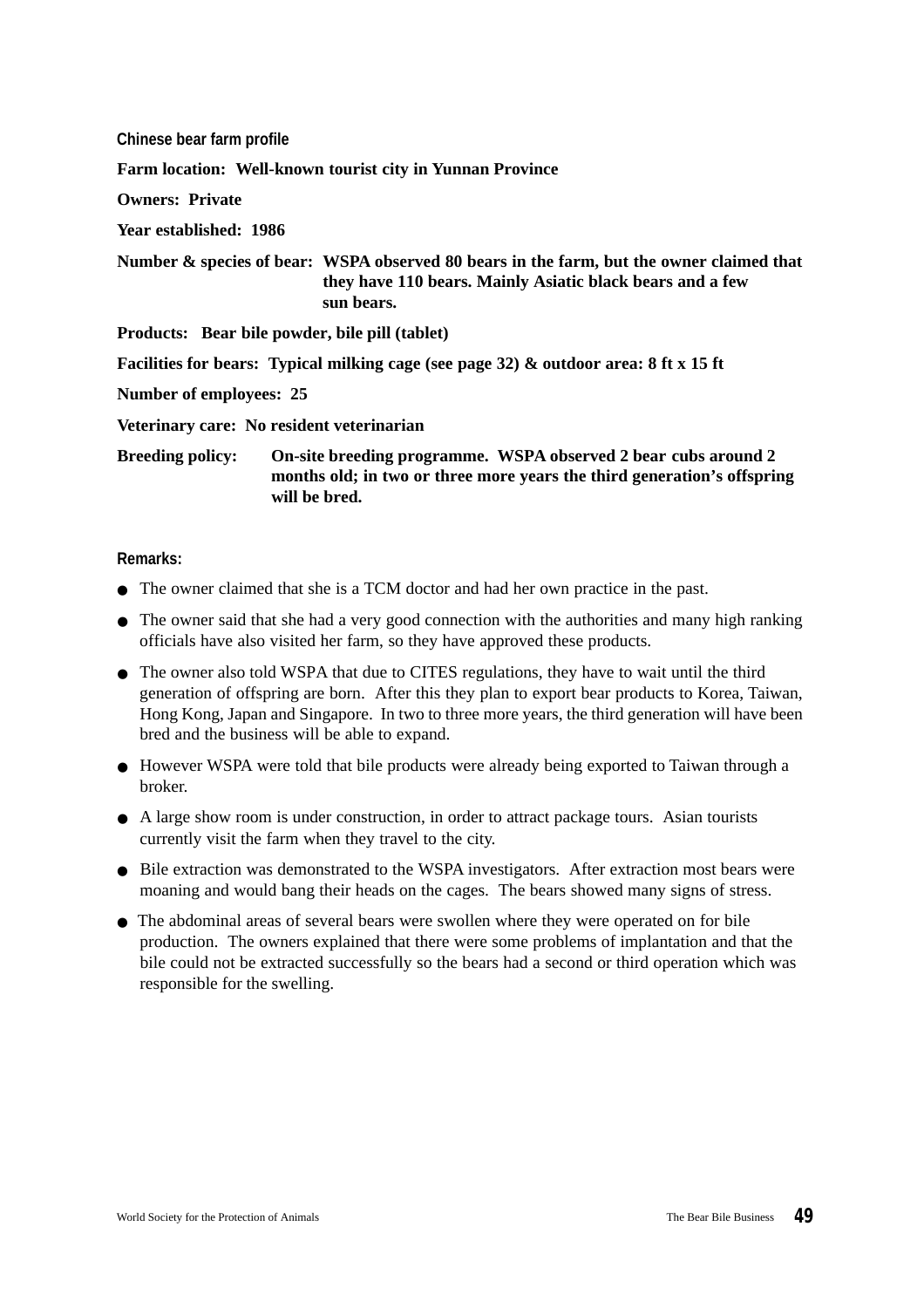**Chinese bear farm profile Farm location: Outskirts of Kunming Owners: State run Year established: Unknown Number & species of bear: 50–60 Asiatic black bears Products: Bear bile capsules Facilities for bears: The cages were slightly higher than the standard milking cage (see page 32) so the bears are able stand upright in the cage. Number of employees: 20-30 people in the manufacturing production line Veterinary care: No resident veterinarian**

**Breeding policy: No breeding programme, nor facilities specifically for this purpose.**

- One building was utilised for production of bear bile capsule, whilst another compound contained the bears.
- The manufacturer mainly produced bear bile capsules containing a mixture of bile with other Chinese medicines.
- There were around 50-60 bears kept in a single brick building without any windows, just small holes as the only source of natural light. The inside of the building was dark and smelled awful.
- Six dog kennels holding around 20 dogs were located in front of the bear building. Two people who were cutting up dog carcasses, said they rented the kennels, RMB\$100 (US\$13) per month and that the dogs in the kennel would be used as dog meat in their restaurant, located near the bear farm.
- The bears would be milked every day around 10 o'clock.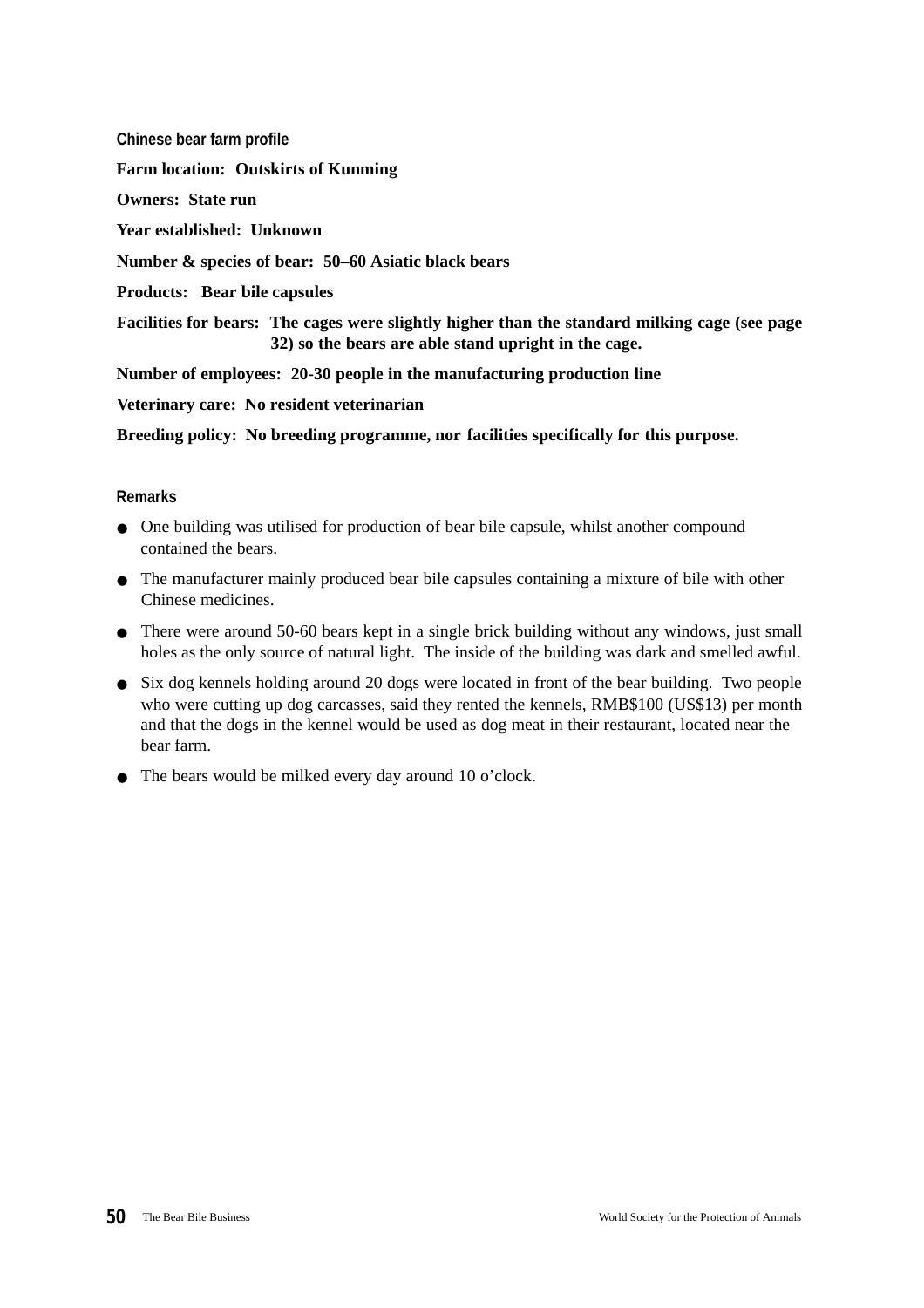**Chinese bear farm profile Farm location: Two hours from Chengdu City, Sichuan Province Owners: State run Year established: 1985 Number & species of bear: 350 Asiatic black bear; 100-150 milked for the bile Products: Bear bile powder; bear bile suppositories. Facilities for bears: Ten bears are displayed for tourists in a small concrete enclosure. Facilities used to confine the bears for bile production were not observed. Number of employees: Unknown Veterinary care: Resident veterinarian technicians Breeding policy: Breeding programme.**

- The company was reported to be one of the biggest farms in the southern province.
- The farm is near a tourist spot in Sichuan Province.
- The bear farm has a big show room and car park and also a small hotel. According to the workers, many tourist coaches stop at the farm so the tourists can buy the products.
- There are also several hundred deer kept in the farm. The antler velvet and deer feet as well as deer penises are also sold in the show room.
- Ten bears were being kept in a concrete yard as an exhibit for tourists. The bears were eagerly begging for food from the visitors.
- According to previous reports on this farm, it had held 450 bears in past, but there are now around 350 bears. The workers claimed that the breeding centre and milking bears were kept elsewhere.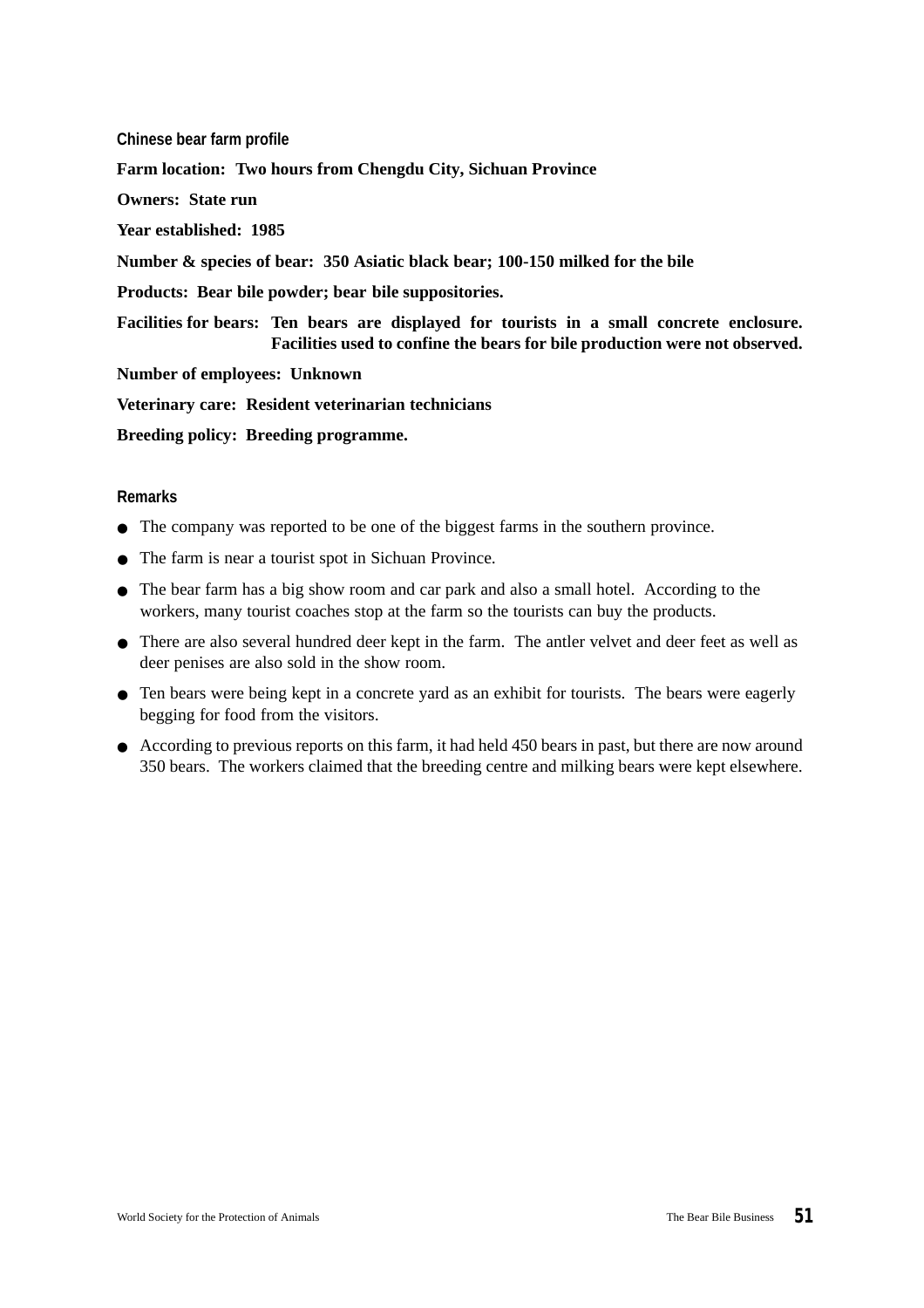**Chinese bear farm profile Farm location: In a rural area, three – four hours away from Chengdu Owners: Private owner Year established: 1984 Number & species of bear: 300 Asiatic black bears Products: Bear bile powder; bear bile capsules Facilities for bears: 2 outdoor open concrete pens for cubs and young adult bears under 3 years old. Standard bear farming cage (see page 32) to keep bears for bile extraction. Number of employees: Approximately 8 people**

**Veterinary care: No resident veterinarian**

**Breeding policy: Poorly controlled breeding methods; no separate denning for pregnant females.**

- The owner had a small family-run pharmacy in the centre of town and the breeding farm in the countryside. He also said that his relatives owned three other small farms in the area.
- Bear bile powders and other products were displayed in his shop. The pharmacy also sells raw and dried Chinese medicines.
- The farm has around 250-300 bears which were kept inside several dirty, dusty, warehouse building. The bear cages were very close together and it was difficult to stand between the them.
- The extraction of bile was demonstrated to the WSPA team, and the owner was proud that the staff could milk the bears in an outdoor space without chaining the bears. There were two staff members; one feeding the bear, whilst the other kneeled below the bear's abdominal area to extract the bile. The worker pushed a thick steel rod stuck into the fistula in the bear's abdomen, so the bile could be drip into a container below. Not much bile was collected during the demonstration, reportedly because there were too many people around the bear which stressed the animal.
- There were several young bears between 1-2 years, who were kept in a concrete enclosure. In addition, there was also a separate area holding 20–30 bear cubs. The cubs were trained to follow the worker's orders and instructions for different acts. It was claimed this training was to familiarise the bears with human contact and make them more amenable to bile extraction in future.
- It was demonstrated how the bear bile was filtered and produced in the farm, and the surgical room also shown.
- WSPA was told the farm's products were sold throughout China and Asian countries, such as Japan, Singapore, Korea and Taiwan. Also that due to political reasons, products would be sent by post to Guangngzhou, where a dealer would arrange to carry the products out of China. Unpackaged bile crystal powder was supplied to north-eastern China for the bile powder to be packed under another company's patent.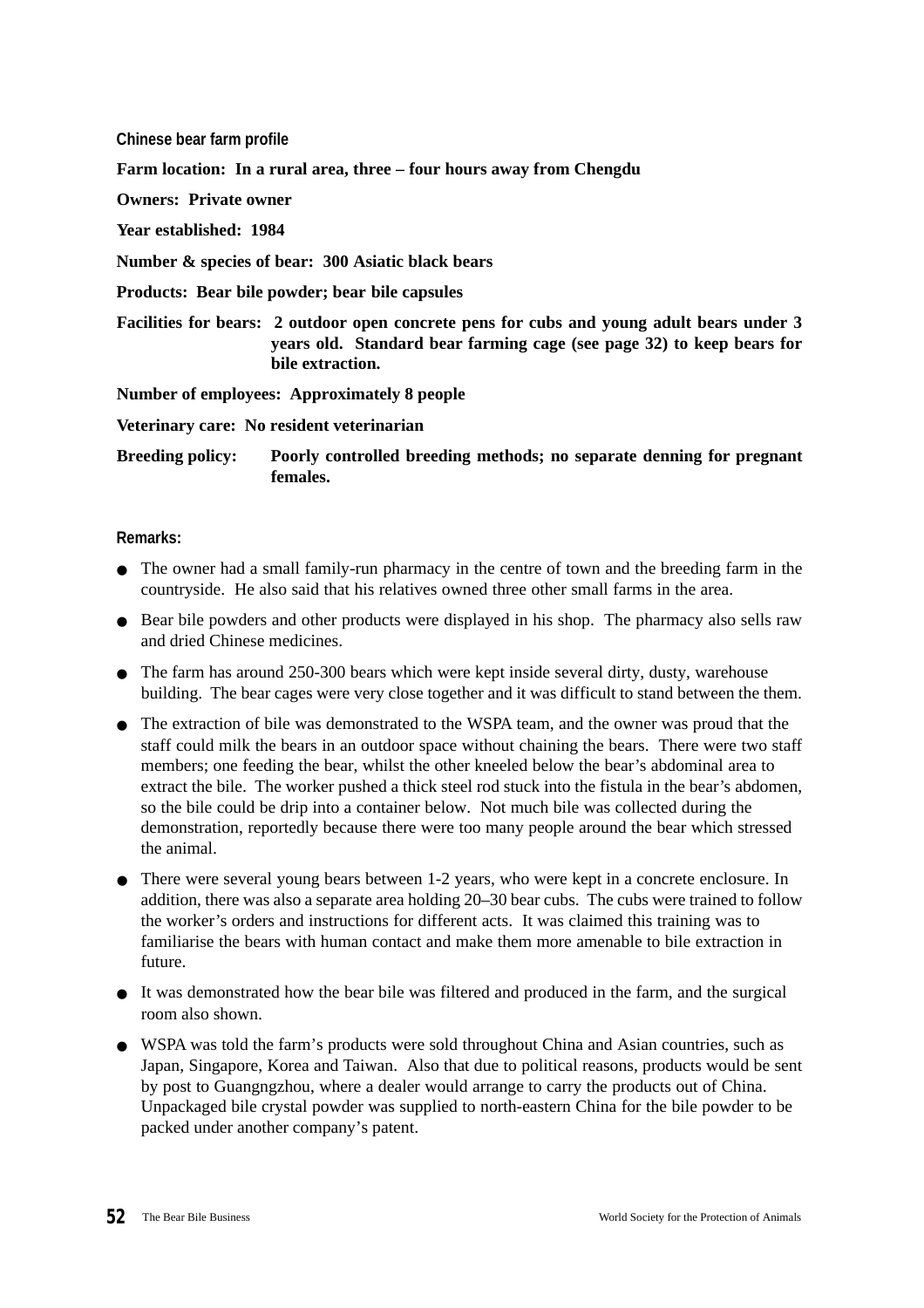**Chinese bear farm profile**

**Farm location: In one of the major cities in Heilongjiang Province**

**Owners: Private owner**

**Year established: 1983**

**Number & species of bear: 700–800 bears including 40-60 brown, 6-10 sun bears, 600-650 Asiatic black bears; 200 female 150 cubs 100-350 male. Around 200 bears are used to provide bile**

**Products: Bear bile powder, capsules, eye drops, wine.**

**Facilities for bears: A bigger enclosure behind the typical milking cage (page 32); and outdoor shared space. The bears had free access to the two indoor cages. However, some of the larger animals cannot get throught the gate into the larger cage behind the milking cage. The outdoor area is closed off during the winter (up to four months in that region). The farm has developed a new milking technique for bile extraction.**

**Number of employees: 50-70 workers**

**Veterinary care: 3-4 vet technicians**

**Breeding policy: Large scale breeding programme undertaken; separate denning area for pregnant females. Attempts to cross breed Asiatic black and brown bears are at an experimental stage.**

- Claims to be the largest bear breeding farm in the country. There are around 700-800 bears on the farm – different numbers were provided by the sales office and farm director.
- Started with 3 bears. WSPA questioned how they accumulate so many bears so rapidly. It was claimed that there were three sources of bears; poaching from the wild, purchase from other farms, and breeding. Also, that most animals came from farms that had been forced to close; animals have been purchased from farms in Sichuan, Yunan, Liaoning, and Heibei Province. A new building is being constructed and they hope to have 1,000 bears.
- WSPA were also told that brown bears are mainly from the wild because there are wild populations in northern China and sun bears are from Southern China.
- In the past, the farm had attempted to breed mink, deer, and foxes, but these were not profitable enough. Bears and bile products had provided the most profitable investment and business.
- The farm runs over 20 sales outlets all over China.
- Bear cubs are selected for circus-style training and intensively trained and prepared for the summer season.
- Vet technicians are in charge of surgery on bear gall bladders for bile extraction, and a vet explained that each operation takes 20-60 minutes.
- Although a second bigger enclosure is provided, the stress on the animals does not appear to be decreased. Stereotypic behaviours were observed in almost every bear.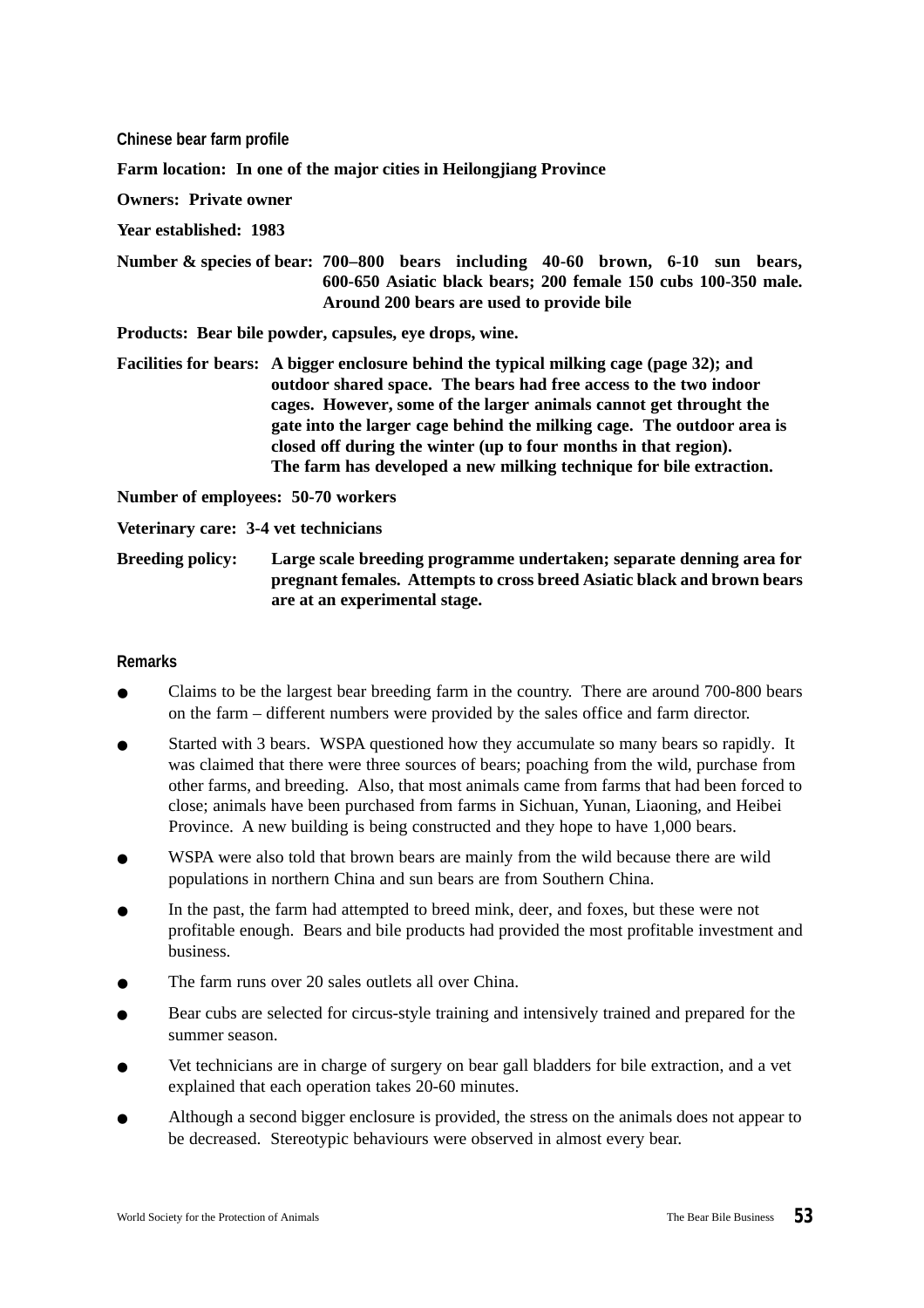**Chinese bear farm profile Farm location: Heilongjiang Province, near Russian border Owners: State run Year established: 1986 Number & species of bear: 100 bears including brown bears and Asiatic black bears; 25-35 female, 35-45 male, cubs 15-20. Around 30-40 bears provide bile Products: Bear bile powder, capsules, wine Facilities for bears: A larger enclosure (1.52x1.52x2.59 metres) is used for group housed bear cubs; typical milking cage (see page 32) is used for keeping bears used for**

**bile extraction; Some cubs are displayed for visitors in an outdoor**

**Number of employees: 20–30 people**

**Veterinary care: No resident veterinarian**

**Breeding policy: Breeding programme; separate denning for pregnant females**

**concrete pen in the warmer season.**

- The farm is looking for foreign investment and wants to develop new bile products, such as bear bile tea.
- One building had 8 bears in a room which was filthy and dusty. Clearly some of the bears were not being used to provide bile because their cages touched the ground, preventing access for bile extractions.
- Injured bears, and bears with scars on their foreheads and bodies were found. Wounds were also found on one bear cub's paws, due to him constantly rubbing the cage bars. The farm also runs a sub-farm two hours away, which has around 20-30 bears.
- Bear paws can be provided upon request at a cost of RMB\$2000.
- One bear was found with a plastic tube inserted into his abdominal area– an old style operation for collecting bile. Most farms claim they no longer use this procedure. Another bear was found with his bile continuously dripping off his body into a bowl on the ground.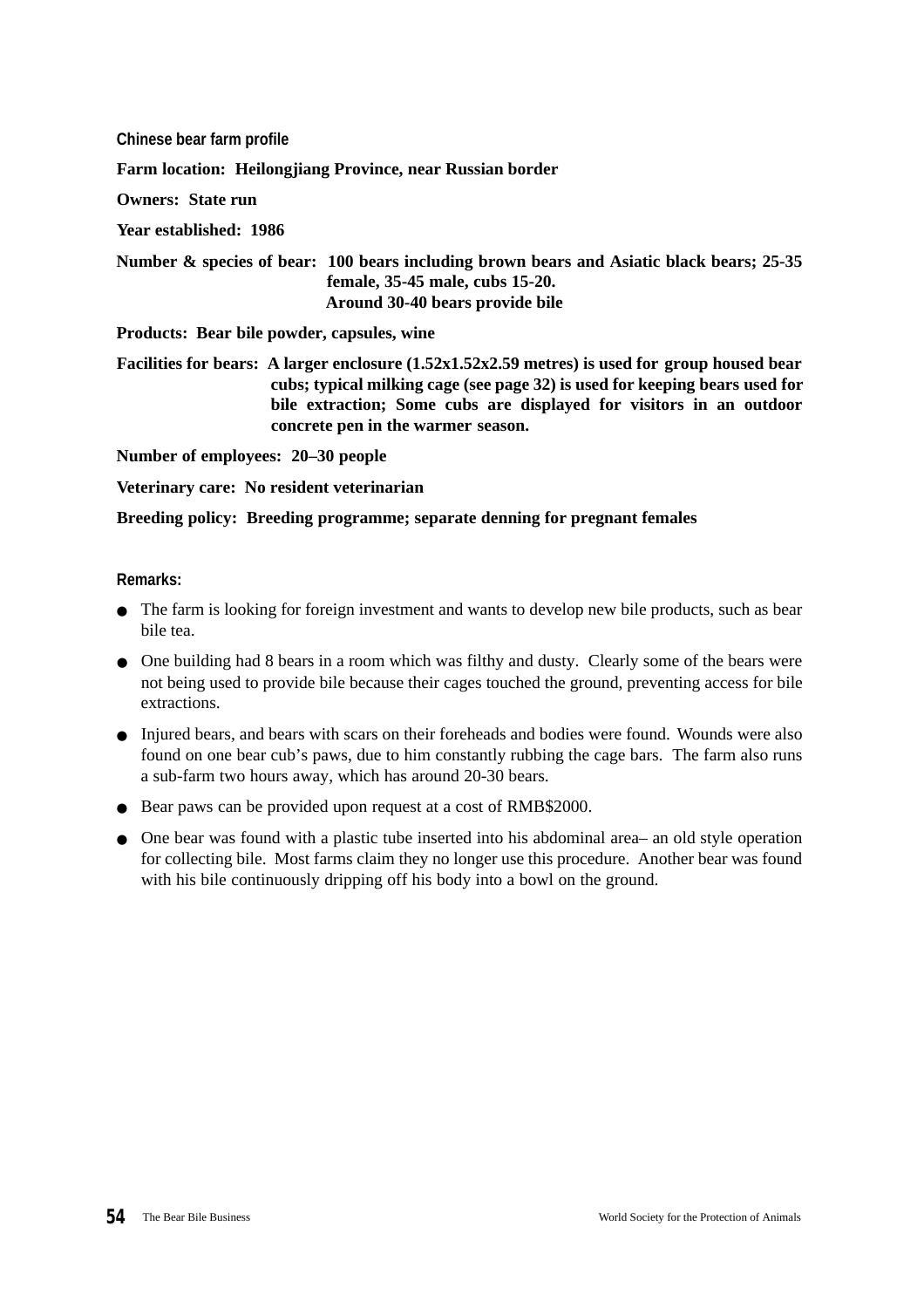**Chinese bear farm profile**

**Farm location: Chinlin Province, near Korean border**

**Owners: Private owner**

**Year established: 1986**

**Number & species of bear: 650 bears including brown bears, sun bears and Asiatic black bears. 150 cubs. Around 200 bears provide bear bile.**

**Products: Bear bile powder, capsules, wine, and tea**

**Facilities for bears: Behind the typical milking cage (see page 32) was a slightly larger cage (1.52x1.52 metres). Outdoor concrete areas are provided for some compounds**

**Number of employees: Unknown**

**Veterinary care: Resident veterinary technicians**

**Breeding policy: Breeding programme; separate denning areas for pregnant females** 

- The farm is close the North Korean border, Korean is spoken extensively in the area, many residents belong to the Chosen Race (the same ethnic group as people in Korea), and the district has become an important base for Korean businessmen. Consequently, the farm attracts many Korean visitors.
- The farm refers to itself as a 'Park' rather than as a bear farm. A large number of bears are kept in outdoor concrete areas, and are shown to visitors in a similar fashion to a Japanese bear park.
- There are circus performances during the summer, and tourists can take pictures with bears and cubs. The 'park' is recommended as a tourist spot by the provincial tourist bureau.
- Bears used for bile extraction were seen wearing iron corsets around their chest and abdomen.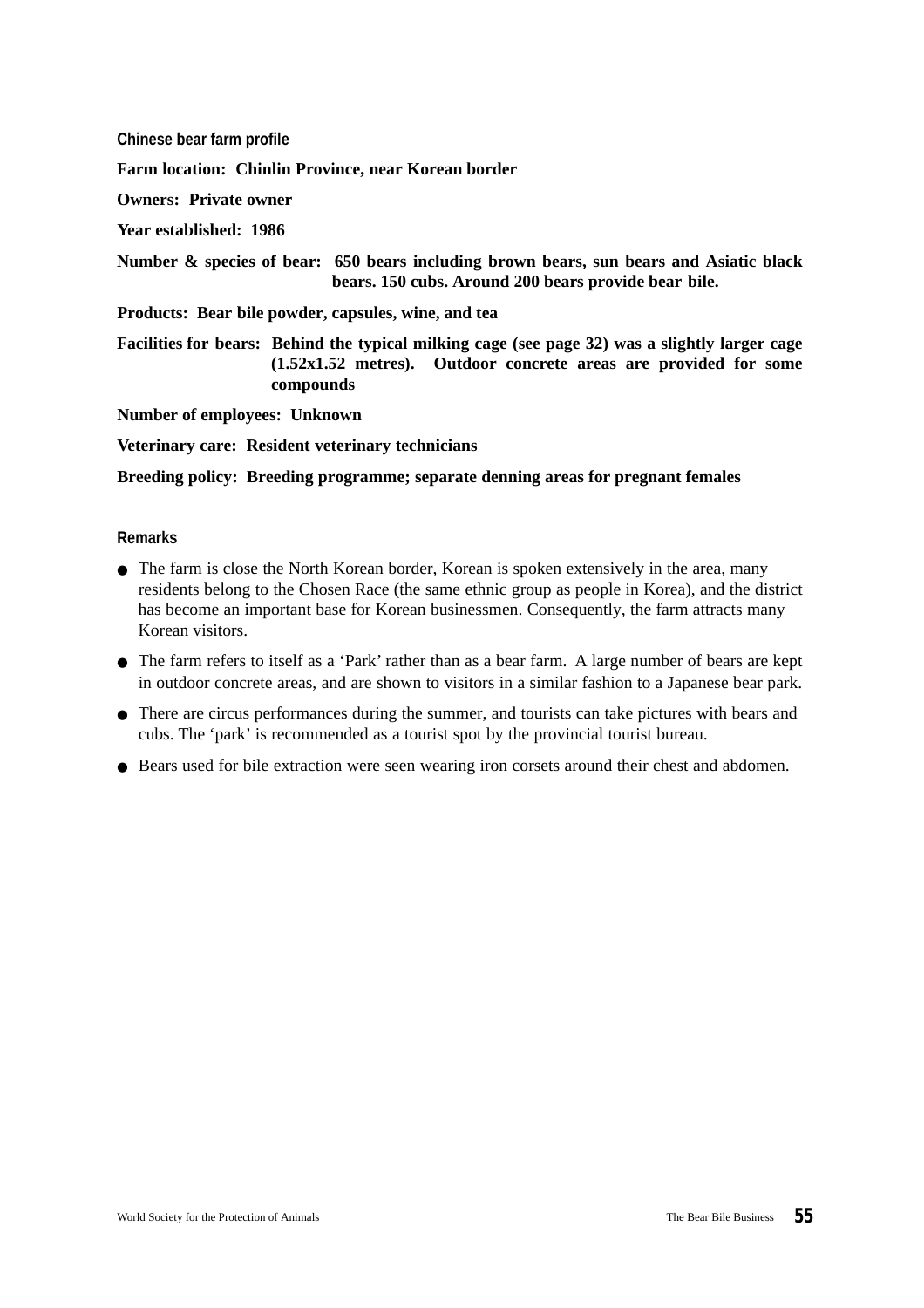**Chinese bear farm profile Farm location: Chinlin Province, near Korean border Owners: State run Year established: 1990 Number & species of bear: 45 bears, including brown bears, Asiatic black bears, and sun bears. No cubs observed on the farm Products: Bear bile powder Facilities for bears: Milking cage is slightly bigger than the typical size (see page 32) Number of employees: 12 Veterinary care: Resident veterinary technicians Breeding policy: Breeding programme. Separate breeding facility is several miles from the main farm, 6 bears are used in the breeding programme**

- The bear compound was very dark and damp.
- Some bears used for bile extraction wear iron corsets around the chest and abdomen for 24 hours a day. According to the staff this was to assist with handling the bears and because they were concerned about being bitten by the bears. A metal ring is attached to the corset so that workers can use a metal stick to grab the bear and control it while the bile is extracted.
- Customers can buy bear paws from this farm. If a customer requests fresh paws, they can be cut from a live bear.
- A sick bear was observed by WSPA investigators. The animal could only move his head and was unable to move the rest of his body for 20 minutes before being removed from the milking cage.
- The farm claimed all the workers had a professional background in agriculture and livestock and that the farm director is a senior veterinarian.
- There is no wild bear population in the region, and WSPA were told that most bears were bought and transported from the neighbouring provinces, and even from southern China, e.g. Sichuan.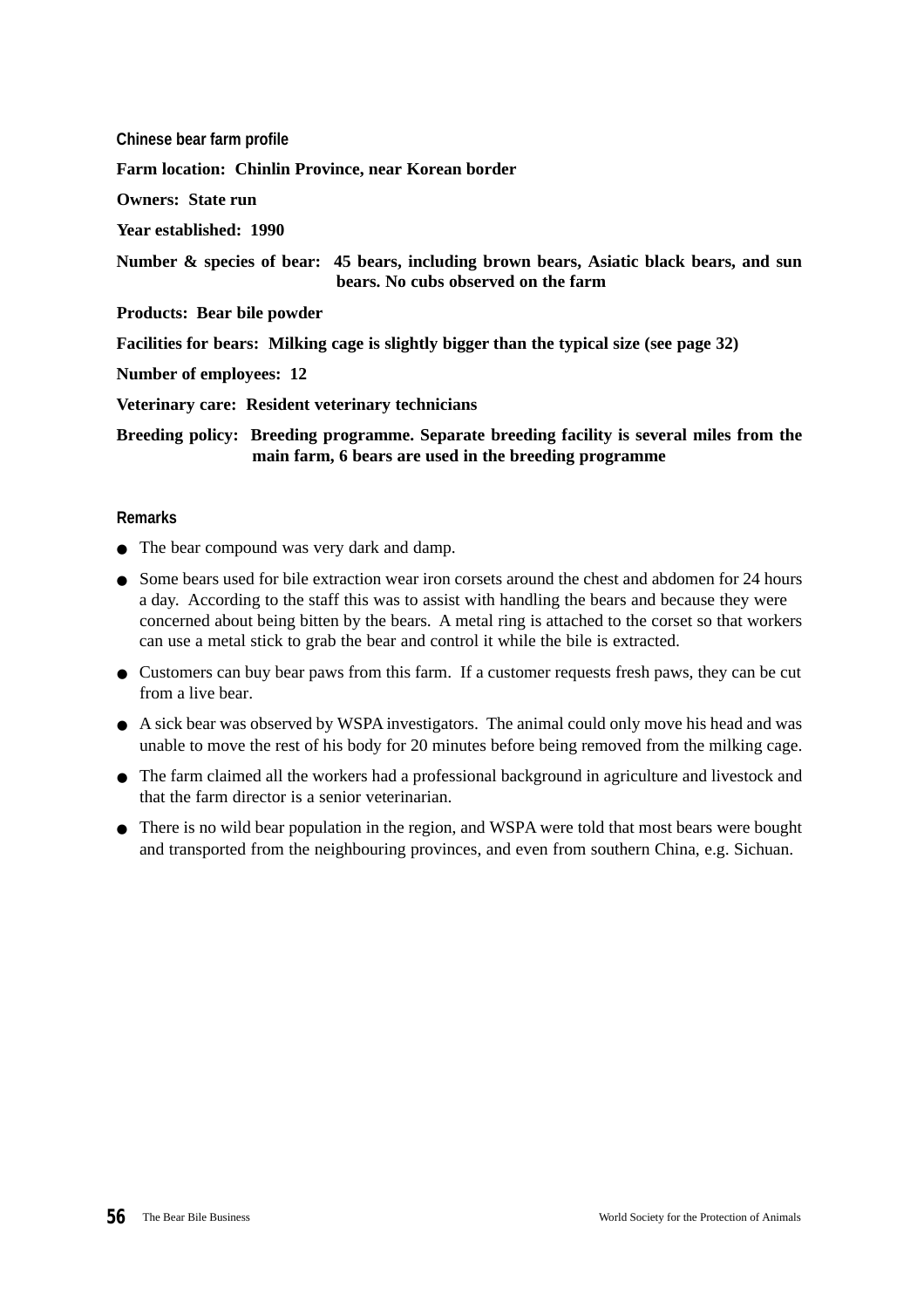**Chinese bear farm profile Farm location: 1 hour from Guangzhou Owners: Private owner Year established: Unknown Number & species of bear: 4 Asiatic black bears Products: Bear bile powder Facilities for bears: Typical bile milking cage (see page 32) Number of employees: 1 (the owner) Veterinary care: No Resident veterinarian Breeding policy: No breeding**

- This was the smallest farm found during the WSPA investigation. The farm is located in an industrialised suburb and only a few minutes from a large zoo. The four bears were kept in cages around the concrete building and factories.
- Two bears showed red open wounds in the abdominal area and bile continually dripped from these; one constantly scratched the wound.
- The bears had a large shaved area on their abdominal areas for the bile extraction incisions. This was the first farm where such large shaved areas were seen.
- The owner claimed that he is a senior scientific zoological technician, and is a chairman of the scientific technicians' committee at the zoo near the farm. The bile products from his farm also regularly supply a Taiwanese importer.
- Their bile products use the same patent and packing with another, much larger, bear farm.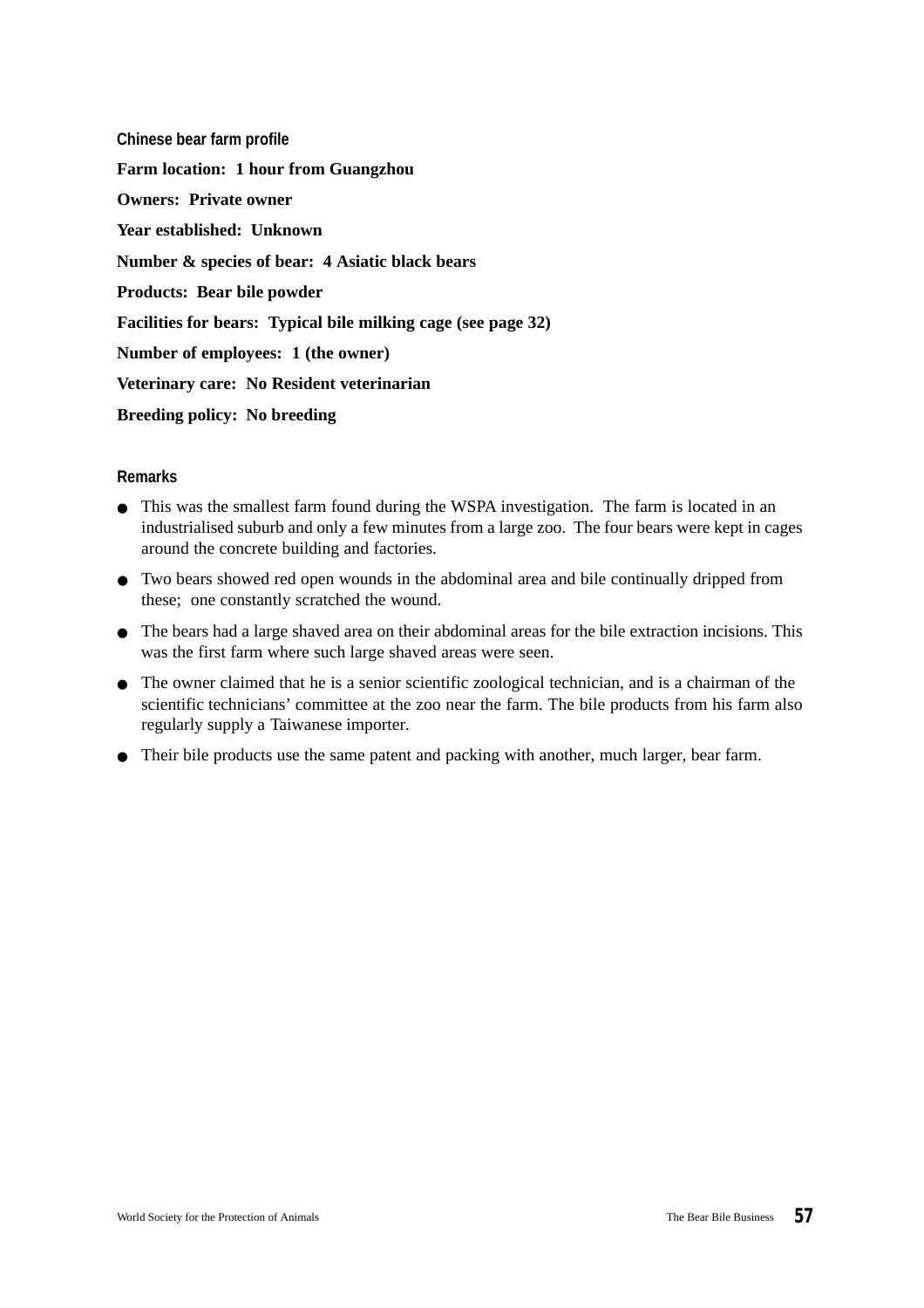**Chinese bear farm profile Farm location: 2 hours away from the Guangzhou Owners: Private owner Year established: 1990 Number & species of bear: 100-150 bears including Asiatic black bears and brown bears Products: Fresh bear bile, Bear bile powder, wine Facilities for bears: Typical bile milking cage (see page 32) and concrete outdoor pen Number of employees: 1 (the owner) Veterinary care: No Resident veterinarian Breeding policy: Breeding programme undertaken.**

- The farm is located in a holiday resort centre with a large lake. Part of the resort is still under the construction. According to the workers, some of the capital is invested from Taiwanese people.
- 3-4 bear cubs are put in a show area with cages and visitors can hold the animals and take photos.
- Fresh bile is stored in a fridge in small vials for sale because it can be drunk directly from the vial. Various deer and bile products are displayed in the show room.
- Three zoo type concrete enclosures are built, with only one bear in each enclosure to be used as public view area. Bears used for bile extraction are kept in typical cramped cages. There are several empty cages displayed outside the compound. Several deer pens are also located near the compound.
- There are regular tourists from neighbouring cities, e.g. Shenchen District, Fujing Province and Hong Kong.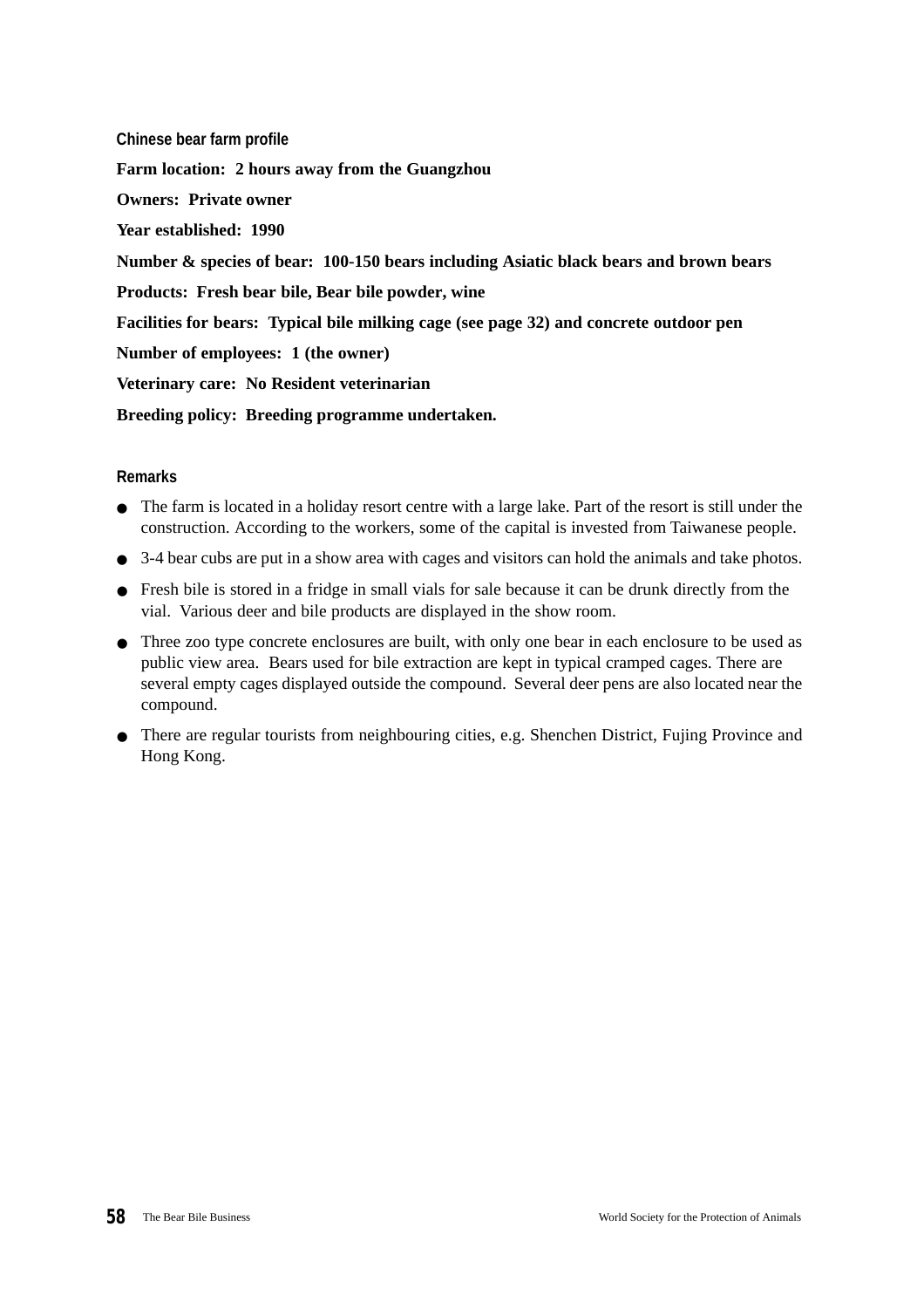# **Current Restrictions on International Trade: CITES (Convention on International Trade in Endangered Species)**

**Philip Wilson**

#### **Current status of bear species and background**

The international trade in bear species is regulated by the Convention on International Trade in Endangered Species of Wild Fauna and Flora (CITES), an international agreement that came into force in 1975. To date 159 countries have signed the treaty and are classified as Parties to CITES. The purpose of CITES is to regulate international trade in order to reduce the threat to the survival of threatened and endangered species.

Species are listed on three Appendices (I, II, or III) depending on the level of threat posed by international trade. These Appendices detail different levels of trade restriction for the species listed on them. The Conference Of the Parties



**A bear's leg found on sale in China at the Myanmar border.**

(COP) is the main meeting of the Parties to CITES and is held every  $2<sup>1</sup>/2$  years. At this meeting the listing of species on the Appendices can be amended. Also, Resolutions, which are the 'working documents' of CITES that regulate trade, can be introduced, amended or deleted.

**A bear on a Chinese bear farm – note that the animal's right front paw is missing. Bears may lose paws due to injury during trapping from the wild, and there have also been reports of animals chewing their own paws off, as well as bears'paws being cut off to order for customers.**

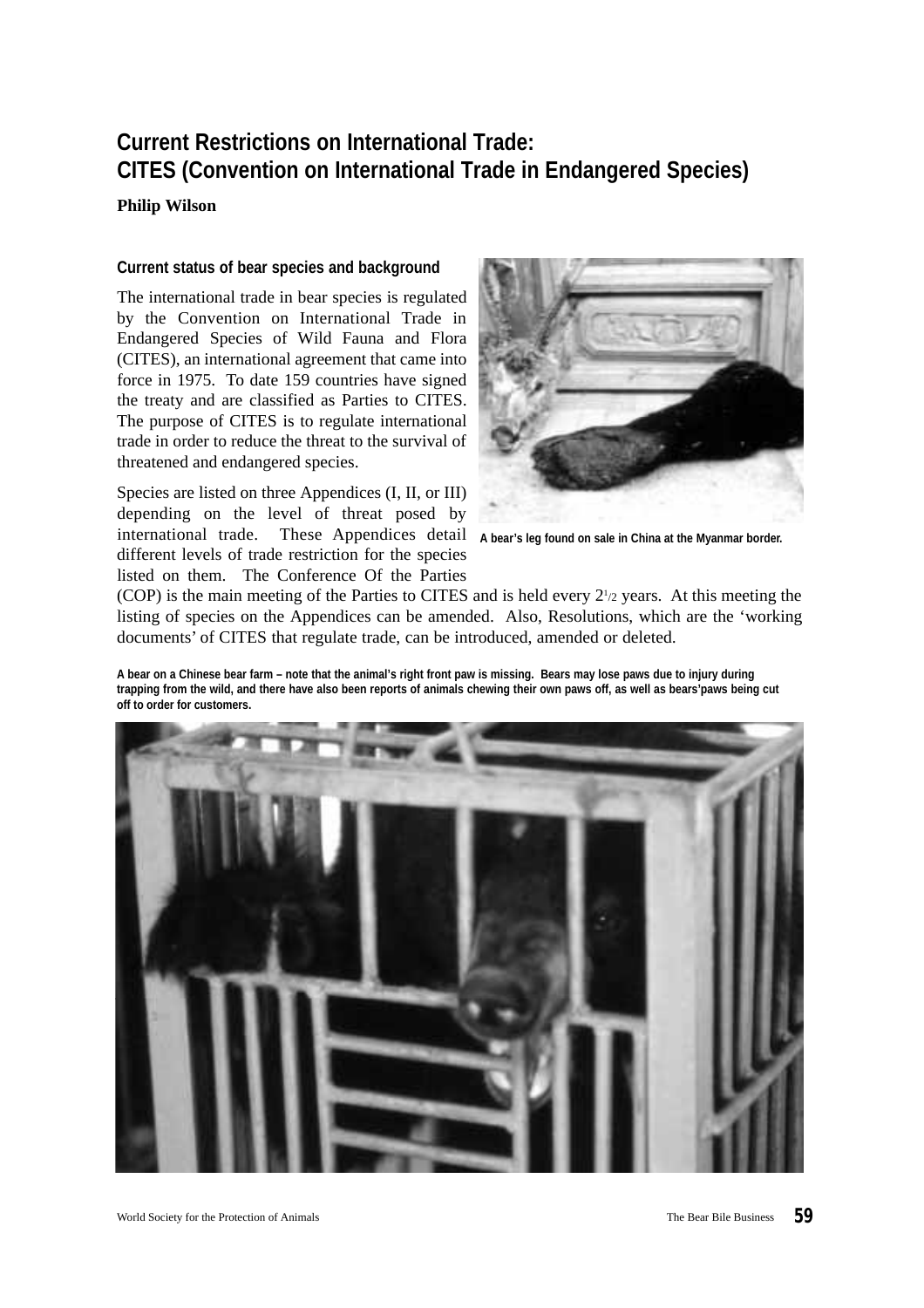All eight bear species are listed on the Appendices of CITES. The majority of species are listed on Appendix I of CITES, where no commercial trade is allowed: giant panda; Asiatic black bear; Malayan sun bear; sloth bear; spectacled bear; and brown bear (populations in China, Bhutan, Mongolia and Mexico). The other bear species are listed on Appendix II, where regulated commercial trade is allowed with proper permits: American black bear; polar bear; and all other populations of the brown bear.

# **Conservation of and trade in bear specimens**

However, 'differing international legal status for bear parts in trade and the fact that these parts are indistinguishable, make strict enforcement of various nations' bear protection legislation specifically, and CITES generally, difficult'<sup>1</sup>. In an attempt to resolve this issue, at the 10th meeting of the Conference of Parties to CITES, it was recognised that bear conservation is a global issue and that if action was not taken to eliminate illegal trade, *'poaching may cause declines of wild bears that could lead to the extirpation of certain populations or even species'*<sup>2</sup> .

Resolution Conference 10.8 'Conservation of and trade in bear specimens' was passed at this meeting. This resolution 'urges all Parties, particularly bear range and consuming countries, to take immediate action in order to demonstrably reduce the illegal trade in bear parts and derivatives'<sup>2</sup>. The suggested methods of addressing this issue include: improving national legislation and ensuring penalties are sufficient to deter illegal trade; increase CITES enforcement by providing additional resources; strengthen measures to control illegal export as well as import of bear parts and derivatives; eliminate illegal markets; train personnel and exchange filed techniques; and develop regional agreements for conservation and law enforcement.

The resolutions recommendations include: providing funds for research on the status of endangered bears, especially Asian species; working with traditional-medicine communities to reduce demand for bear parts and derivatives, including the active promotion of research on and use of alternatives and substitutes that do not endanger other wild species; and developing programmes in cooperation with traditional-medicine communities and conservation organisations to increase public awareness and industry knowledge about the conservation concerns associated with the trade in bear specimens and the need for stronger domestic trade controls and conservation measures.

# **Traditional Medicines**

Additionally, at the 10th meeting of the Conference of the Parties, the use of endangered species in traditional medicines was addressed by the Parties to CITES. A resolution was passed on traditional medicines<sup>3</sup>, which, in addition to other points, re-enforces points made in Resolution Conference 10.8, and recommends that the Parties: work closely with groups of traditional-medicine practitioners and consumers in developing public education and awareness programmes towards the reduction and eventual elimination of illegal use in endangered species, and developing awareness of the need to avoid over-exploitation of other wild species; and promote the development of techniques, including the application of forensic science, for identifying parts and derivatives used in traditional medicines.

An additional point recommends that the Parties: consider, where appropriate and with sufficient safeguards, the application of artificial propagation and, in certain circumstances, captive breeding, to meet the needs of traditional medicines where this would relieve pressure on wild populations of species and is in accordance with their national legislation. However, this final point needs to be addressed with extreme caution as the findings of this report indicate.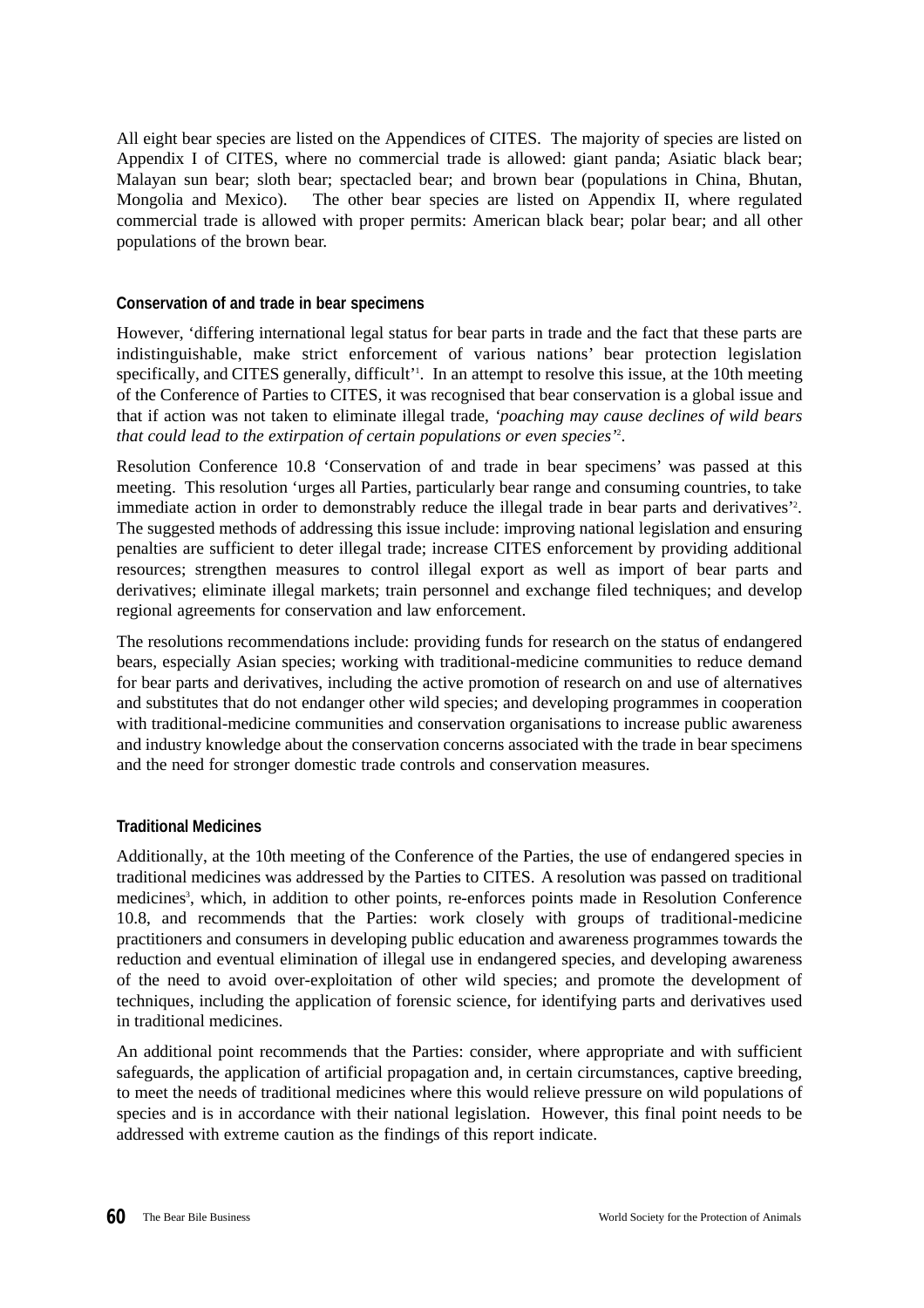

**bred bears, will have profound animal welfare implications and WSPA believe that any moves that fuel the global trade in these products will have a disastrous impact on wild populations.**

# **Guidelines for a procedure to register and monitor operations that breed Appendix-I animal species for commercial purposes**

There is an exception in CITES whereby commercial international trade in Appendix I animal species is allowed. The regulations that cover this issue are addressed in Resolution Conference 8.15 and Resolution Conference 11.14 (Guidelines for a procedure to register and monitor operations that breed Appendix-I animal species for commercial purposes $4.5$ ). These resolutions detail the requirements that need to be met before an operation, breeding Appendix I animal species, is allowed to register for legal international commercial trade.

This aspect of CITES has been the subject of considerable debate during the past five years. Certain Parties to CITES have argued that the original resolution<sup>4</sup> is too complex and that a simplified registration system is needed. At the 11th meeting of the Conference of Parties in Kenya in 2000, the text of an amended resolution<sup>5</sup> was agreed and passed by Parties. However, it was suggested that this resolution would only be applicable for certain Appendix I animal species (those that are considered endangered or difficult to keep or breed in captivity). This, in effect, creates a two-tiered registration system. Facilities breeding species on this list (Annex 3) wishing to trade these species internationally for primarily commercial purposes, would need to be registered with the CITES Secretariat and the application would have to be approved by all of the 159 countries that are Party to CITES. However, facilities breeding Appendix I species that are not included in this Annex,